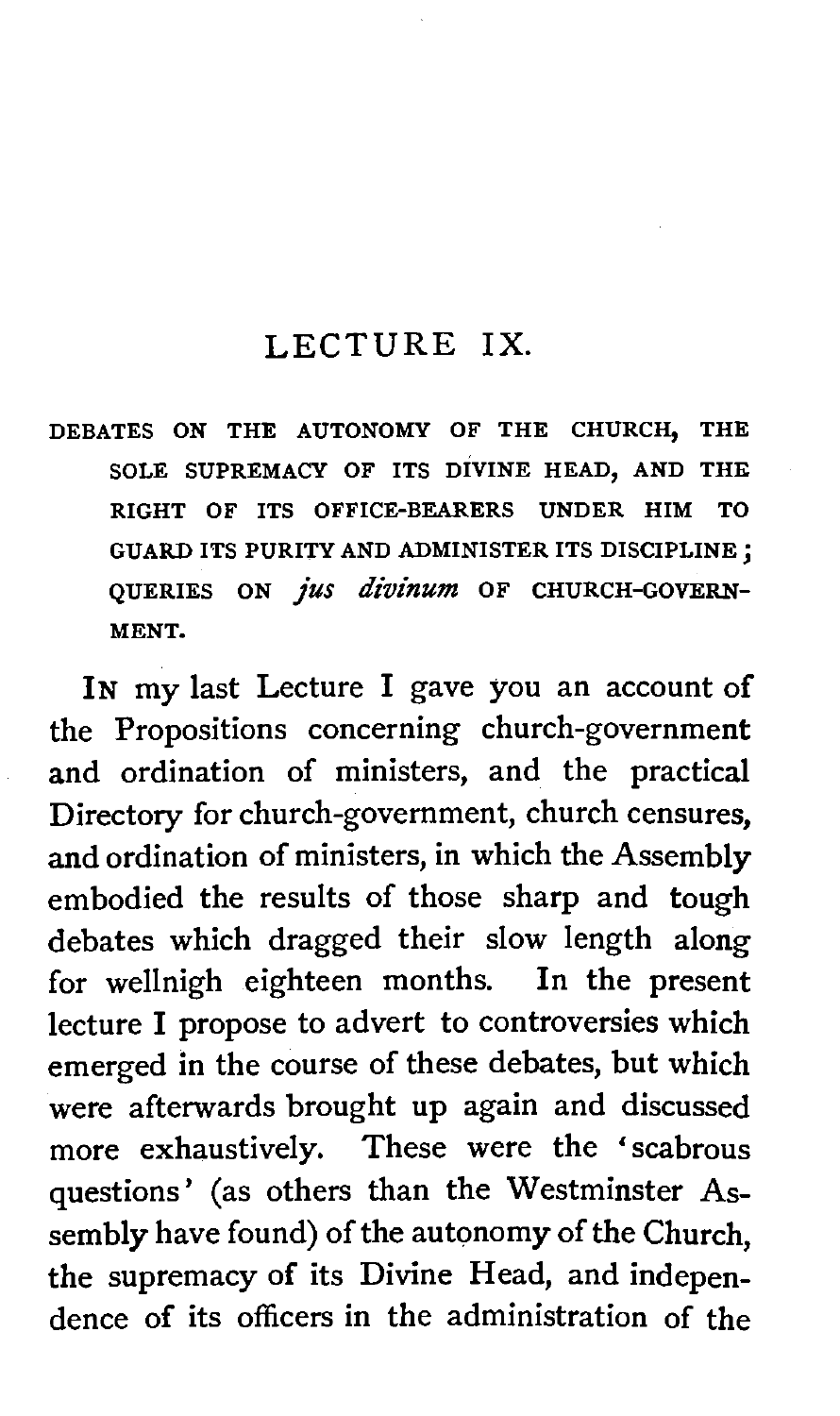discipline of His house,-questions which divided the friends of Reformation in the Assembly and in the Parliament far more seriously than any of those previously discussed, and the differences on which I believe were one main cause why Presbyterianism was never fully set up in England.

In that country, perhaps more markedly than in any other, the way for the Reformation of the sixteenth century may be said to have been prepared by the civil power and the laity-by the sovereign and his great council or parliament restraining or opposing the abuses of the ecclesiastical and the papal powers. Even under the Norman and Plantagenet kings the contest began to be waged, though at times with very indifferent success. It was revived under Edward I., and still more resolutely under his grandson Edward III. As the Popes were then residing at Avignon, and generally creatures of the kings of France, with whom Edward was at war, the nation entered into the struggle almost as heartily as it had done into that for the defence of its *Nagnu Charta*  when assailed by the Pope. Various statutes for the restraint of abuses, particularly the statutes of Provisors and Præmunire, were enacted and re-enacted in more stringent form. The former, passed in 1351, was meant to restrain the Pope from providing to benefices as they became vacant, or before they became vacant, and so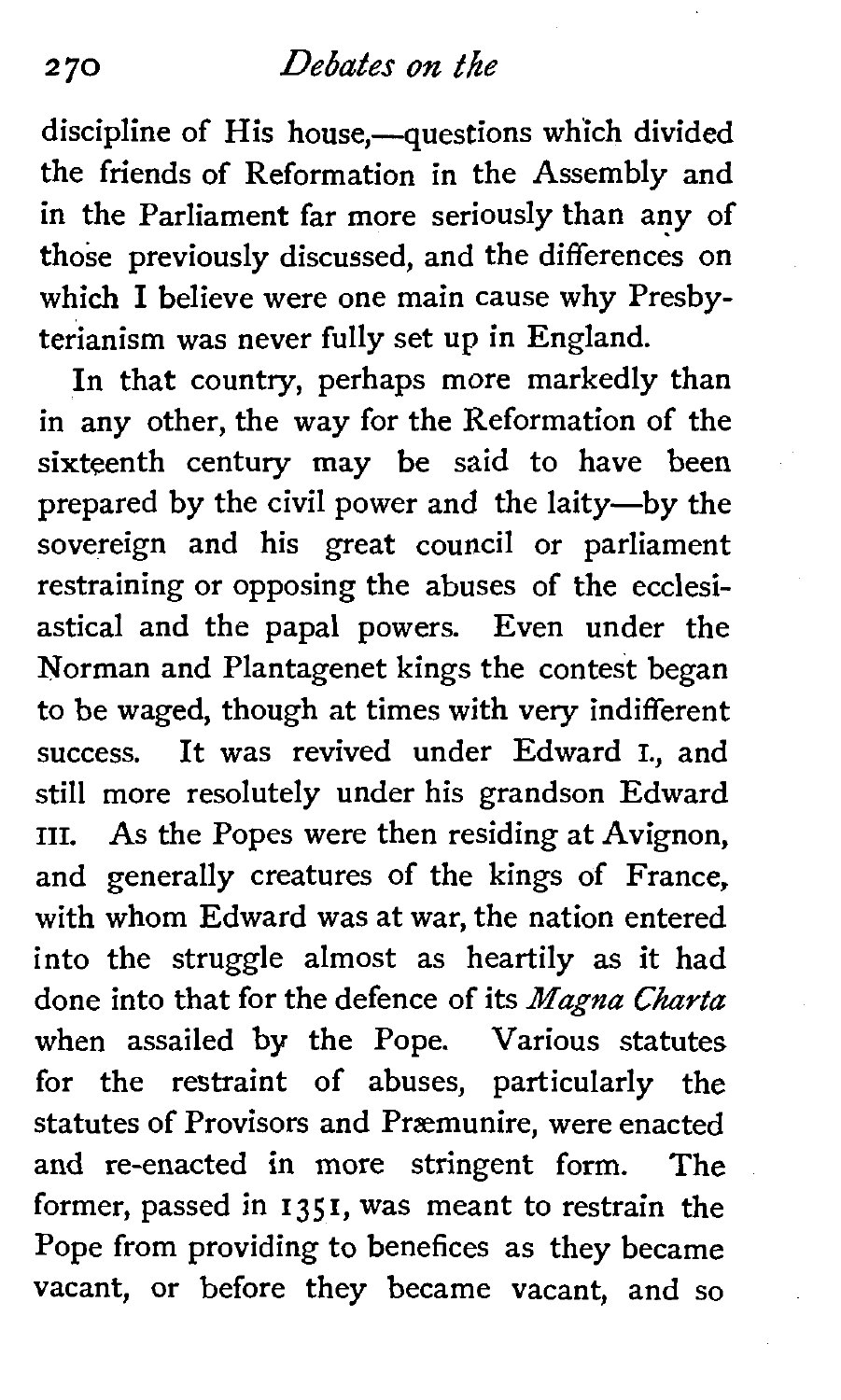Autonomy of *the* Church, etc. **2 7 <sup>I</sup>**

taking the appointments out of the hands of the electors,—the chapters of cathedrals and monasteries,—as well as out of the hands of the king and other patrons. This abuse had become much more prevalent since the papal court had taken up its residence at Avignon, and endeavoured to supplement in this way the revenues of its dignitaries. The abuse was more keenly felt when the papal provisions were, as they then often were, in favour of aliens and non-residents, sometimes in favour of natives of the country with which Edward was at war, and so the revenues destined to enable high officials suitably to discharge their functions, repair churches, and exercise hospitality, were drained from the kingdom and spent abroad. A further check was given to papal pretensions in 1353, when the statute of Præmunire was added, to make that of Provisors more effectual.

In 1365, certain arrears of the tribute imposed on King John, when he put his kingdom under the Pope, were refused, and the king was authorised to resist any attempt to enforce the payment 'with all the puissance of the realm.' Wyclif is supposed to have been present at that parliament, -by Lechler he is supposed to have been a member of it. To the last he continued to urge the civil authorities to resist the pretensions of the Popes, and is said to have counselled the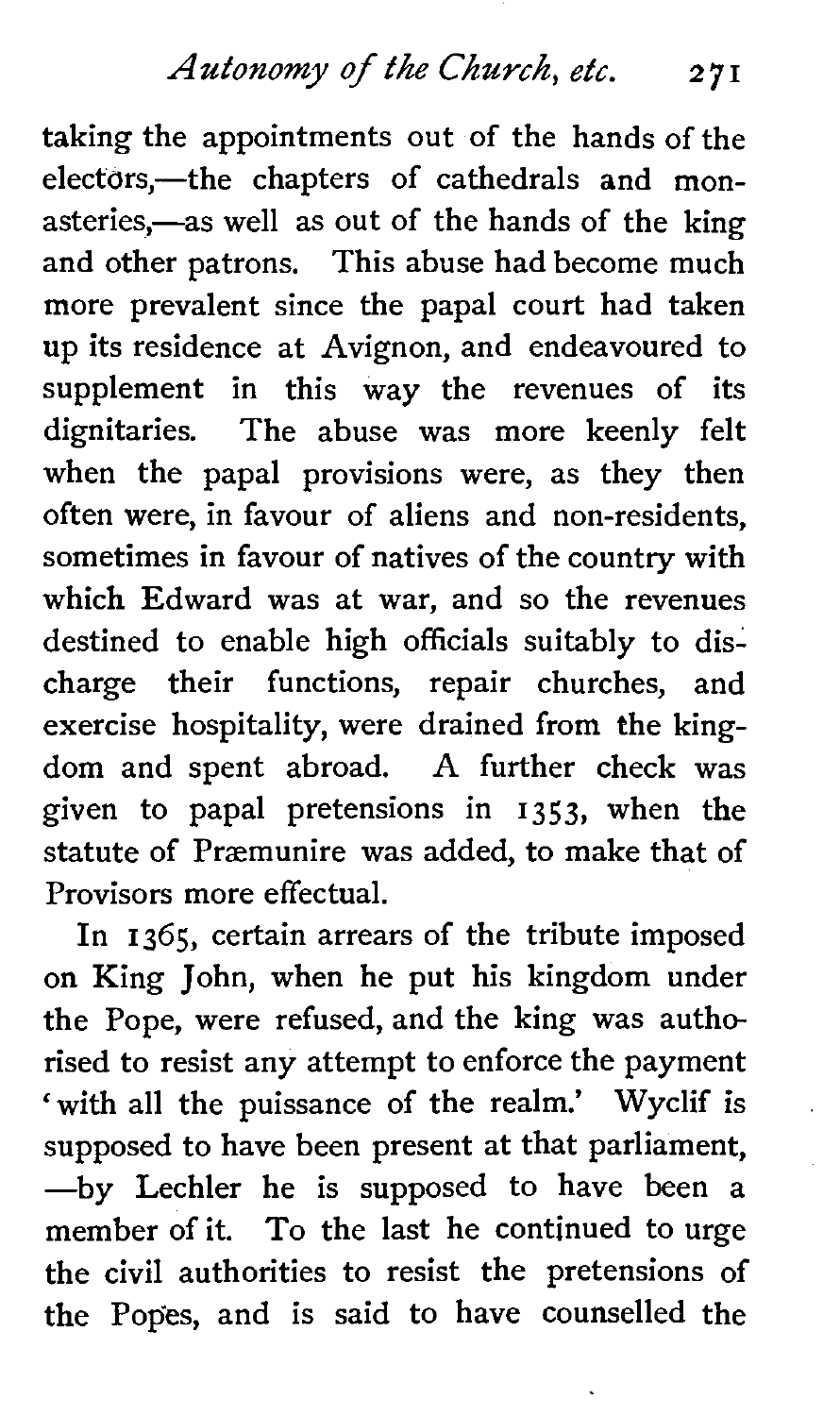parliament of Richard **11.** (which re-enacted the statutes passed in the reign of his grandfather), that in the state of impoverishment to which the realm was then reduced, it might lawfully withhold from the Pope other sources of revenue which he had enjoyed from more ancient times. The earlier kings of the house of Lancaster, who owed their advancement to the throne very largely to the favour and influence of the prelates, not only yielded to their demands for increased powers to themselves, but withdrew from the contest with the Popes, and allowed the statutes above mentioned practically to fall into abeyance. Still these remained on the statute-book, and supplied the vantage ground from which Henry **VIII.** started on his wayward career, and was emboldened first to supersede Wolsey, then to strip his prelates of their independent or **quasi**  independent jurisdiction, to reduce his clergy into subjection to his will, and finally to abolish the papal supremacy in his realm, and so to concentrate ecclesiastical as well as temporal supremacy within his dominions in the imperial crown. Probably the theory was, as Hallam and other constitutionalists contend, that this power was in the sovereign, as advised by his great council or parliament, and that ecclesiastical as well as civil regulations, intended permanently to bind the subjects of the realm, should have the assent of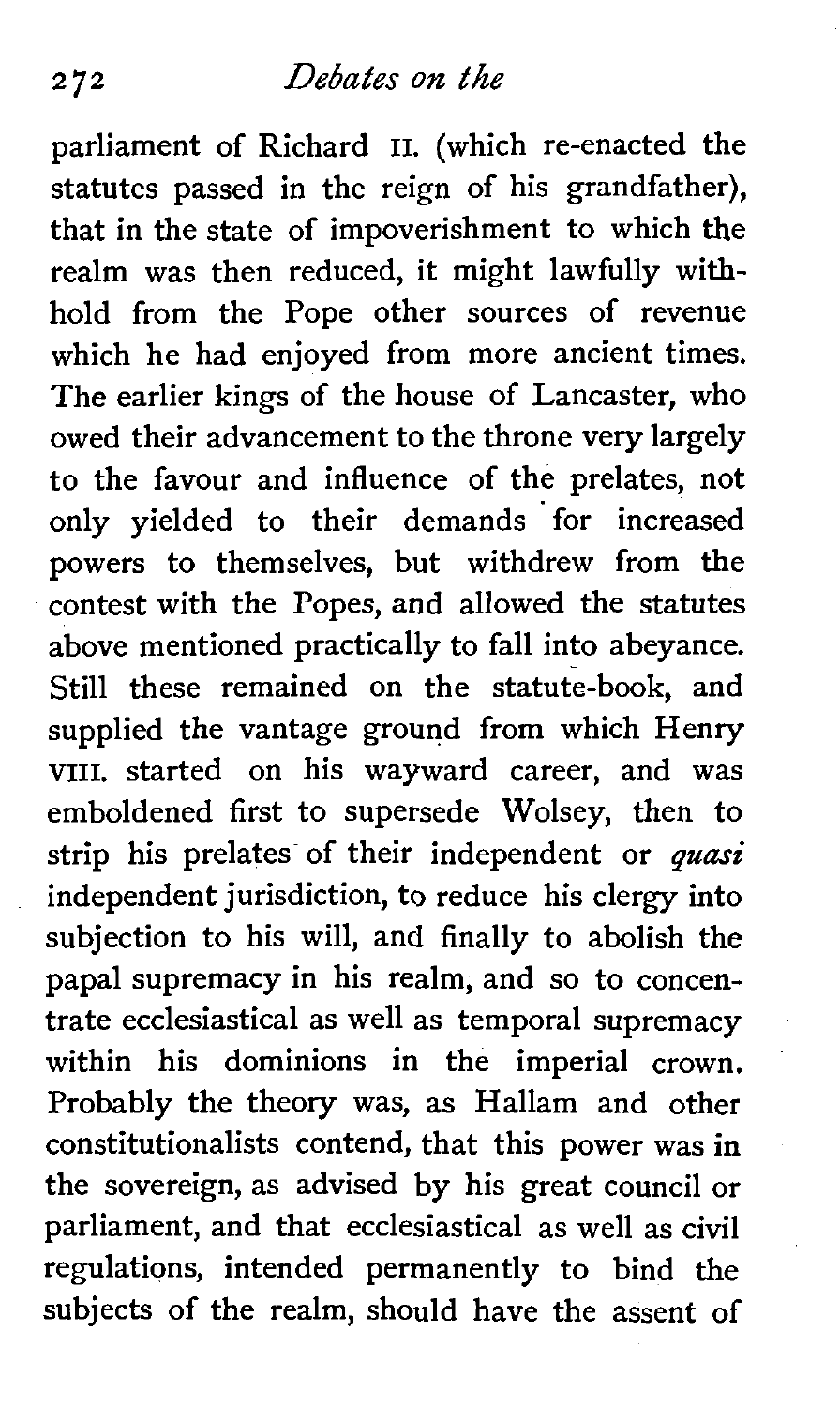Autonomy of *the* Church, *etc.* **2 73** 

their representatives, or that it was more entirely conceded to him, specially on account of his personal qualities. But whatever may have been the theory, the supremacy as a matter of fact, both under Henry VIII. and Edward VI., and again under Elizabeth, was generally claimed as the personal prerogative of the monarch, with which Parliament had no right to intermeddle, as if it belonged to the crown by a sort of right divine not only to judge in particular causes, but also to a certain extent to legislate, or without the consent of Parliament give validity to any ecclesiastical legislation proposed by Convocation. A *jus divinum absolutum* was claimed for the sovereign in matters ecclesiastical by many who would have scouted any similar claim in matters secular, and of course this *jus divinum* was more offensively asserted by many of those who, under the early Stuart kings, lent themselves to uphold their right divine more widely, and to justify their absolute and arbitrary procedure in matters civil as well as ecclesiastical. On the other hand, the more thoroughgoing Puritans who were opposed on principle to the absolute power and arbitrary actings of the sovereign in the State, were led on to question these in relation to the Church. Some of their leaders even in the reign of Elizabeth contended that the representatives of the nation in Parliament assembled should have- a voice in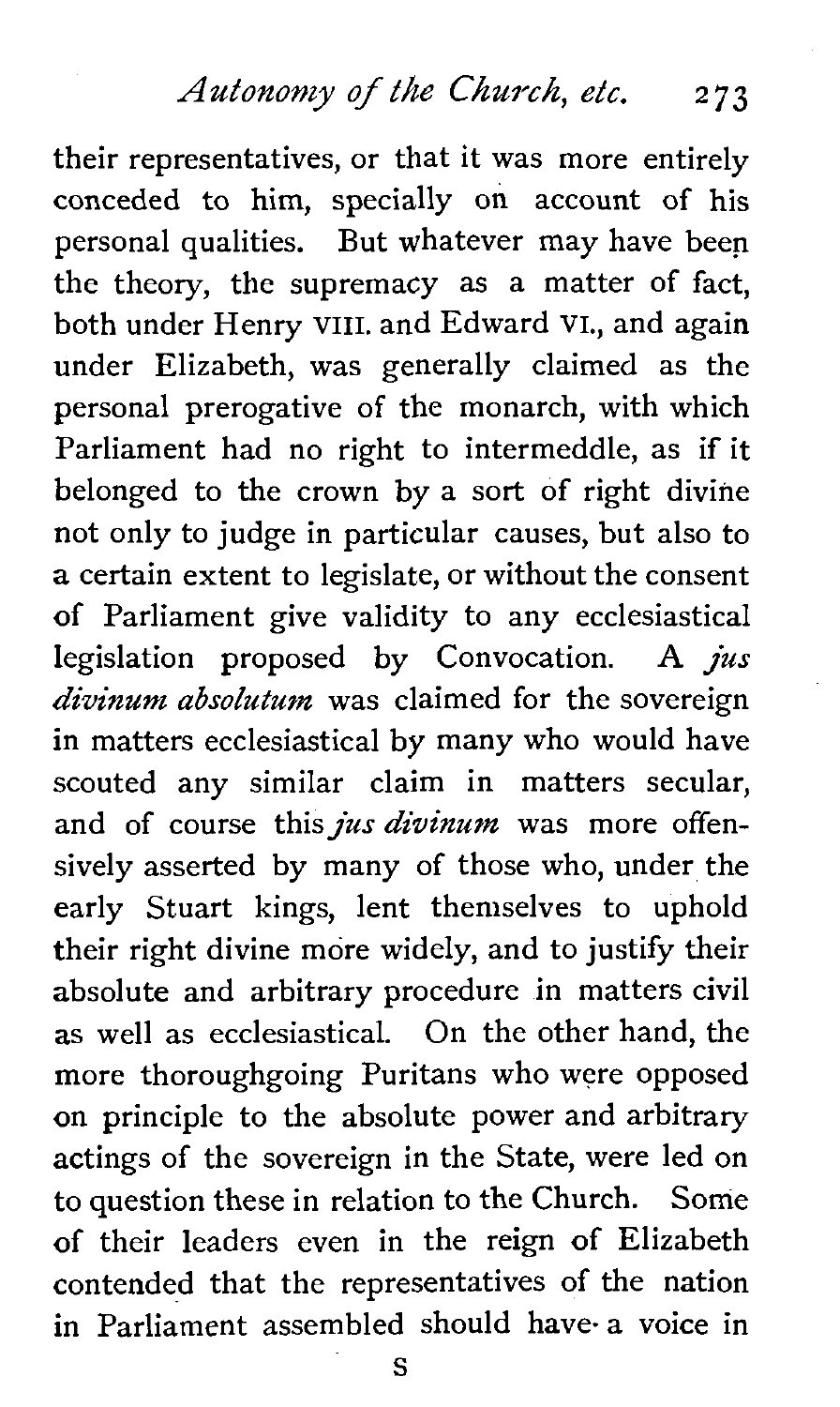framing or sanctioning ecclesiastical laws, and pleaded with them to shield them from the queen and her ecclesiastical commissioners. At most they confined the supremacy of the sovereign to the judging of ecclesiastical causes according to the laws passed by Parliament, sometimes to the judging of these causes only in the last resort, and for the purpose of remedying what had been done amiss by the proper ecclesiastical tribunals. The spiritual sentences of these tribunals, and especially that of excommunication, they urged should not be pronounced by any lay judge or deputy, and they desired to see the old canon law superseded by some such *reformatio legum* as had been designed under Edward VI. Cartwright has been charged with expressing himself with almost papal arrogance as to the powers of the Church. His words were certainly incautious and ill-chosen, but they do not seem to me to imply more than that civil rulers in dealing with church causes must be guided by the rules laid down for them in the word of God, rather than by the rules of canon or of civil law. As Dr. Price has shown, it is only by separating the quotation<sup>1</sup> adduced from its

**<sup>1</sup>**' It must be remembered that civil magistrates must govern it according to the rules prescribed in His word; and that as they are nourishers so they be servants unto the Church ; and as they rule in the Church, so they must remember to subject themselves unto the Church, to submit their sceptres, to throw down their crowns before the Church ; yea, as the prophet speaketh, to lick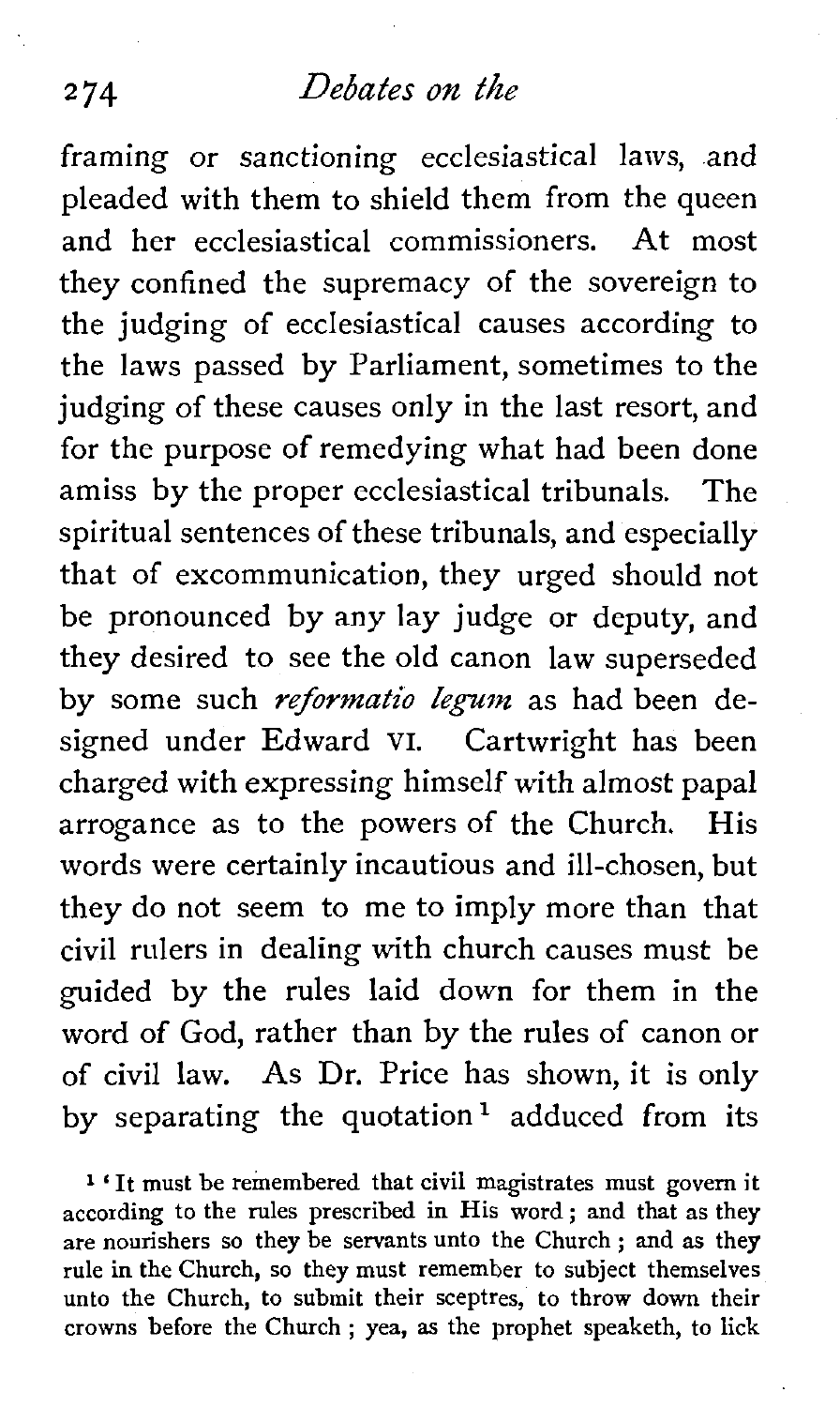*Autonomy of the* Church, etc. **<sup>275</sup>**

context that it can be brought to bear the interpretation they have put on it. Other leading Puritans in somewhat later times, while personally owning the supremacy and the ecclesiastical commissioners who executed it, did not conceal their liking for a simpler, freer, and more independent government in the hands of the ministers and . other office-bearers of the Church. Even the moderate men invited by the king to represent the party at the Hampton Court Conference ventured to complain of various abuses of the so-called ecclesiastical courts, and to urge the reformation of these abuses. Nor did they find the king professedly so hostile to their views about some of these abuses as about several of the other changes they asked of him.

the dust of the feet of the Church.' Here Hallam and others end their quotation, whereas they ought at least to have subjoined the explanation which follows : 'Wherein I mean not that the Church doth either wring the sceptres out of princes' hands, or taketh their crowns from their heads, or that it requireth princes to lick the dust of her feet (as the Pope untler this pretence hath done), but I mean **as** the prophet meaneth, that whatsoever magnificence or excellency or pomp is either in them or in their estates and commonwealth, which doth not agree with the simplicity of the Church, that they will be content to lay down. . . . Otherwise God is made to give place to men, heaven to earth, and religion is made (as it were) a rule of Lesbia to be applied unto any estate of commonwealth whatsoever.'-Cartwright's Reply to Whitgift, p. 180. In short, he means very much what the Bohemians meant when they say in their Confession that magistrates ' coram **Agno** coronas deponentes una cum aliis regibus et sacerdotibus . . . spontaneam ipsi præstent obedientiam quo etiam Spiritus Sanctus . . . ipsos adhortatur. Psal. ii. 10, 11.'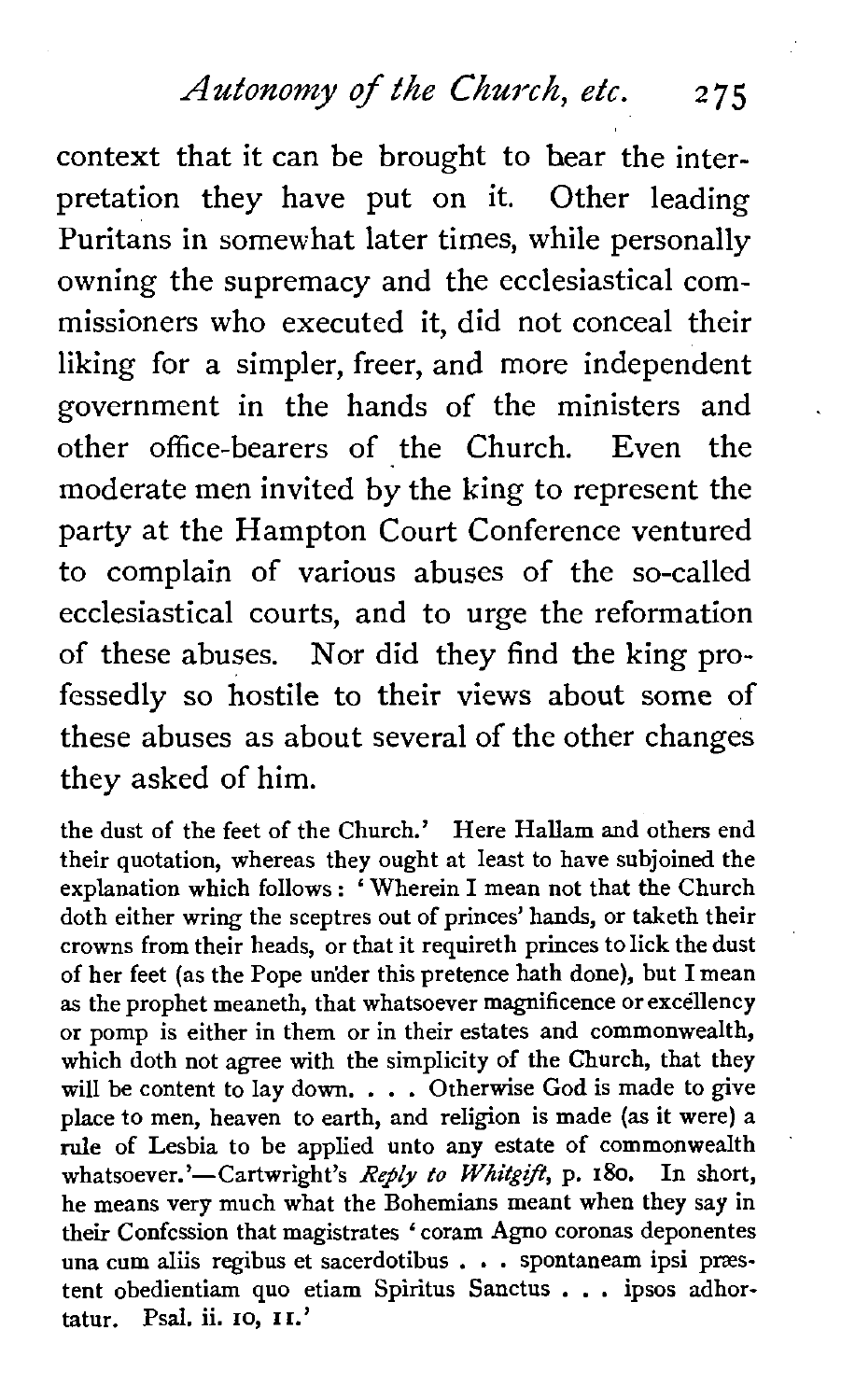The title of 'the only supreme head on earth of the Church of England' ascribed to Henry VIII. both by Convocation and Parliament, and retained by his son Edward VI., was formally abandoned by Elizabeth, nor, save from James himself and one of his flatterers at the Hampton Court Conference, do we hear more of the sovereign being a *mixta persona.* But it may be questioned if any real limitation of the supremacy was effected thereby. The Article of **I 5 53** was, ' The King of England is supreme head in earth next under Christ of the Church of England and Ireland.' That of **1563**  still asserted that 'The Queen's Majesty hath the chief power in this realm of England and other her dominions, unto whom the chief government of all estates of this realm, whether they be ecclesiastical or civil, in all causes doth appertain, and is not nor ought to be subject to any foreign jurisdiction.' Had the words in italics been left out, as they are in the Queen's injunctions.<sup>1</sup> the article would almost have satisfied the more advanced Puritans as being simply a denial of the jurisdiction claimed by the Pope. But, as it was, they desired to see more excluded from the sweep of the supremacy than 'the administration of the word and sacraments.' The first step towards this may be said to have been taken by Ussher in the Irish Articles, in which the words 'or the power of the **Sparrow's** *Collection,* **pp. 68, 82.**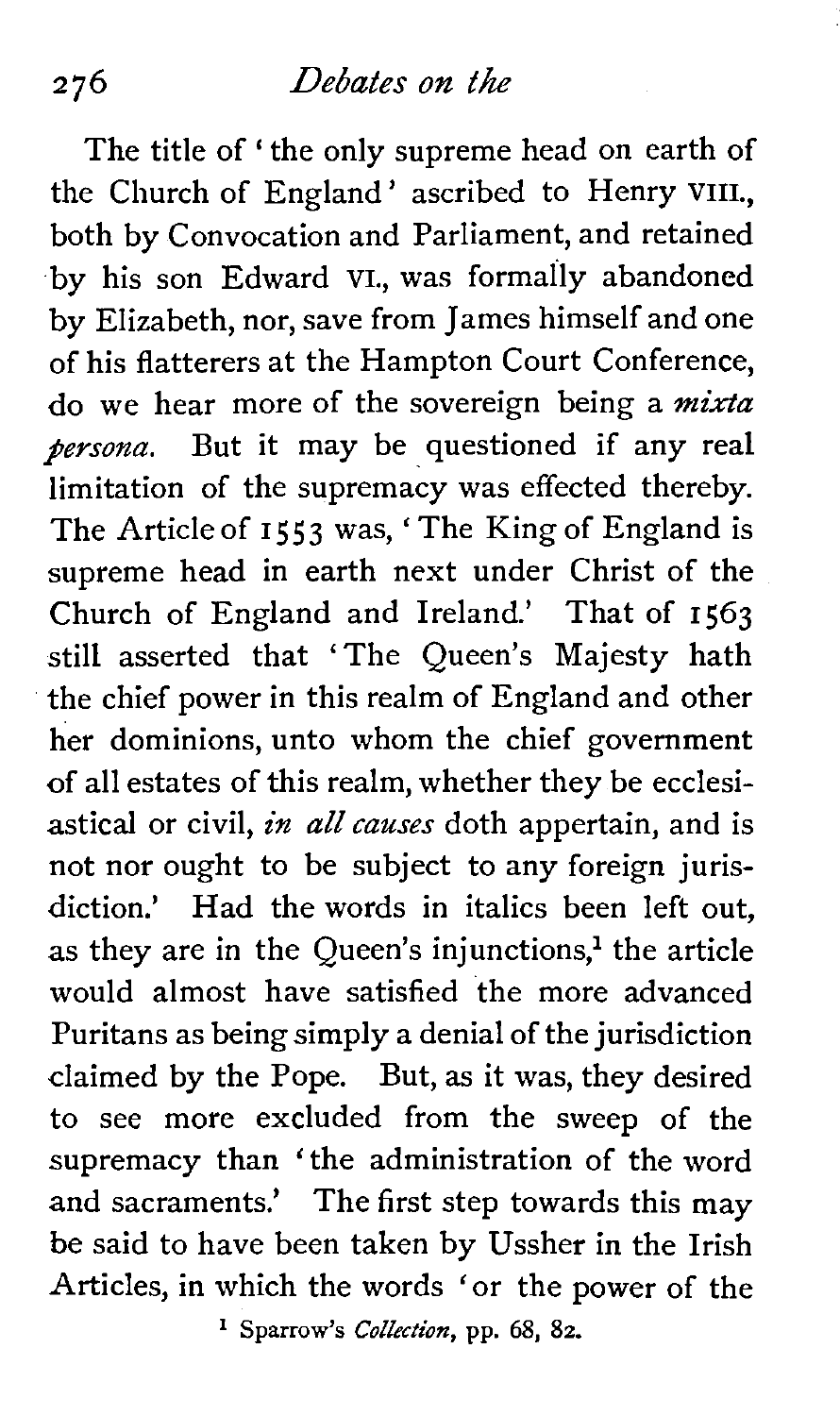Autonomy of *the* Church, etc. **2 7** 7

keys' were added to those already mentioned, though the old statement regarding the supremacy was still retained. It remained for the Westminster Assembly to complete the work by leaving out this last, and adding to their statement of what the sovereign might not do a definite statement of what he might, in place of the general reference to the powers exercised by godly kings under the Old Testament, which had satisfied the framers of several of the earlier Reformed Confessions.

The course of matters on the Continent, at least in Lutheran states, was somewhat similar to what it was in England. Whatever Luther may have originally intended, there is no doubt that after the Peasant war he became very chary of encouraging popular government in any way, and ultimately lodged much of the power in matters ecclesiastical, which some were disposed to intrust to the people, in the hands of the magistrate, either simply in virtue of his civil office, or as being the natural representative of the unorganised Christian laity.<sup>1</sup> Ere long, this arrangement, occasioned by circumstances or necessity, was advocated on grounds of reason and Scripture, as being in theory also the best or the most legitimate one. This it was even outside the Lutheran church by Thomas Erastus, a physician and Professor of Medicine at **1 See Schenkel's article** *Kirche* **in Hertzog's** *Real-Encyclofddie.*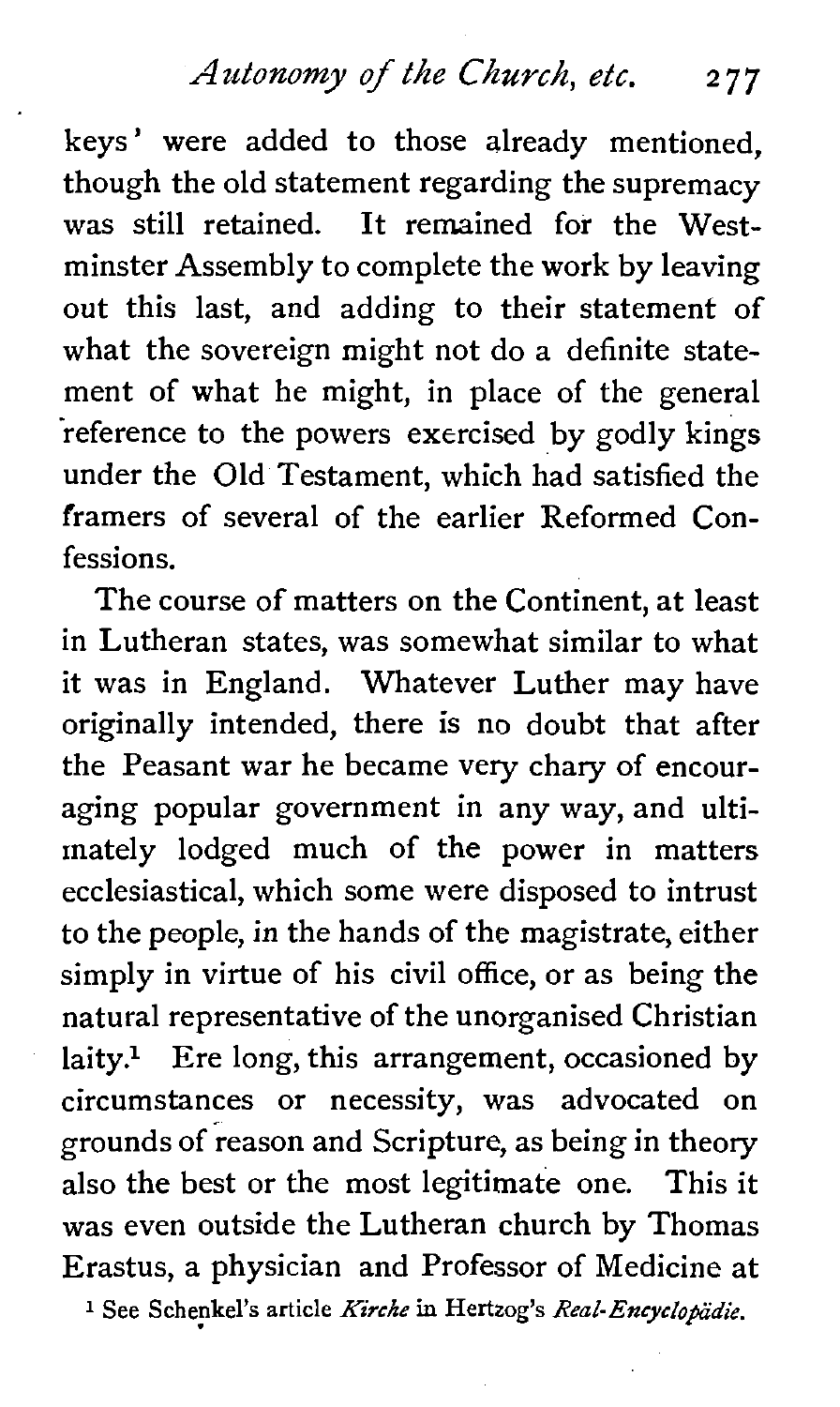Heidelberg. In a treatise<sup>1</sup> on excommunication he maintained that the pastoral office was properly and only persuasive, and that the minister had not in virtue of his office any right to exercise ecclesiastical discipline, or to refuse admission to the most sacred ordinances to any one who claimed it. He might set forth the character and qualifications of worthy communicants, counsel, warn, and entreat those he deemed unworthy, but might not restrain or exclude them. That and all other disciplinary and coercive acts belonged not properly to the minister but to the magistrate in virtue of his office. This treatise was ably answered by Beza,<sup>2</sup> whose views were generally espoused by the Reformed Churches on the Continent as well as by the more advanced of the Puritans in England. Many of the laity, however, who sympathised with the Puritans, and a large number of the members of the Long Parliament, were strongly prepossessed in favour of the other view, and thought that the freedom of the laity from clerical oppression was bound up with the maintenance of the supremacy of the civil power, no longer represented by the

**1** *Explicatw gravzssima questionis utrum excommunicatio mandato nitatzw divino an excogitata sit ab hominibus.* It **was** written in 1568, but only published in 1589, after his death. It **was** translated into English in 1659 and again in 1844.

<sup>2</sup> Tractatus da vera excommunicatione et Christiano presbyterio. Londini, 1590.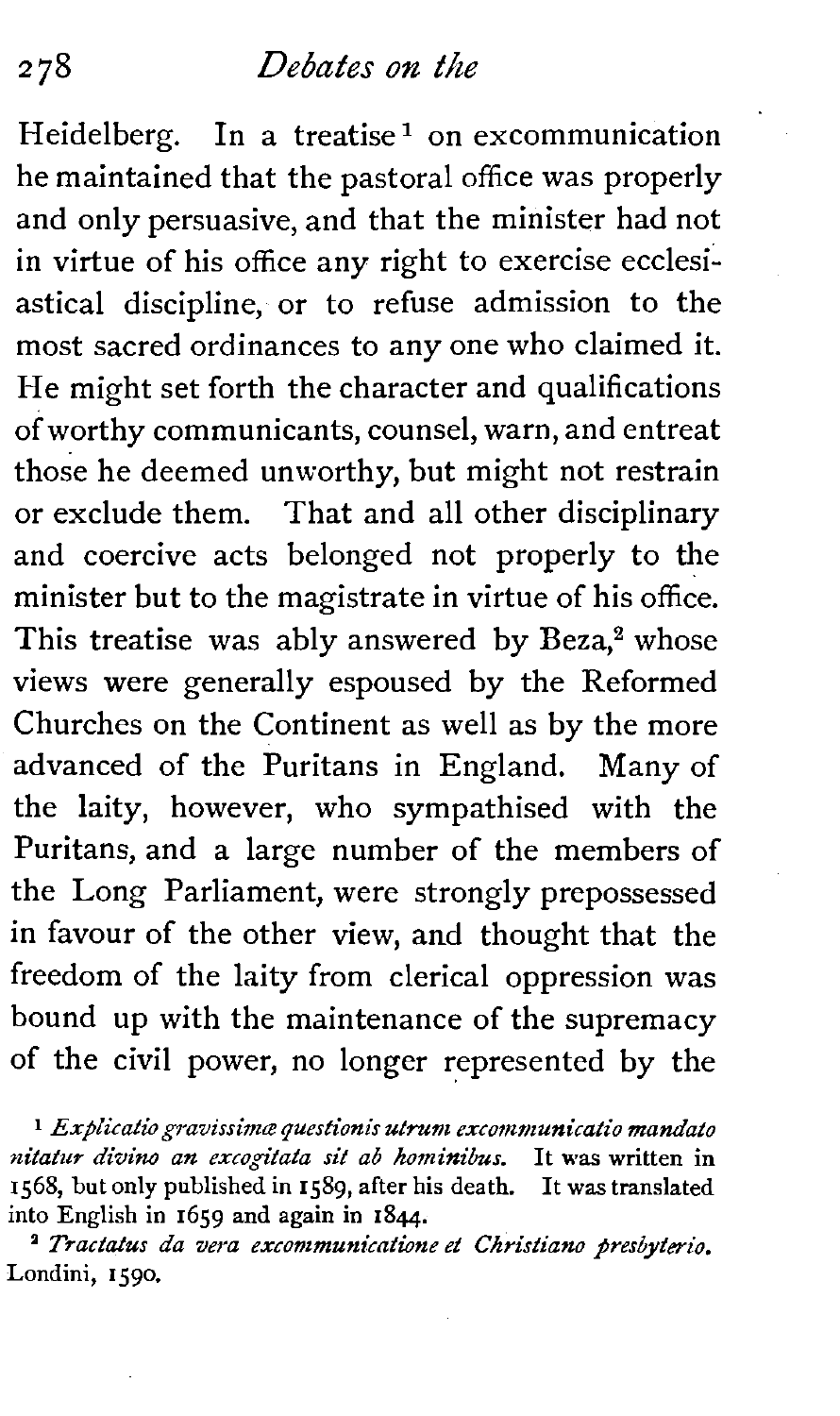sovereign alone, but by the Houses of Parliament, who in a sense claimed to represent the yet unorganised christian laity of the kingdom.

In Scotland the course of matters had been very different from what it was in England, possibly before the Reformation, certainly from and after that crisis in the nation's history. Knox, while referring in his Confession to the examples of the godly kings under the Old Testament, and asserting in theory for the civil authorities extensive rights in the purgation and conservation of religion, yet in practice confined their rights within narrower and stricter limits, and did not hesitate when he deemed them wrong to act independently of them, sometimes even requiring them to receive the message of Jesus Christ as set forth by him and to regulate their procedure in accordance with it. From the first the General Assembly claimed to meet, as occasion required it should, for the good of the Church. From the first it claimed and exercised large powers of government and discipline. The statutes originally passed were no doubt more general than those which ultimately ratified its jurisdiction, but they were tolerably explicit, and pointed naturally in that direction which was afterwards more decidedly followed. I give below the Act of I 567, and place alongside of it the corresponding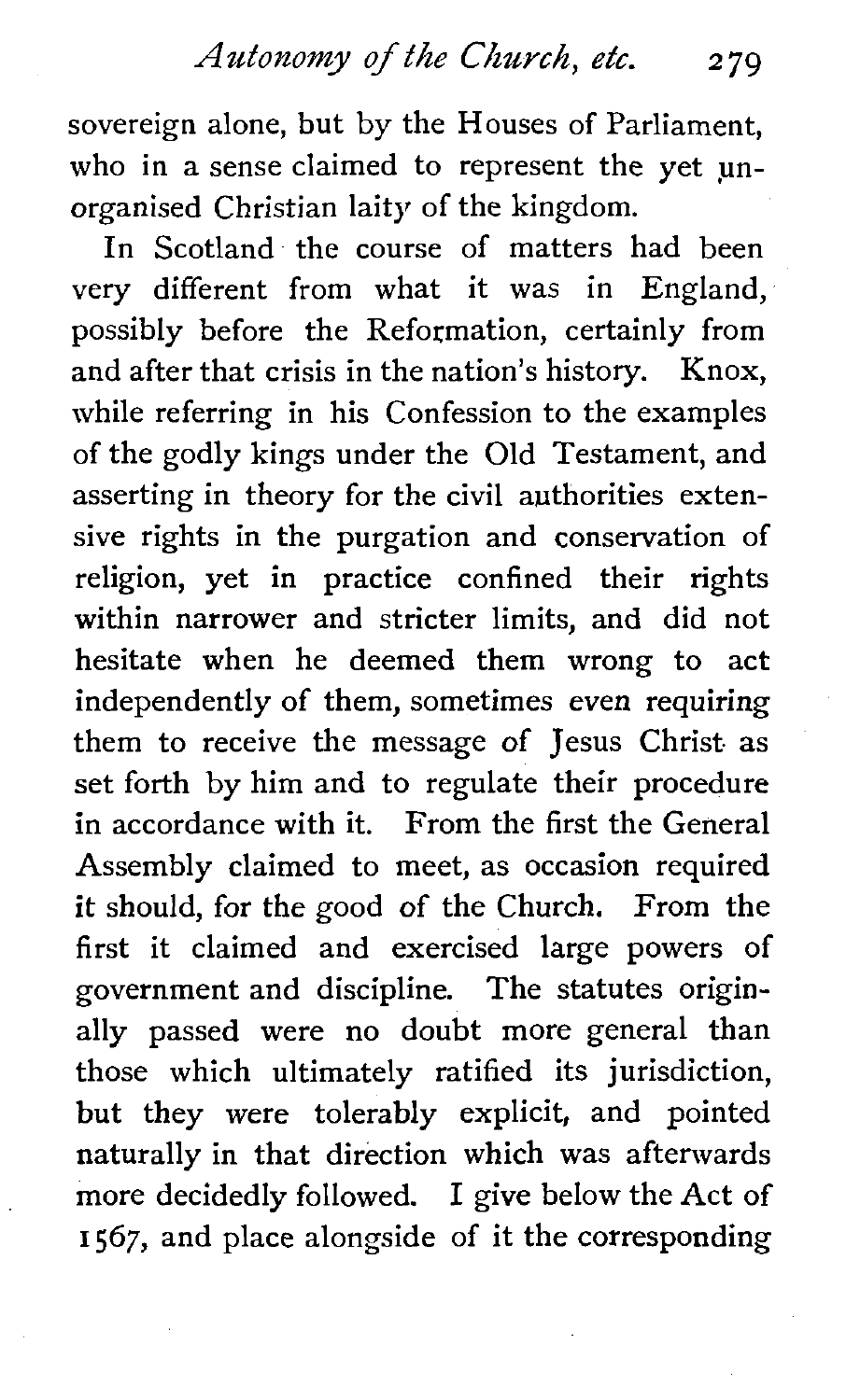Article and Act of the Elizabethan Convocation and Parliament  $:$ ---

'The Queen's Majesty hath the chief power in this realm of England and other her dominions, unto whom the chief government of all estates of this realm, whether they be ecclesiastical or civil, in all causes doth appertain.' 'All such jurisdictions, privileges, superiorities, and pre-eminences, spiritual and<br>ecclesiastical, as by any ecclesiastical, as by any<br>spiritual or ecclesiastical spiritual or power or authority have heretofore been or may lawfully be exercised or used for the visitation of the ecclesiastical state and persons, or for reformation . . . of the same and of all manner errors, heresies, schisms, abuses, offences, contempt and enormities, shall for ever, by authority of this present Parliament, be united and annexed to the imperial crown of this realm.'

' Anent the jurisdictioun justlie apperteining to the trew Kirk and immaculat<br>spous of Jesus Christ... the king's grace, with advice of my Lord Regent and three estatis of this present Parliament, hes declarit and grantit jurisdictioun to the said Kirk quhilk consistis and standis in preiching of the trew word of Jesus Christ, correctioun of maneris, and administratioun of. haly sacramentis. And declaris that thair is na uther face of Kirk nor uther face of religioun, than is presentlie be the favor of God establisheit within this realme, and that thair be na uther jurisdictioun ecclesiasticall acknowledgit within this realm uther than that quhilk is and sal be within the same Kirk, or that whilk flowis thairfra, concerning the premisses.'

The import of the Scotch Act is as clear and unmistakeable as are the declarations of the English Article and Act to the opposite effect.<sup>1</sup> If more

<sup>1</sup> This difference was asserted by those who pleaded the cause of Scotland in **1640** with their English brethren. 'The second error ariseth from not knowing our laws and so measuring us **with**  your line. It is surmised to us that our enemies object that we have broken our civil and temporal obedience, and trenched upon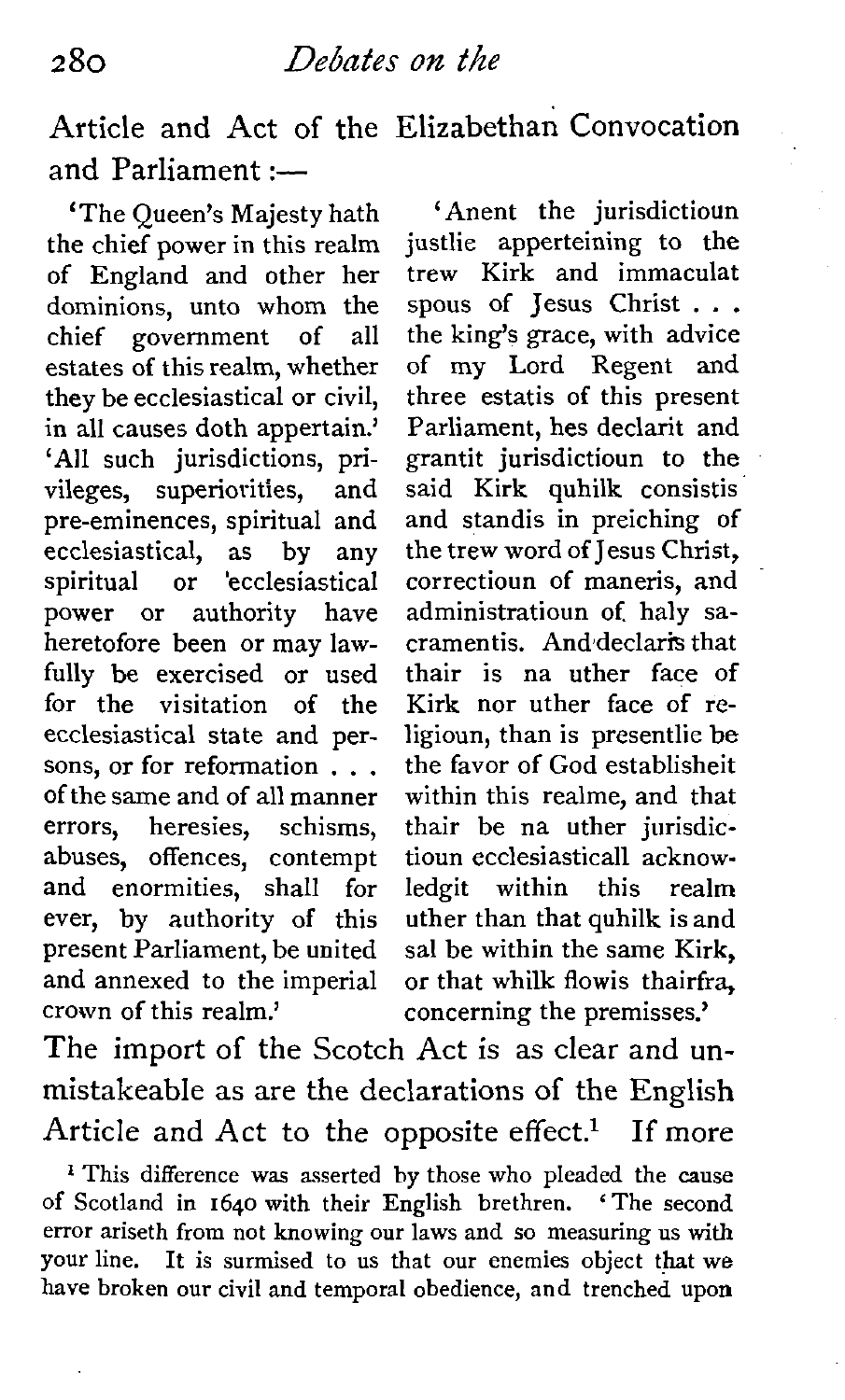Autonomy of the Church, etc. 281

were needed to bring out the contrast the subsequent history abundantly supplies it. The attempt was actually made by King James in 1584, to secure to himself by statute the same powers as an English sovereign exercised in matters ecclesiastical. But in 1592, by the Act which is still deemed the charter of the Church, not only are her courts and their jurisdiction ratified, but the Act of 1584 authorising the appointment by the crown of commissioners in ecclesiastical causes, is declared null and of no force or effect in time to come, and it is expressly provided that the Act of the same year authorising the king and his council to summon all manner of persons *super inquirendis*, shall be no way prejudicial 'nor derogate any thing to the privilege that God has given to the spiritual officebearers in the Kirk, concerning heads of religion,

the King's prerogative in Parliament by offering acts prejudicial to his Majesty's power such as anent the abrogating **all** civil power from bishops and churchmen, and rescinding all acts formerly made in their favour . . . the Act anent the restitution of presbyteries to their rights of admission, our declaration at the unexampled raising of our Parliament, or such like. We neither know nor will examine if according to your law these may be accounted derogatory to royal authority. But it is most sure and evident by all the registers and records of our laws . . . that they properly belong to the cognition of our Parliament, and that we have proceeded at this time upon no other ground than our laws and practice of this kingdom never before questioned, but inviolably observed as the only rule of our government.'-Information **from** *the* Estates of the kingdom of Scotland to the **kingdom** of England, **1640.**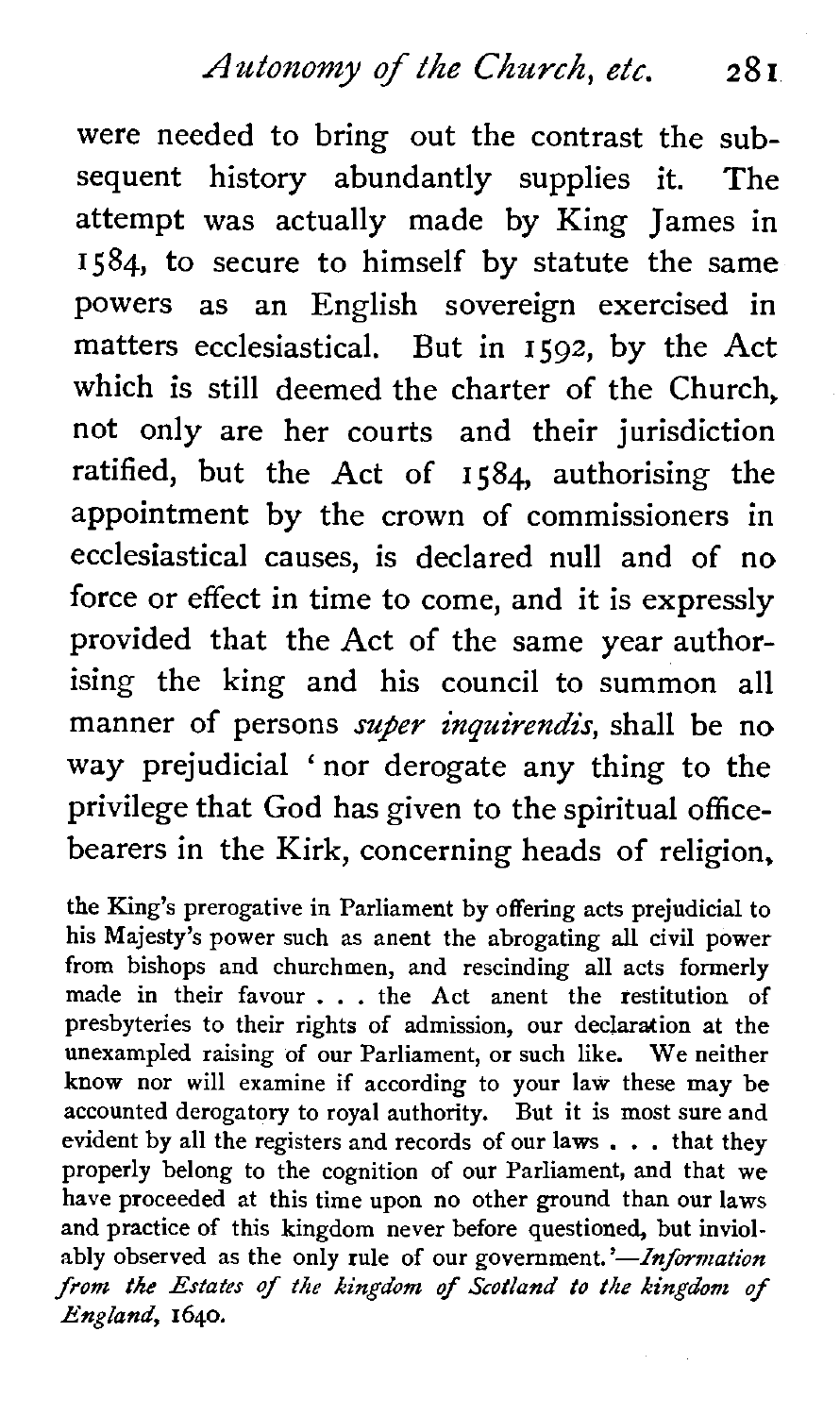matters of heresy, excommunication, collation or deprivation of ministers, or any such essential censures specially grounded [on] and having warrant of the Word of God.' Thus the power of godly kings, according to Scottish law and teaching, was meant to be not privative, but cumulative of that^ of the office-bearers of the Church. It is only by ignoring these facts and assuming that Scottish law was similar to English, that some modern English historians can make out the semblance of a justification for James in his conflict with the Melvilles and the party in the Scottish Church of which they were the leaders. Whatever their failings and shortcomings, these men maintained with the cause of ecclesiastical independence that of constitutional liberty and limited monarchy, against absolutism and arbitrary power just as truly as the patriots of the Long Parliament and the Westminster Assembly. And though overborne for a time after the accession of the Stuarts to the English throne, their views had been reasserted not in word only but also in act. The whole of their second Reformation rested on the re-assertion of these views, and the restoration to their place of honour in the statute-book of those laws in which they were embodied. From the approbation of their proceedings expressed by the patriots of the South they were led perhaps too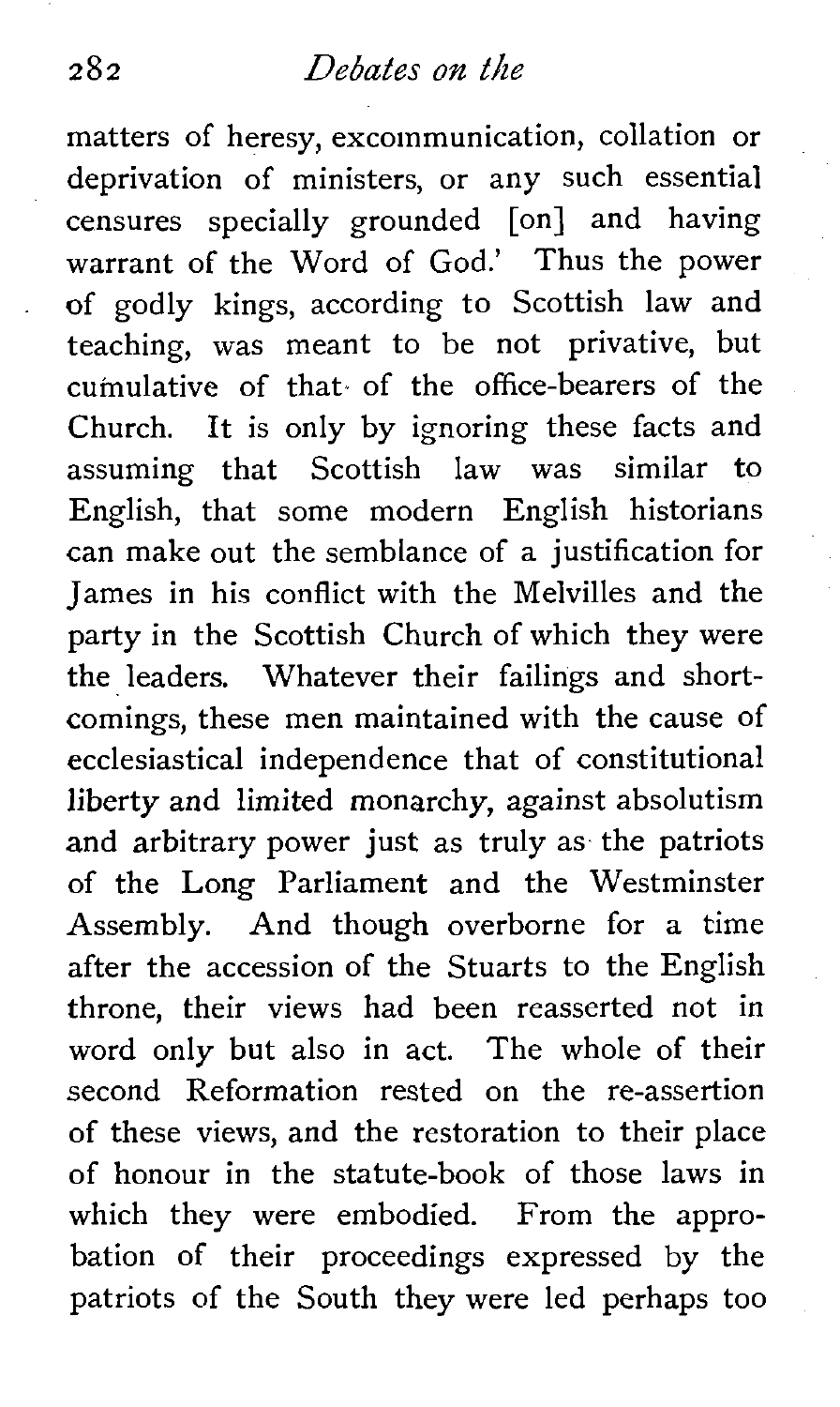Autonomy of the Church, etc. **<sup>283</sup>**

readily to conclude that they agreed with them in their principles, or that it would be easy by a little more argument, and closer acquaintance, to bring them over to do so. They did not make due allowance for national antecedents, and different standpoints, and holding their views to be bound up almost with the *esse* as well as the *bene*   $\text{ess}_{e}^{1}$  of a church, they urged them with a persistency and fervour which seemed overbearing to many of their lay friends in England. And if Baillie has not done them injustice, they had recourse at times to petty arts of diplomacy which, however they might have escaped observation or censure among their own countrymen, could hardly fail to be discovered and resented in the land of their sojourn by the acute and able statesmen with whom they had to deal, and so immeasurably to increase the difficulties of the work on which their hearts were set. Baillie restlessly wrote (vol. ii. pp. 179, 197, 252) to friends on the Continent to send testimonies or arguments in favour of the Scottish views to influence the Assembly and the Parliament, and sadly disappointed the good man was when the testimonies did not in every point come up to his expectations. He busied himself also in organising opposition in the city to the measures of the

**1** This question **was** set out for debate in the Westminster Assembly, but not **formally** decided in **it.** See **Minutes,** p. 220.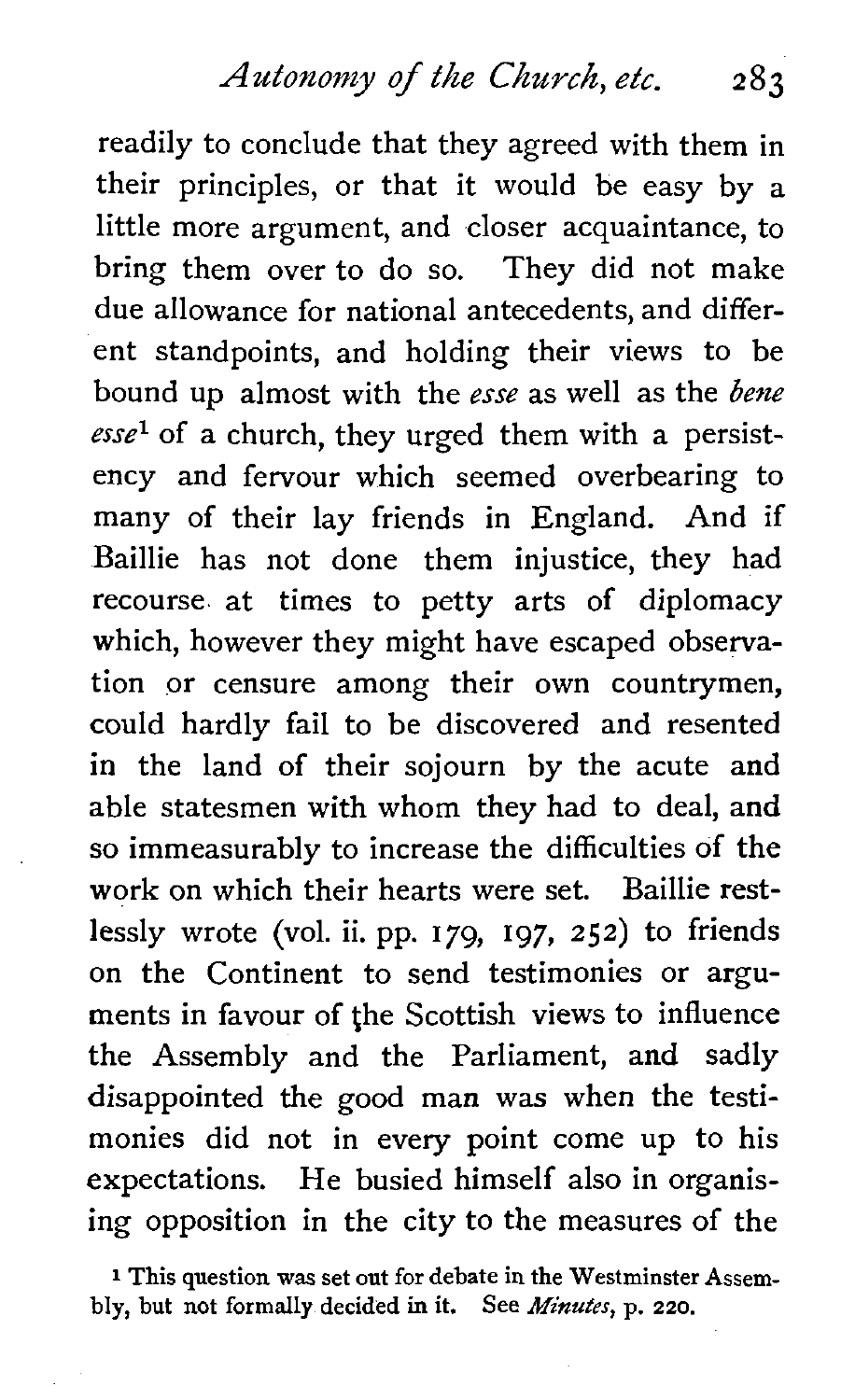Parliament, and was still more sadly disappointed when this piece of artillery 'played nip-shot.'<sup>1</sup> Even one who deems the House of Commons mistaken can hardly fail to admire the pluck with which they stood the siege, or to wonder that a man so shrewd as Baillie should have hoped to overpower them by such arms, or to avoid raising against his countrymen and their cause the indignation to which Milton gave voice soon after with all the more scathing bitterness because of his personal differences with them and their friends on the question of divorce. $2$ 

But while regard to truth requires me to say thus much of the failings of my honoured countrymen, it gives me unfeigned satisfaction to be able

**<sup>1</sup>***Letters* **and** *Journals,* vol. ii. p. 362.

**3 'But we do hope to find out all your tricks, Your plots and packing worse than those of Trent, That so the Parliament May with their wholesome and preventive shears, Clip your phylacteries though baulk your ears, And succour our just fears, When they shall read this clearly in your charge New PRESBYTER is but old PRIEST writ large.'** 

The 'Scotch What d'ye call' of the Sonnet Professor Masson rightly conjectures to be Baillie himself. And as another remarks the name of the sainted Rutherfurd has in it been consigned to posterity rhyming with civil sword. Their phylacteries were not broader than those of his own most cherished friends, nor their lives less truly Christian. The coarse charge of dallying with the widowed ' plurality ' is even more spiteful. They were the first in England to refuse to give testimonials to ministers seeking institution to more than one parish. Several of them held a benefice in connection with a University chair, but that was *a*  union of offices allowed in the Scottish, French, and Dutch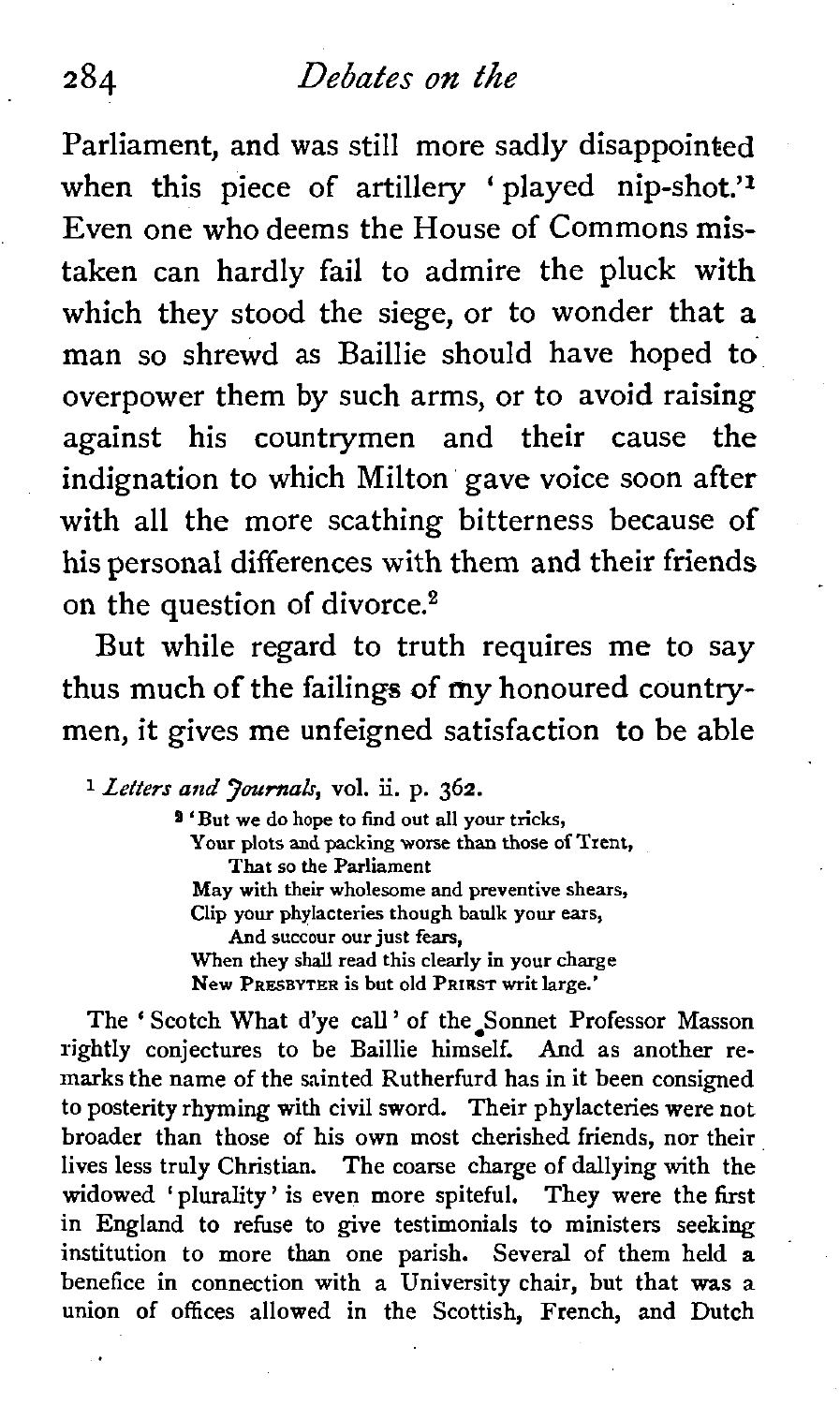*Autonony of the Ckurch, etc.* <sup>285</sup>

now to add that in their great works on Churchgovernment published about the same time weapons more worthy of the mighty contest were supplied by Rutherfurd and Gillespie,<sup>1</sup> and that the letters and counsels sent from the Continent in answer to their urgent entreaties were not the only nor in my humble opinion the most memorable of those then addressed to the Church of England to encourage and counsel it in the work of reformation. I have adverted to one remarkable treatise already (p. I I **3),** which appeared before the Assembly met, and was not altogether to the mind of the Scotch, though in this matter of the power of the keys its author came nearer to their views than to those of the English Parliament.<sup>2</sup> I cannot omit to mention another, which though put into its present shape at a later date to help on such a reformation as the English Puritans

Churches of that age who allowed no plurality of parishes. A number driven from their benefices in the country by the Cavaliers were, to preserve them from starving, admitted for a time to sequestrated livings and lectureships in London, but as the country was pacified the number even of these **was** diminished, and more than one upbraided with this fault offered to resign if assured of the revenues of his own benefice.

*The Divine Right of Church Gvvernment and Excommunication,* by Rutherfurd, and *Aaron's Rod blossoming, or the Divine Ordinance of Church Govcmnzent vindicated,* by Gillespie, both published at London early in 1646.

**<sup>2</sup>**'Hoc est, ni fallor vera sententia de potestate et ministris clavium quam probatam cupimus inclyto Caetui ut deinceps abrogate tribunal! quod celsam Commissionem vocant et abusu curiarum episcopalium e medio sublato, Synedria Ecclesiastica non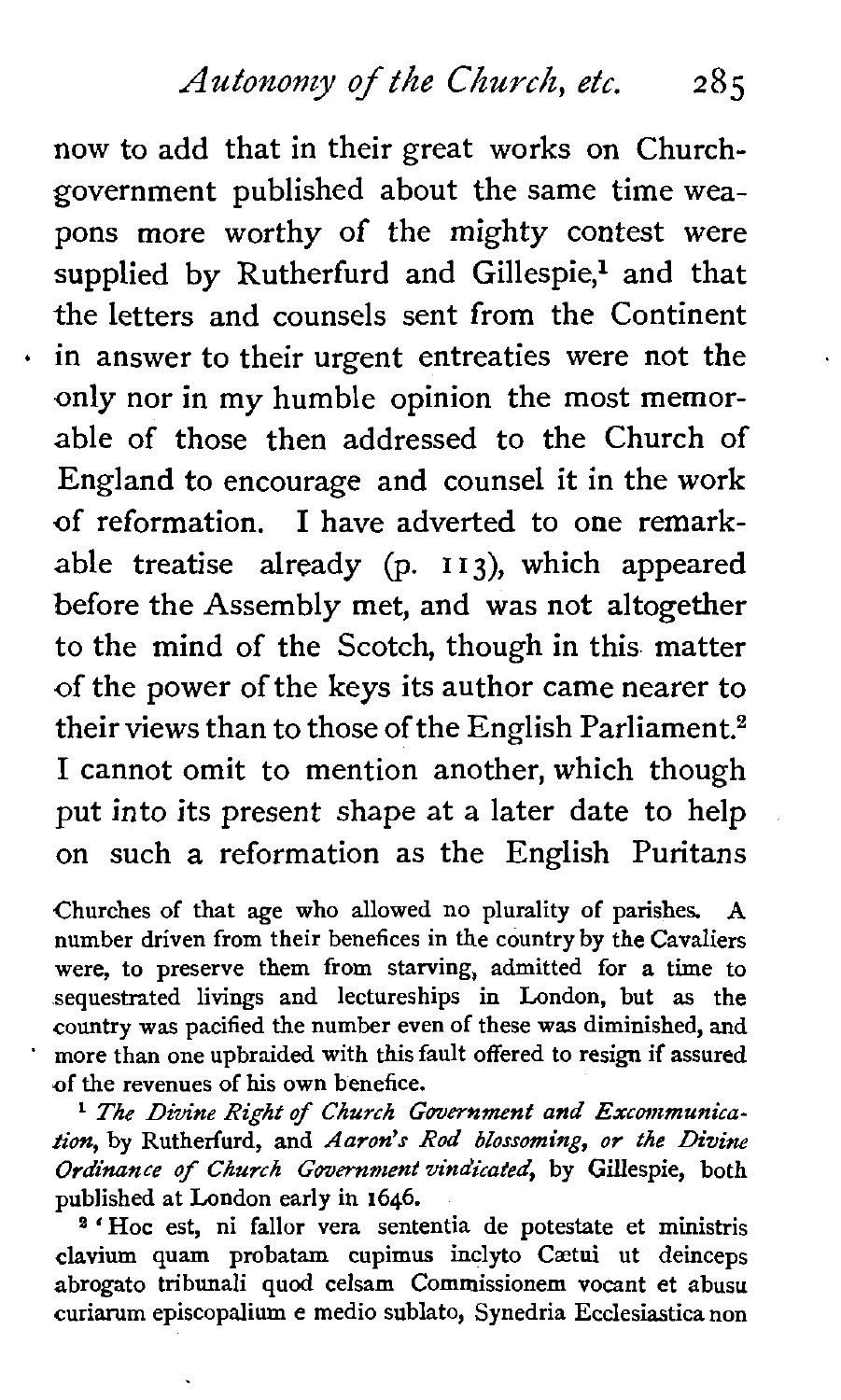desired in 1660, yet can hardly be doubted to embody views which its author held and expressed at this earlier date.<sup>1</sup> This is the *Paranesis adecclesias*. nominatim Anglicanam, de optima ecclesiastici regiminis forma pie solicitam of John Amos Comenius, a bishop of the church of the Bohemian brethren, and the only one then remaining of those who had been driven out from their native land in the war of extermination waged against them in consequence of their election of the sonin-law of James I. to be their king. He is supposed to have been in England in the autumn of 1642 or spring of 1643, in intimate association not with the Scotch, **but** with Milton and their mutual friend Hartlieb. Of his relations with them, and his literary or educational activities, a full and interesting account has been given by Professor Masson in his life of Milton. But he does not advert to the Bishop's keen interest in and alias infligant poenas quam ecclesiasticas . . . Pastores arceant a communione peccantes, quin et intentent extremum illud fulmen excommunicationis, ut non obedientes censura . . . coram tribunali politico sistant.' As to lesser offences of which the laws of the state take no special notice, he says it belongs to the church courts to make strict inquiry 'nec quemquam admittere ad sacræ cænæ synaxin qui ea procul a se non'abjecerit et veniam ex penitentia non impetraverit.'-Consilium de reformanda ecclesia Anglicana.

<sup>1</sup> The Latin letter of the Assembly was certainly sent to the Bohemian and Hungarian as well as to the nearer Reformed Churches. The Ratio Disciplina Ordinisque Ecclesiastici in Unitate Fratrum Bohemorum, to which in  $1660$  the Paranesis was appended, was certainly also published in 1643.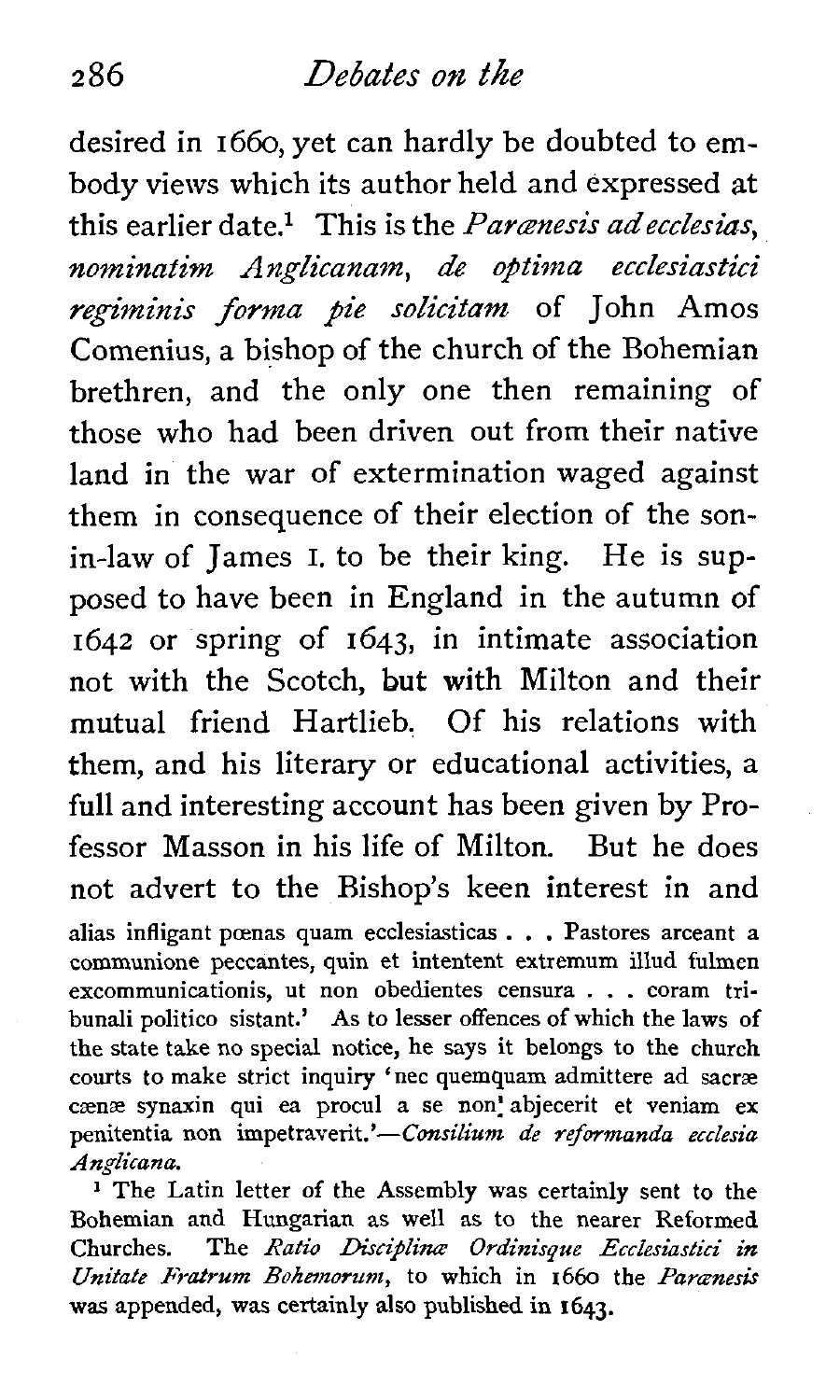thorough acquaintance with the various phases of the movement for the reform of the English Church. Baillie, I think, must have known of these, and that probably was the reason he refused to encourage the Bishop's friend Dury to seek admission to the Assembly. And yet with all his divergences from the wishes of the Scotch and his leanings towards those of Ussher in regard to a reformed liturgy and combination of episcopacy and presbytery, he pronounces decidedly against the whole body of the ceremonies, and in the most importunate manner pleads for the restoration of the key of discipline as well as that of doctrine to the ministers of the Church.<sup>1</sup>

The question of the autonomy of the Church came up first in the Westminster Assembly when its members were preparing the Propositions concerning Church-government, of which an account was given in my last. Lecture, and it was then that

<sup>1</sup> He quotes Olevianus and Schlisselburgius as bearing mournful testimony to the sad state both of the Reformed and Lutheran churches in Germany through the want of discipline and the intrusion of the civil power into the ecclesiastical domain : ' Est Cæsareo-papatus confusio ecclesiasticæ et politicæ potestatis quâ domini politici . . . sub prætextu custodiæ utriusque tabulæ rapiunt sibi gladium spiritualem ac se dominos supra ecclesiam et ministerium constituunt.' This was as resolutely to be opposed as the ' Papa-cæsareatus,' the assumption of civil power by the Pope. It was to the apostles and their successors, the pastors of the Church, that the Lord had said, 'Ye are the salt of the earth. 'Ergo qui his ecclesiasticam disciplinam manibus excutiunt, salem eos sine salsedine esse volunt.'- *Paranesis*, p. iii.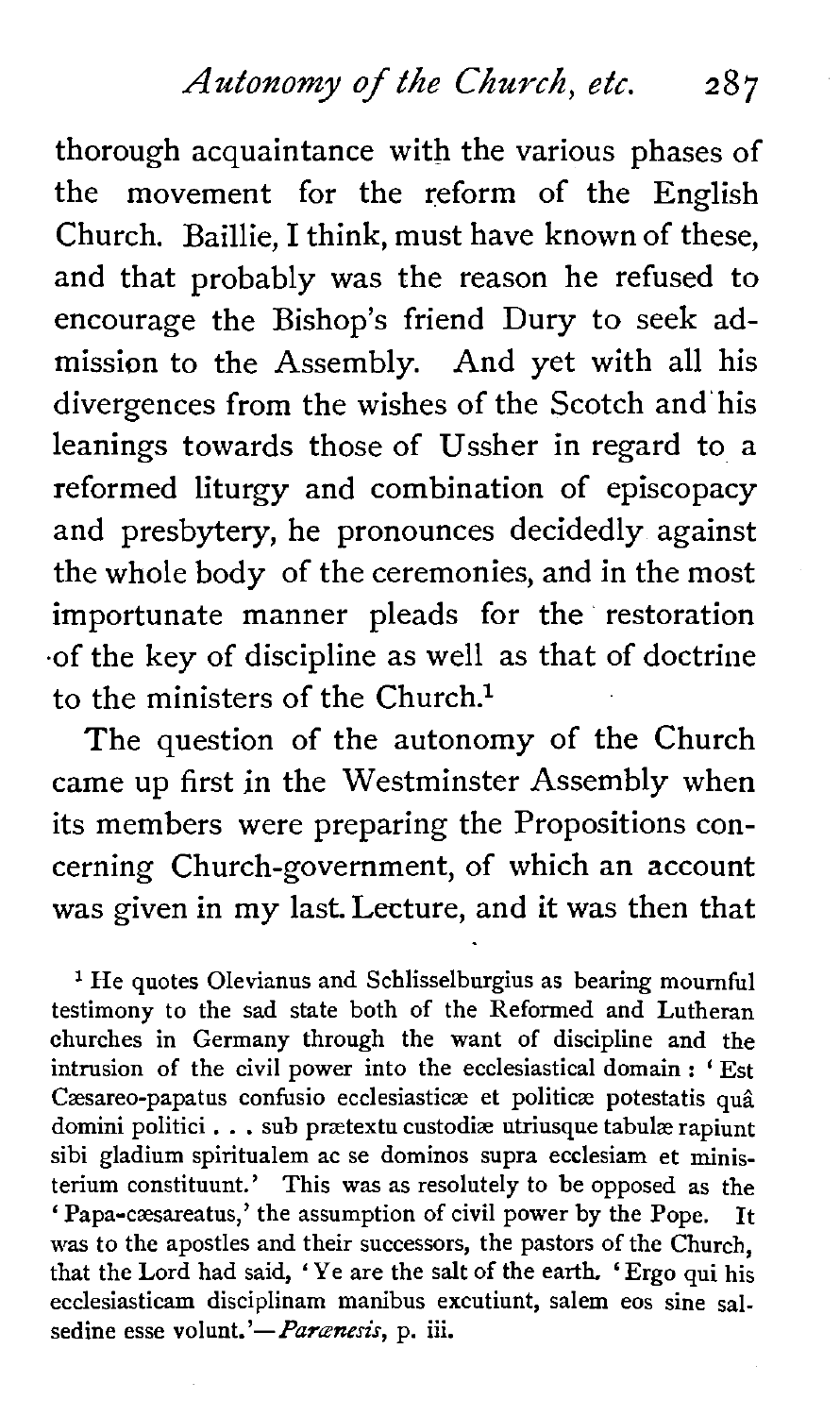that far-famed single combat between Selden and Gillespiel took place around which later Scottish tradition has thrown such a halo. Negatively the Propositions are against any human headship, or any right of the civil magistrate to rule in Christ's house. Positively they set forth Christ as the Head of the Church and Head over all things to the Church, who has given all officers necessary for its edification and the perfecting of the saints. These officers are enumerated, their functions described, and their power of rule and censure asserted. And while a subordination of courts, to whom a right of appeal belongs, is maintained, no mention is made of any right of appeal from them to the magistrate or to Parliament. There can be no doubt therefore that any power meant to be acknowledged as belonging to him, or it, must have been regarded as extrinsic not intrinsic,  $\ell \xi \omega$  not  $\zeta \sigma \omega$ &cic\iluiay, **circa sacra** not **in sacyis.** When these

**1** The manuscript Minutes coincide with Lightfoot's *Journal* in assigning Gillespie's speech not to the session of 20th but to that of 21st February. In Gillespie's own Notes it is introduced at the close of the account of the former session with the words. 'I reply,' not I replied, and may simply embody a brief outline of the reply he was to make on the following day. The reply made to Selden on the spur of the moment was that of Herle, who in 1646 succeededDr. Twisse as Prolocutor, and judging even from the fragmentary jottings preserved by Byfield, one cannot doubt that it was a very able reply. Gillespie and Young appear to have taken the evening to arrange their thoughts, and at next session made very telling replies, the former to the general line of argument, the latter to the citations from rabbinical and patristic authorities.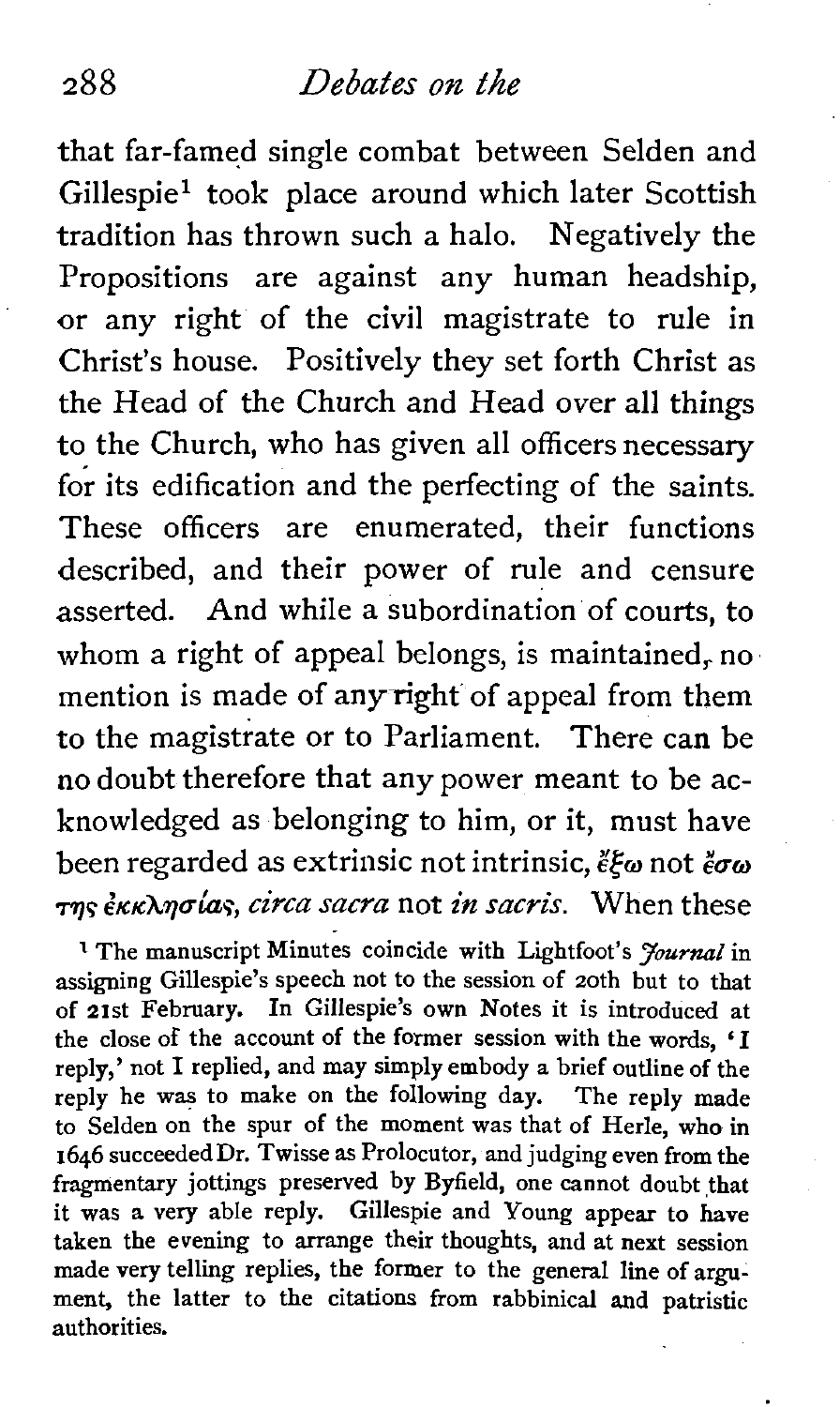Propositions were being digested into the practical Directory for Church-government, it was proposed to insert a proposition describing the authority the magistrate might claim and the duties he was to discharge towards the Church : 'The civil magistrate hath authority, and it is his duty, to provide that the word of God be truly and duly preached, the sacraments rightly administered, church-government and discipline established and duly executed according to the word of God.'l But after debate it was resolved to waive this and some other propositions in reference to the discipline, and when they were brought up in reference to the Confession of Faith, the above was no longer the first proposition, nor even the first part of the third, and it was considerably changed in form. But the autonomy of the Church and the right of its office-bearers to the power of the keys is distinctly implied throughout that Directory, and especially in all that it inculcates as to the powers and duties of congregational elderships, classical presbyteries, and the superior Church courts. Before that Directory was completed, however, the Assembly deemed it their duty to bring under the notice of the Houses the great importance of speedy order being taken for 'the keeping of ignorant and scandalous persons from the sacrament.' Their petition has not been engrossed in

*Minutes of the Westminster Assembly,* **pp.** *89, 224.*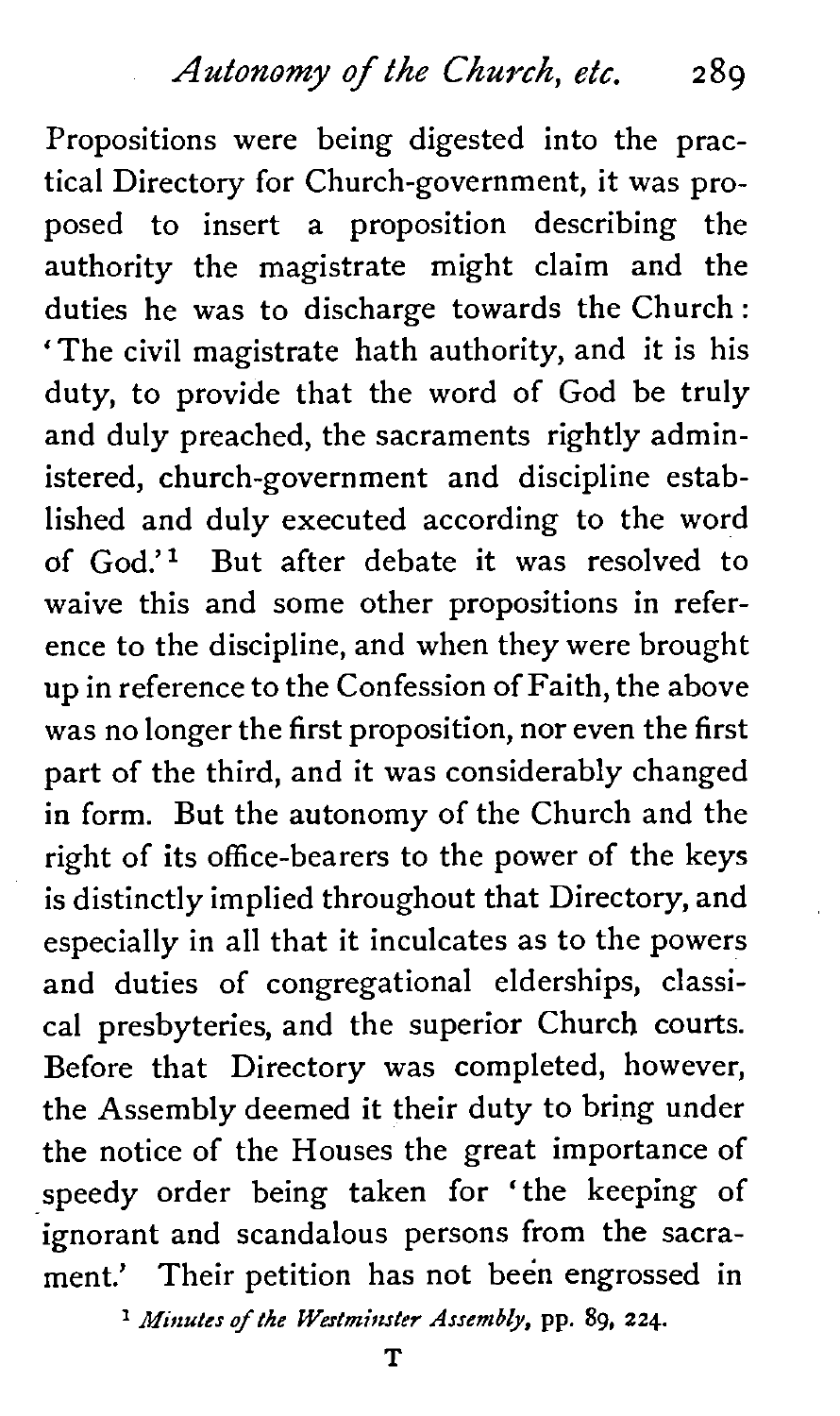## **290~** *Debakes* **on** *the*

the Journals of either House, but that presented four days later in name of the ministers of London has been preserved in the Journals of the House of Lords, and as it was no doubt **very**  similar I shall insert the substance of it in a note.<sup>1</sup> The effect of the petitions was such that the House of Lords at once passed and sent down to the Commons an ordinance ' concerning the admission of persons to the sacrament.' But the clause in it relating to the keeping away of the ignorant and scandalous was not to the mind of the Commons, and instead of passing it in terms so general they resolved to require a full enumeration of what these terms were meant to include, and to refer it to the Assembly of Divines to express the

**<sup>1</sup>**After a reference to the great things the Parliament had already accomplished, and the expectation of greater they had thus been encouraged to cherish, they proceed: 'Extreme necessity doth enforce us, with sad hearts, to present to your deep and pious considerations the dangerous and unspeakable mischiefs which like a flood break in upon us, and swell higher and higher every day, every man taking liberty to do what is right in his own eyes, because no ecclesiastical discipline or government at all is yet settled for the guarding of the precious ordinances of Christ, especially that holy sacrament of the Lord's Supper, from profanation and contempt, whence it comes to pass that God is much dishonoured, the tender consciences of many, both ministers and people, are offended, multitudes fall away into several and strange by-paths of separation . . . the pious ministers are extremely discouraged in their ministerial employments, [and] many that have formerly manifested good affections, being much wearied with long expectation, do daily withdraw both from the Parliament their orthodox ministers and from one another.' Immanuel Bourne is the first who signs in name of the London ministers.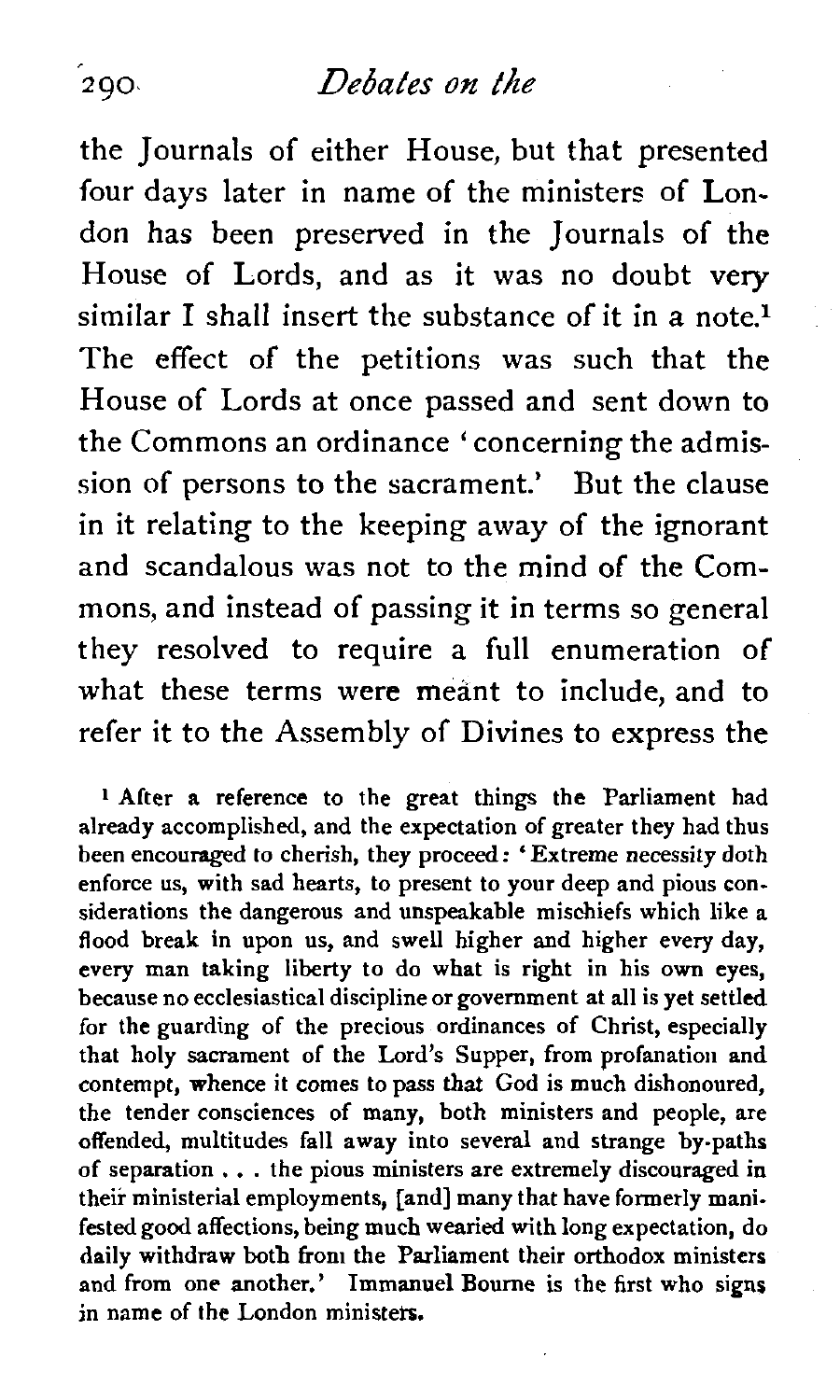*Autonomy of the Church, etc.* 201

particulars of that ignorance and scandal for which they conceive that some persons ought to be suspended from the Communion. This course, if not meant, as their opponents insinuated, mainly for purposes of obstruction, was at least inconsistent with that which they were content to follow in the case of the more serious censure of excommunication, and it was unfortunate in its issue for themselves even more than for the Assembly. The first answers to the reference do not seem to have been so detailed as the House desired, and the matter was again remitted to the Assembly. On their representation it was resolved that persons to be admitted ought to have a competent understanding of the doctrine of the Trinity, of the state of man by creation and by his fall, of redemption by Jesus Christ, and the means to apply Christ and His benefits, of the necessity of faith, repentance, and a godly life, of the nature and use of the sacraments, and of the condition of man after this life ; and it was once more remitted to them to state in detail 'what they think to be a competent knowledge of these things.' This they did without delay, and brought up on 1st April that terse statement which on the 17th was substantially passed by the Houses and embodied in their subsequent ordinance, and soon after made the basis of various catechisms intended to prepare the catechumens for the Communion. It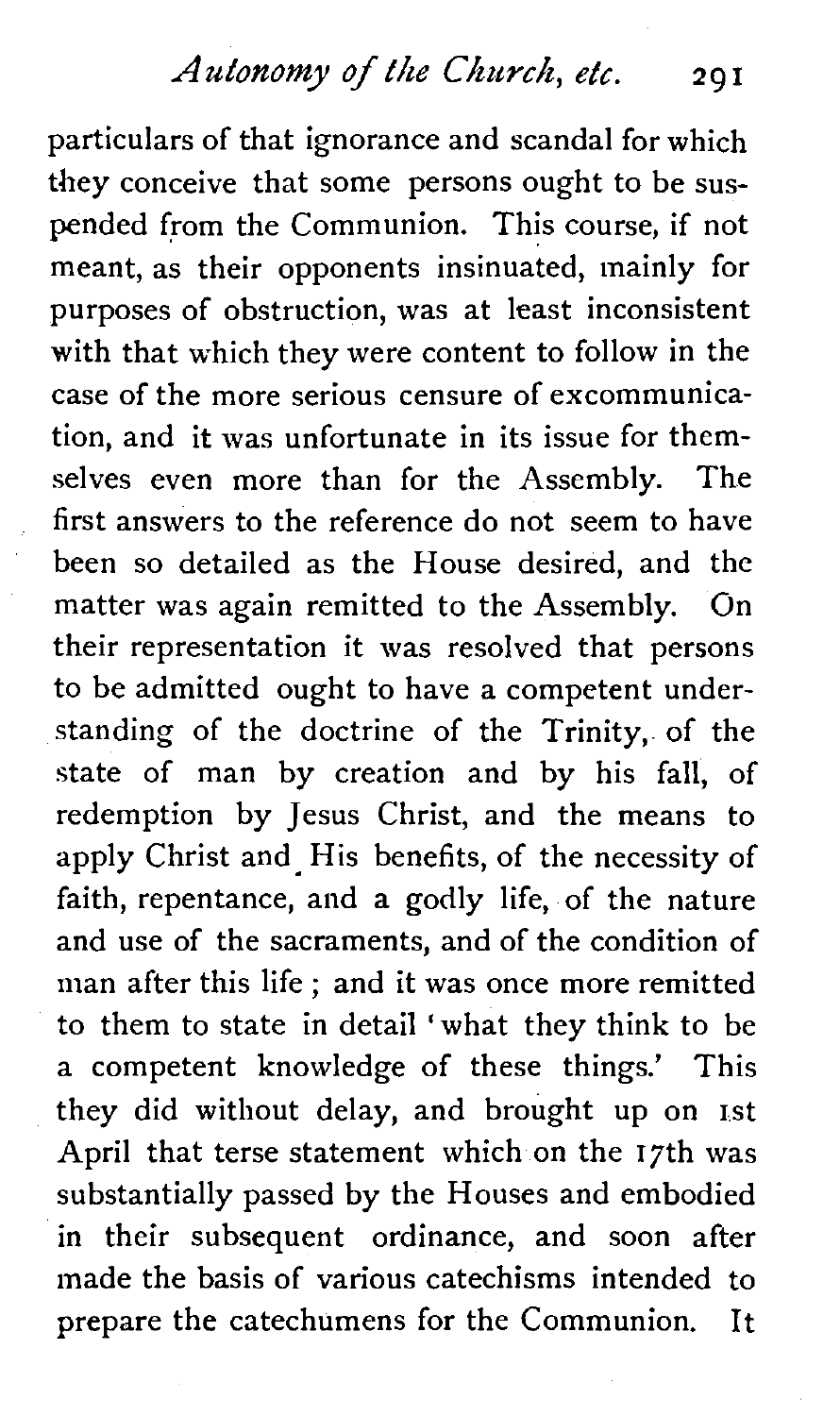is worthy of more attention than for long it has received, and worthy especially of the attention of those who think some simpler statement of doctrine is needed than the Assembly have supplied in their confession and catechisms, and accordingly I shall insert it in the Appendix to these Lectures (Note L). During the months of April and May various communications passed between the Assembly and the House of Commons respecting a detailed enumeration of scandalous offences, but the new modelling of the army and other pressing business arising out of the war occupied the House so closely that summer, that the promised ordinance and regulations for suspension of the scandalous were left in abeyance. Accordingly, on 1st August, the Assembly presented to them a second and more urgent petition on the subject. The same petition was on the 4th of August presented to the House of Lords, and fortunately has been inserted at length in their Journals. I subjoin it in slightly abridged form :

'After a brief reference to their former petition they express their deep sense of the burthen of the arduous and most pressing affairs which lay on the Houses, and of the fidelity, zeal, and self-denial they had shown in the right ordering of them. Yet considering how God had honoured them above all other Parliaments since the first reformation in putting it into their hearts to repair His house and bring **it** to farther perfection than at the first, and had blessed them with tokens of His favour, they venture to represent that there can be no more proper way of showing their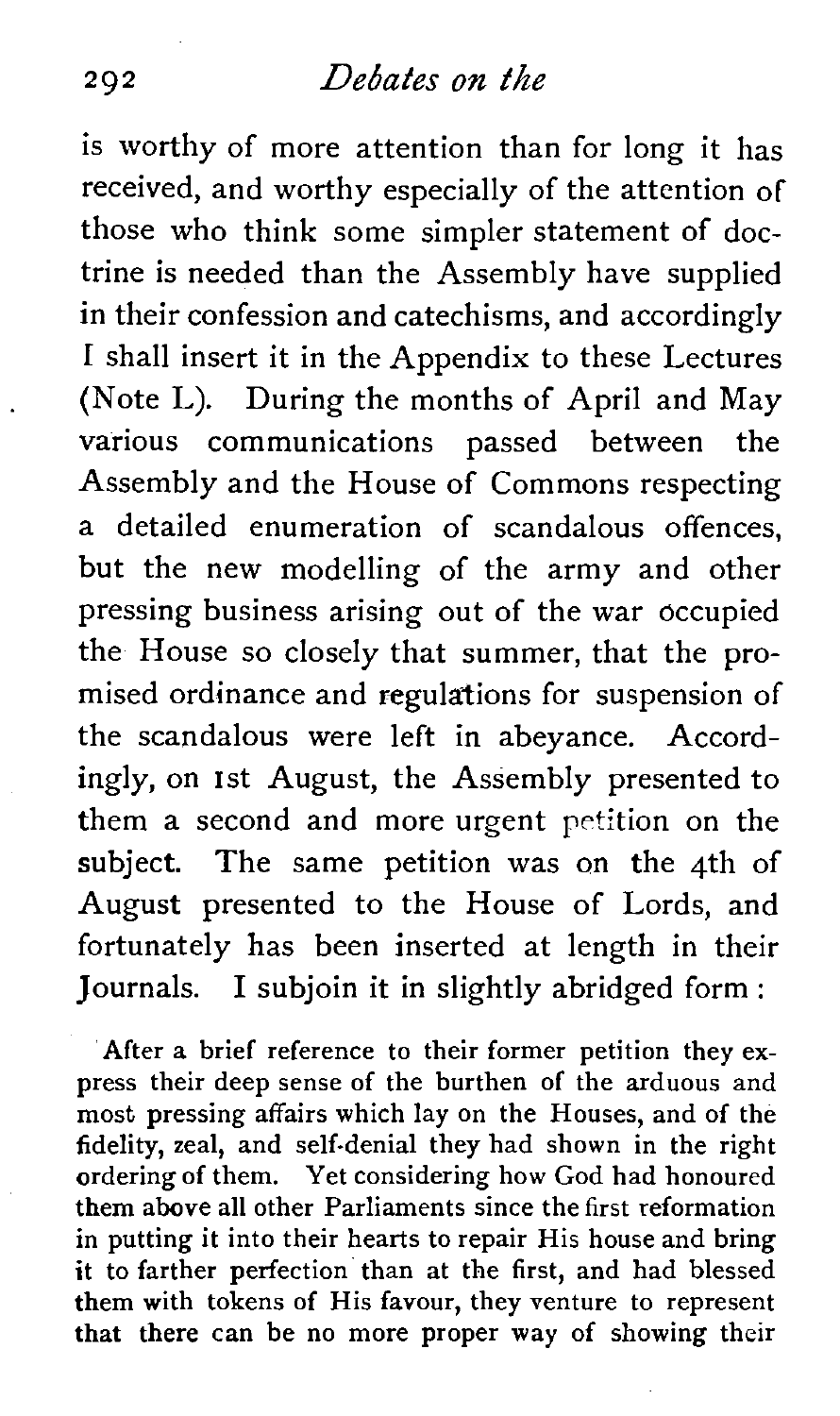*Azitonomy* **of** the *Church, etc.* **<sup>293</sup>**

gratitude to God, nor any surer way to preserve His favour, than that the Houses and they should hasten to complete the service they had undertaken for His church. 'When we remember,' they say, 'that as formerly in times of reformation amongst the Jews sometimes the'godly magistrates encouraged the Priests and Levites to promote the reformation by them intended as Hezekiah and Josiah did, and sometimes the Lord's prophets have in like manner encouraged the godly magistrates unto the same work as Haggai and Zechariah did ; so it hath been your often pious care to call upon this Assembly to hasten the work of the government of the Church (when by reason of great difficulties it staid longer in our hands than was expected by others or by ourselves desired), and withal you have been pleased to receive with much favour the humble desires of this Assembly, when out of the conscience of our duty both to God and you, we have at any time stirred you up by putting you likewise in remembrance of the same great and most necessary business.' 'We are bv these considerations emboldened, yea even constrained with so much the more importunity, to renew our former humble petition for the keeping of all scandalous persons from this sacrament, and which we conceive, as in all the former respects, very necessary most reasonable and consonant to those things which have already passed the judgment and vote of the honourable Houses ; for if any scandalous sins deserve abstention, then likewise all other scandalous sins do lie under the same demerit, and by parity of reason should undergo the like censure. And this is certainly most conform to the general practice and judgment of the churches of God both ancient and modern ; for albeit there may be, amongst learned and pious men, difference of judgment touching the particular kind and form of ecclesiastical polity, and some particular parts and officers thereunto belonging, yet in this one point there is a general consent, that as Christ hath ordained a government and governors in His church, in His name and according to His will to order the same, so one special and principal branch of that government is to seclude from ecclesiastical communion such as shall publicly scandalise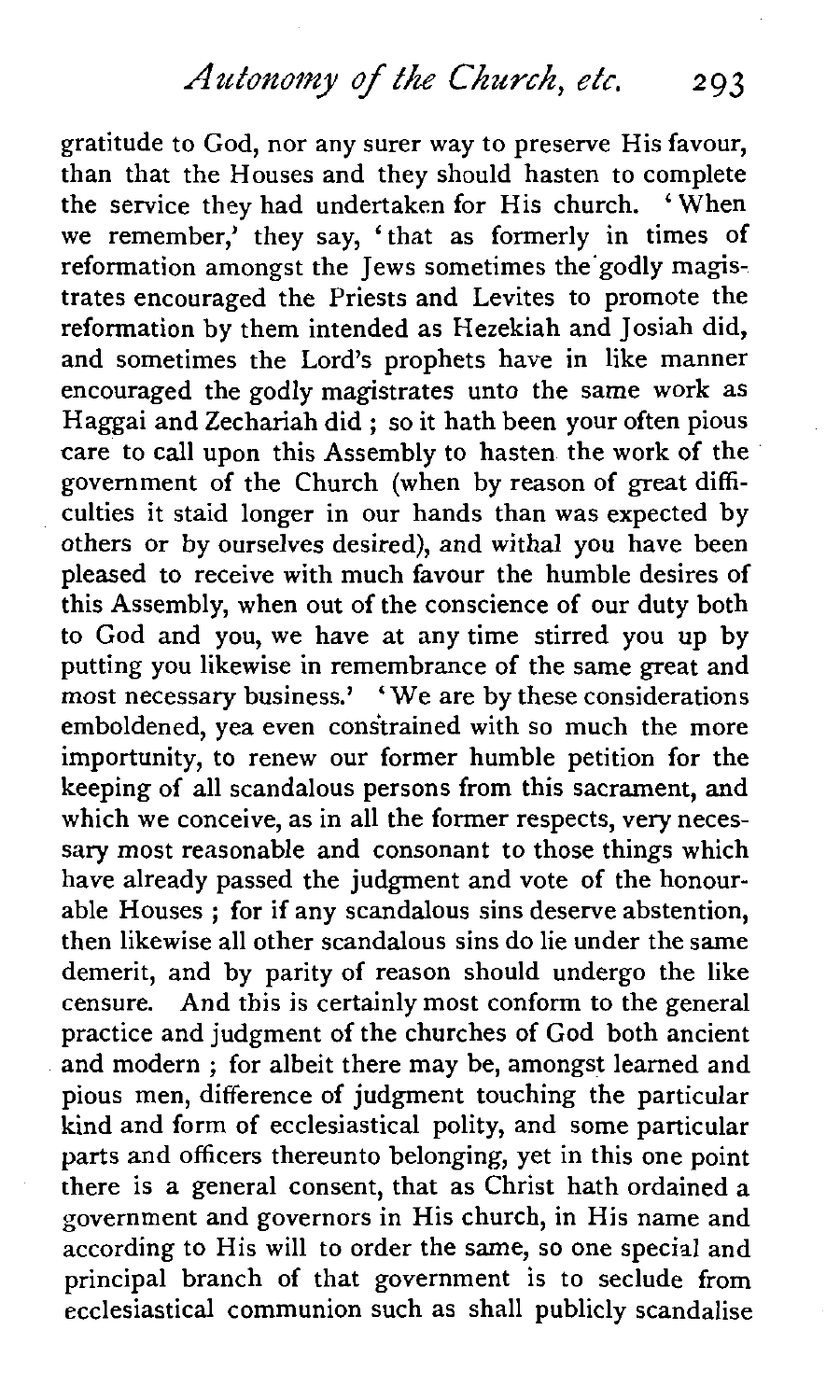and offend the Church of God, that thereby being ashamed and humbled they may be brought to repentance and glorify God in the day of visitation. Nor do we find that there hath been any great doubt or question made thereof in the Church, until Erastus, a physician, who by his profession may be supposed to have had better skill in curing the diseases of the natural than the scandals of the ecclesiastical body, did move the controversy.' The following are the reasons they assign for their urgency in this matter :- 'As the conscience of our own ministry, and desire of comfortable continuance therein, and the care of all our brethren whose case is the same, and who from many parts mind us of our duty in their behalf; and as the discharge of that service to which we are by your authority called to present our humble advice in matters of this nature, do hereunto oblige us, so also the bond of our late solemn Covenant engaging us to promote the reformation of our church according to the Word of God and the example of the best reformed churches (both which we humbly assume to be with us in this particular), the longing desires of the godly to have this business settled . . . the great danger to the souls of scandalous communicants which both magistrates and ministers in their places should endeavour to prevent not only in some but in all scandals ; yea, the very practice of heathens themselves who removed profane persons from their *sacya* : All these and the like considerations, not without the encouragement of these honourable Houses in accepting our former humble desires in this behalf, have at this time engaged us to renew our earnest petition to the same effect.'

This petition, any one may see at a glance, **was**  the production not of ignorant enthusiasts, but of intelligent and thoughtful men, who could reason forcibly in support of their plea, and were in sober earnest in urging it. Some would have had it presented by the Assembly as a body, the more to mark their sense of its importance. But this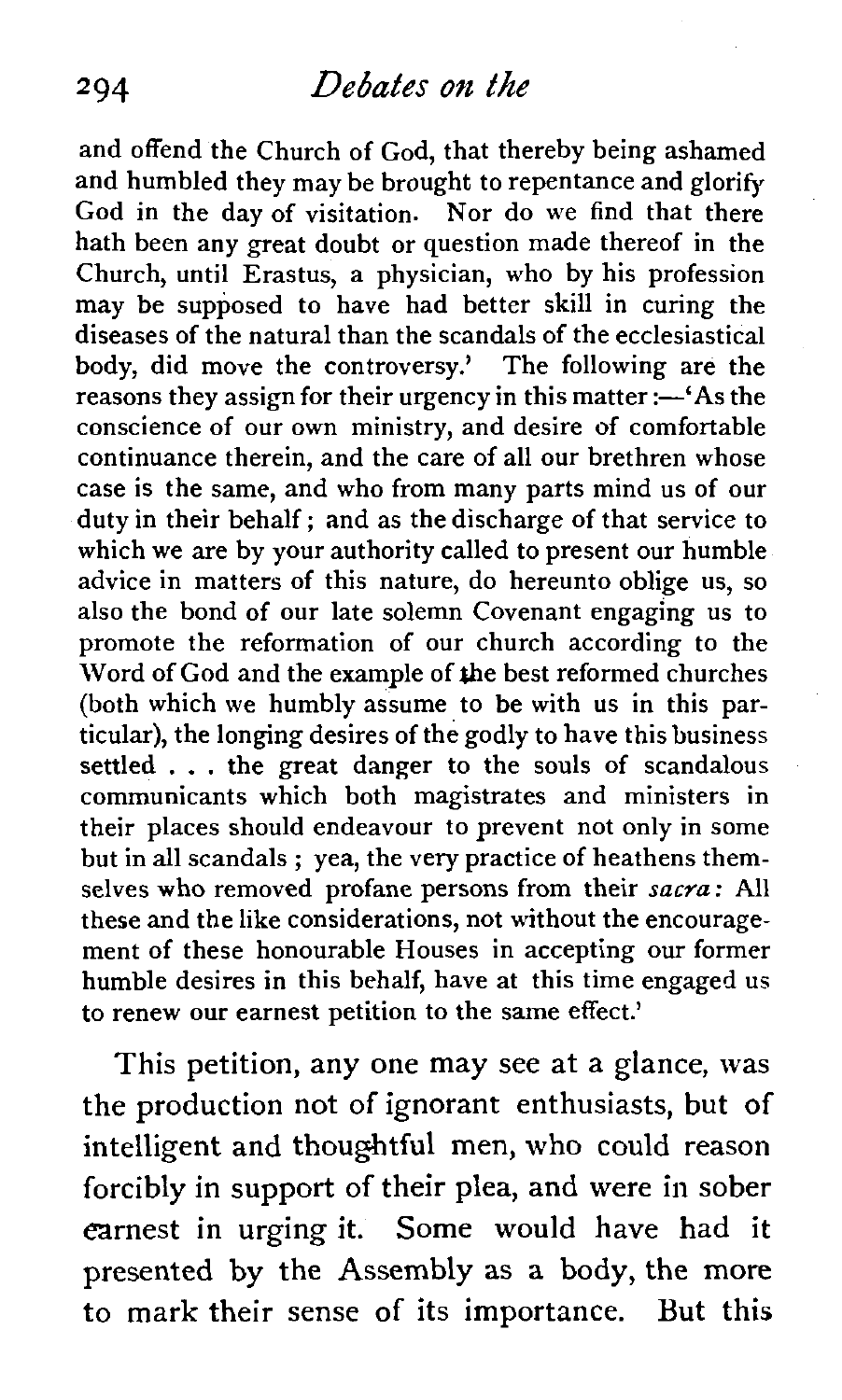seemed to the majority to be too strong a step, and it was finally intrusted to the Committee, which drew it up, and to Mr. Newcomen, their Convener, who had probably had most to do in preparing it. One solitary member at least had opposed it, and in his thanksgiving sermon before the Commons, on 30th July, had expounded his views to more willing hearers than he had in the Assembly. This was Thomas Coleman, famed for his rabbinic learning and debating powers, who had been driven by the Cavaliers from his parish in Lincolnshire, and forced like many other ministers on the parliamentary side to take refuge in London, where he got the appointment to St. Peter's, Cornhill, one of the sequestrated benefices. He was chosen a member of the Assembly, and became even more decidedly than Lightfoot the champion of Erastianism in it. He specially opposed the clause in the petition 'of Erastus his learning,' and before it was given in had endeavoured to prejudice the House against it in the sermon he preached before them. On the day the petition was presented he was taken to task by the Assembly, and a committee was appointed to draw up *a* written representation on the subject to be sent to the House of Commons. Apparently before the report was finally adopted an opportunity ' of speaking was granted to Mr. Coleman, if he would voluntarily recant.' He refused to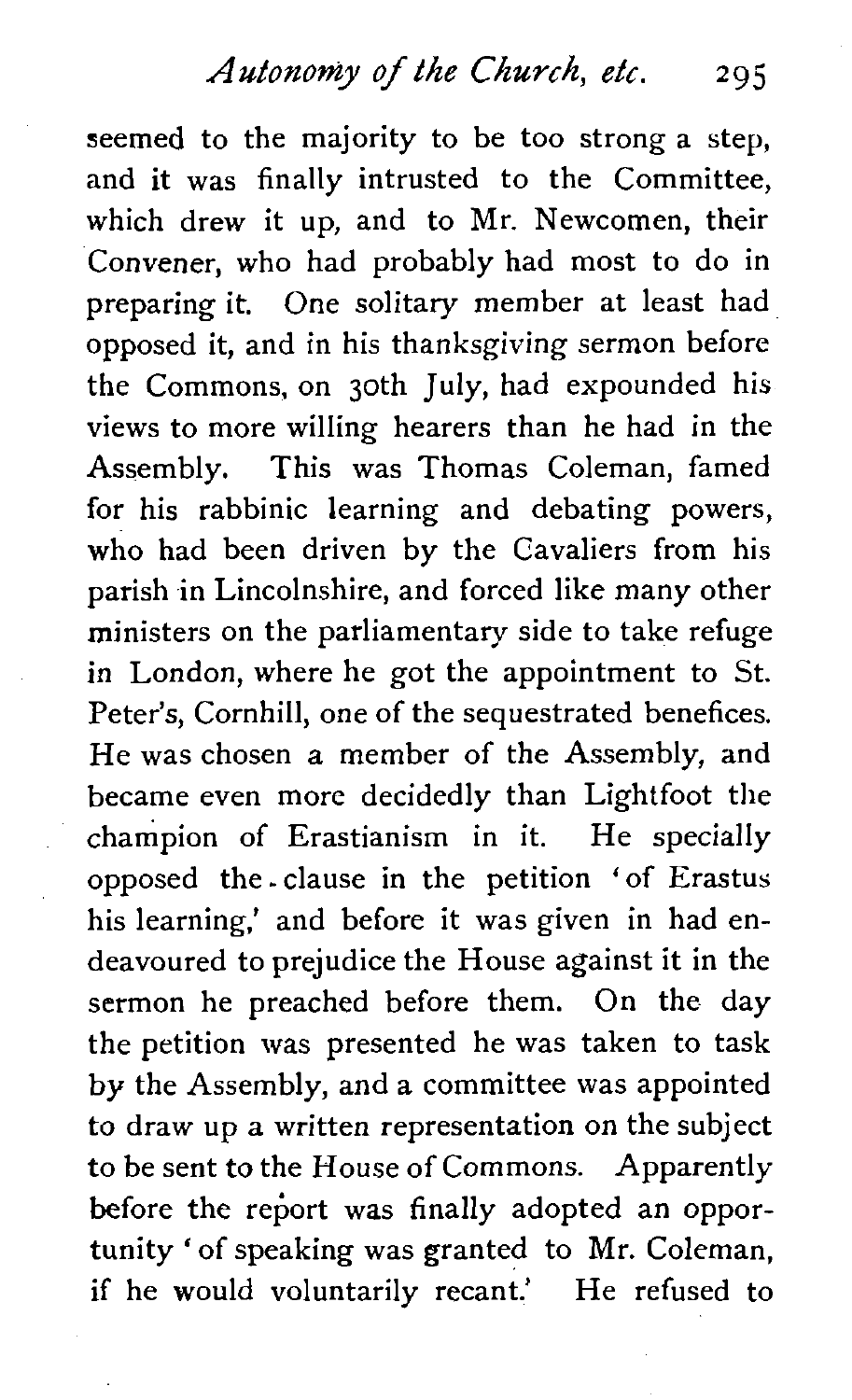## *Debates* **0%** *the*

admit much of what had been reported as having been really maintained by him. As to that which he acknowledged he maintained, it was his judgment though it might differ from that of the Assembly. He was sorry he had given offence by what he had done both to the Assembly and the Scotch Commissioners, and he promised that he would not add to the offence by printing his sermon. On Monday, when the Assembly held its next meeting, however, he requested the Assembly either to relieve him from his promise or 'to take order for the occasion,' and he protested that it be considered ' null and void.' He printed his sermon, and engaged in that famous controversy with Gillespie, respecting its views, of which Dr. Hetherington has given so detailed an account. I turn rather to another aspect of the contest. The conduct of Coleman, in preaching this sermon and printing it, notwithstanding the promise he had given not to do so, had probably quite as much to do with the further action of the Assembly as the unfavourable rumours which reached them as to the unsatisfactory form the ordinance was to take. **A** committee of ten of the members, assisted by the Scotch Commissioners, drew up a still more resolute, yet more importunate petition, which was duly adopted and presented by a large deputation, on 8th August, to the House of Commons, and on the 12th to the House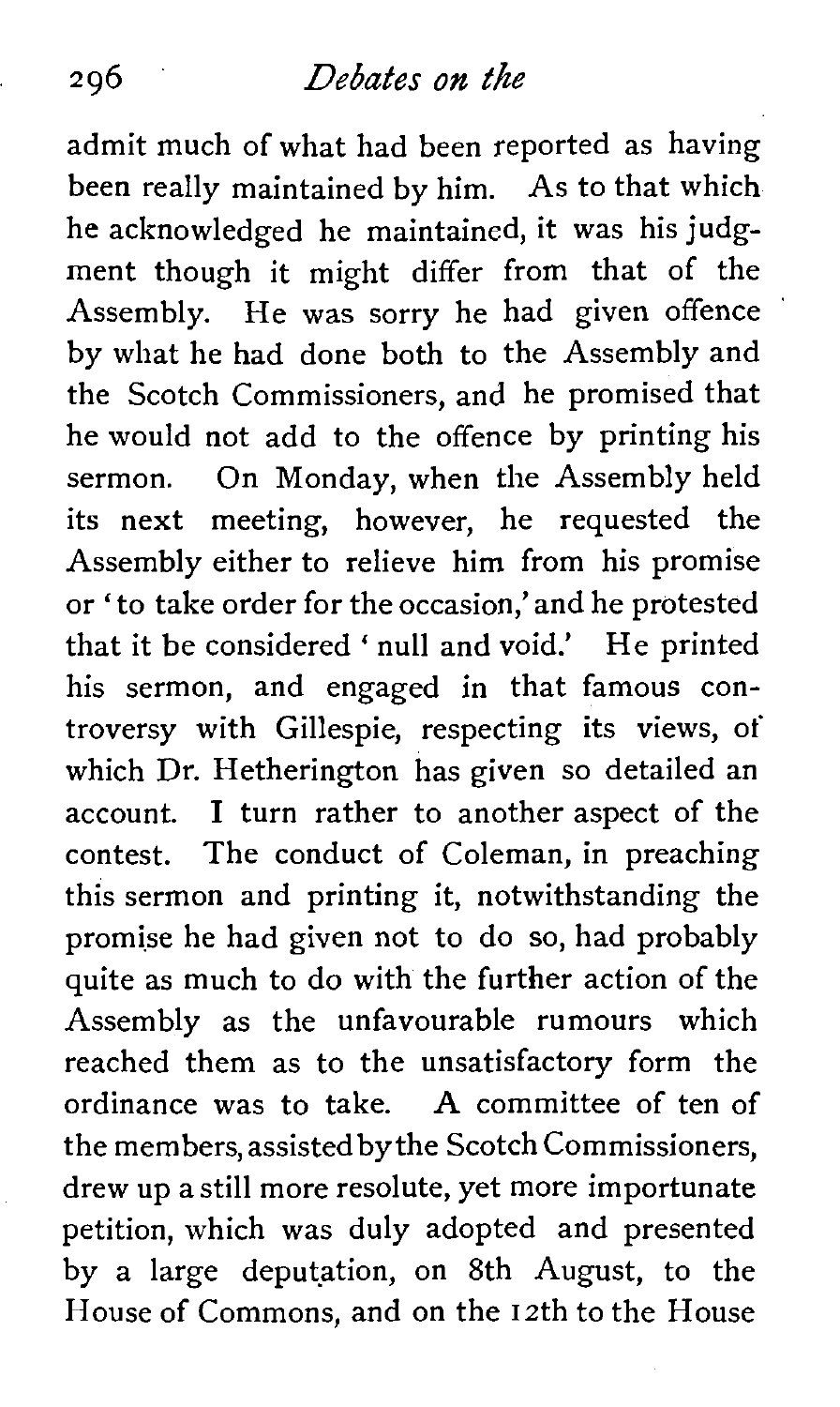Autonomy of the Church, etc. 297

of Lords, in whose Journals it is recorded at length. It bears the signature of William Twisse, Prolocutor, and may be taken as evidence that he was still able occasionally to attend the meetings of Assembly, and to interest himself in their proceedings. Mr. White, who signed it as assessor, and presented it to both Houses, made a brief but hearty speech commending it to their earnest consideration. It asserts, even more resolutely than the previous one, the autonomy of the Church, argues the case with still deeper feeling of the importance of the issue, and pleads more importunately for a speedy and favourable settlement of the question. No nobler paper proceeded from the Assembly, nor could Twisse have closed his official career more worthily than by putting his name to it. At the risk of tediousness, I must quote from it at least in part. After reminding the Houses of what they had already done in a matter of so high concern, they say :-

' Our spirits within constrain us yet further humbly to beseech you in this particular ; and we hope it will not seem grievous unto you, if in conscience of that duty, which we as ministers, and more especially as met in this Assembly, owe to God, to His Church, and to yourselves, we are yet again humble and importunate petitioners in this thing ; seeing God is our record, and we hope it is manifest to your consciences that herein we seek not ourselves, or private interests, but the glory of God, the pure administration of His ordinances, the welfare of souls, and the peace and good of this whole nation. . . . We should not use this opportunity did we not firmly believe that what we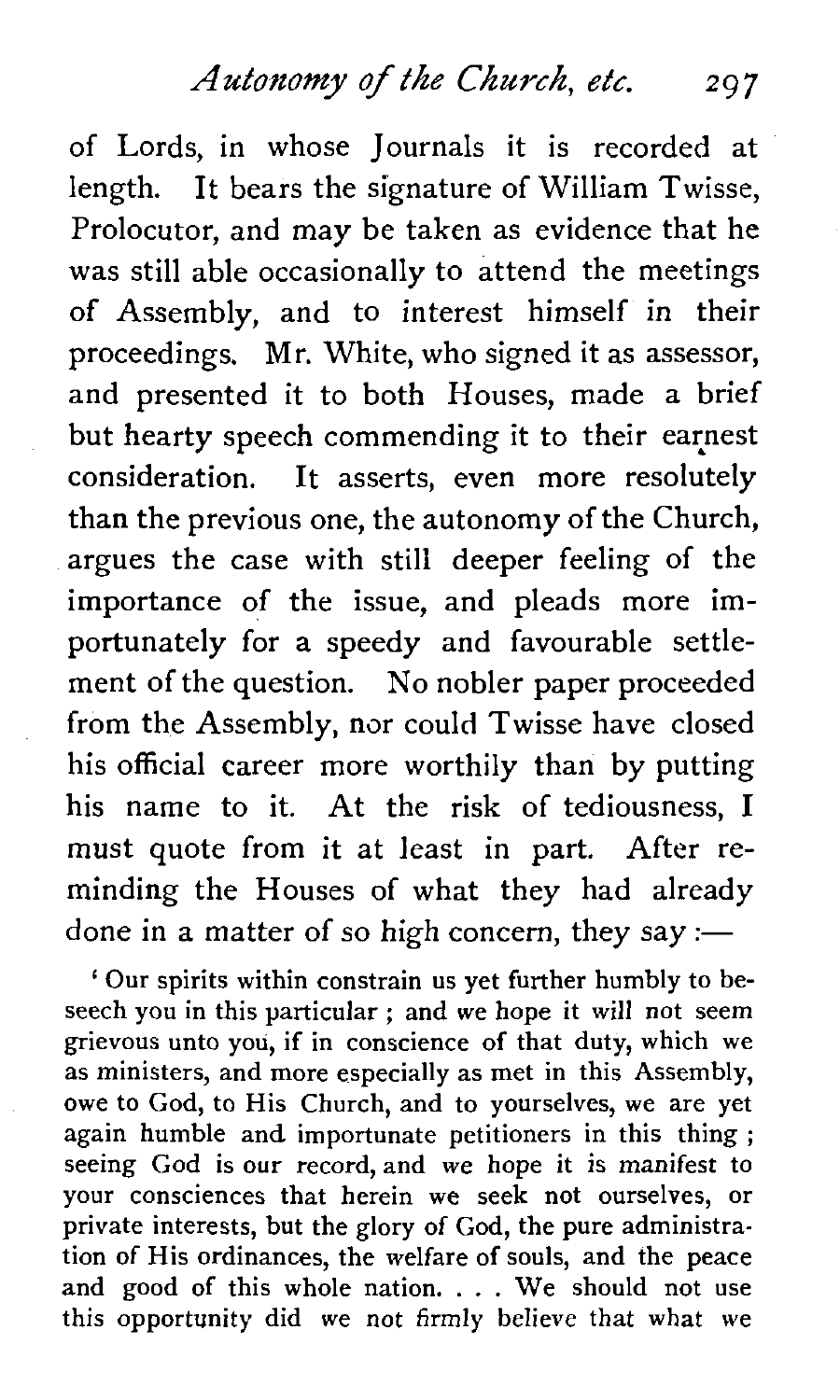have desired and do desire herein is the will and command of our Lord Jesus Christ, who is the King and Lawgiver in His Church, and therefore we dare not but in His name ask it, and doubt not by His grace to obtain it of the Honourable Houses.' Were it not that they cherished such a hope their hearts would fail within them, 'for this poor nation,' and therefore as watchmen set on Zion's walls, they dared not hold their peace especially when they called to mind that the Honourable Houses had been pleased to bind themselves, and them, and the nation, in a solemn and sacred Covenant, wherein they had sworn to endeavour to remove and reform all that was contrary to sound doctrine and the power of godliness, lest they should become partakers of other men's sins, and be in danger to receive of their plagues. 'God,' they continue, ' hath greatly strengthened your hands against Popery, Prelacy, and superstition, and for the rest of these roots of bitterness which we have covenanted against, especially schism and profaneness, we know no better way of providing against them than this for which we now petition ; which we are confident will (through the blessing of God) be the happiest means of healing the present and preventing future schisms, by removing out of the way that which hath been one of the greatest stumbling-blocks, and by reconciling all the godly in the kingdom, and will give much ease and satisfaction to weak and tender consciences. and which will give the greatest check to profaneness as sealing conviction upon the consciences of sinners most powerfully ; for it is not to be imagined that our denouncing the terrors of the Lord against wicked and profane persons will prevail much upon their hearts, while they may (even as soon as they have heard that sermon) come and receive the sacrament, and therein, as they think, the seal of grace and salvation to themselves.' Then, taking up the charges and insinuations of their opponents, they boldly yet with all deference continue : 'We hope we shall not need to plead for ourselves that the power of keeping away scandalous and unworthy persons from the Lord's table, which Jesus Christ hath placed in the ministers and elders of His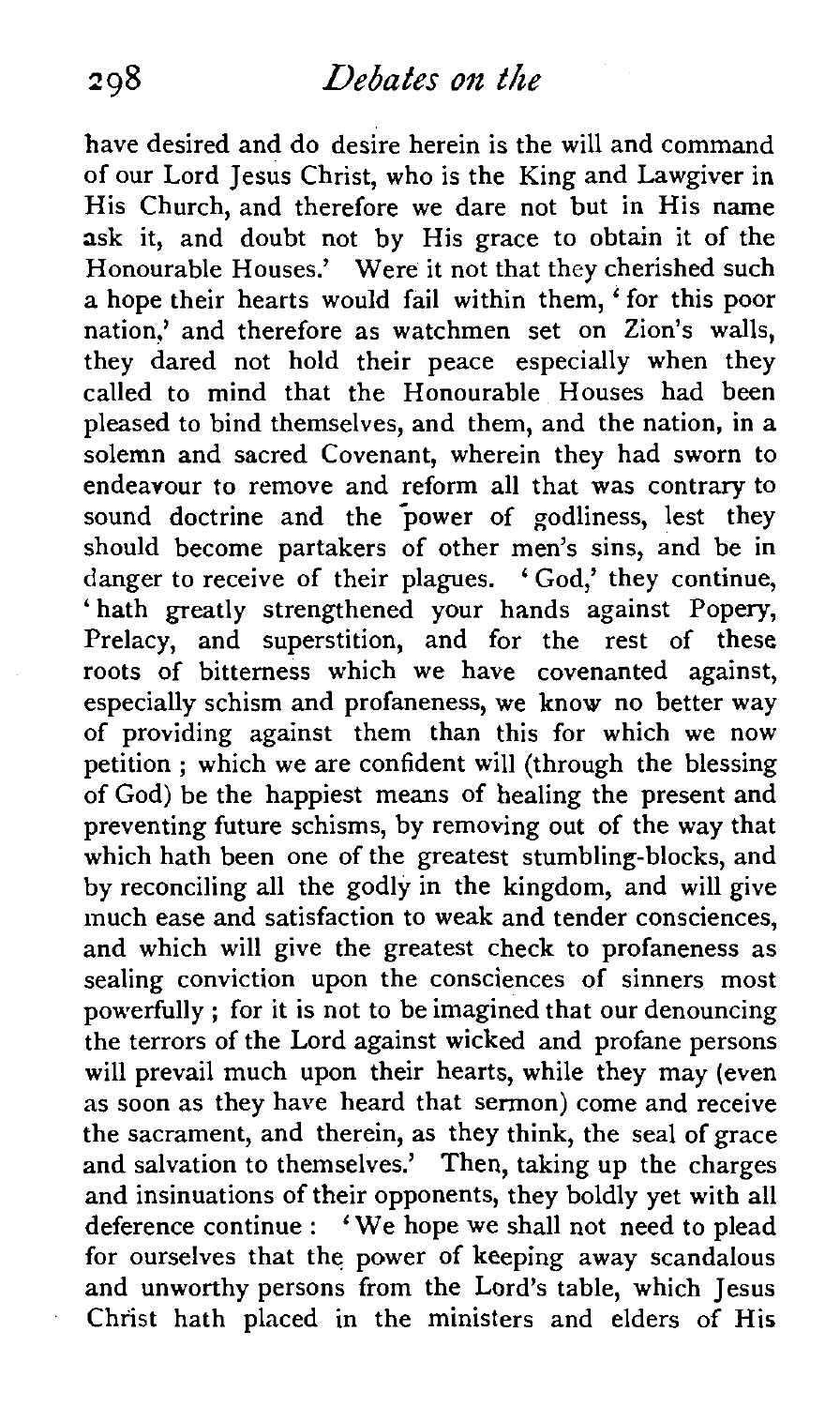churches (the free and peaceable exercise whereof we humbly desire may be confirmed unto them. by your sanction), is not an arbitrary or unlimited power ; for how can that power be called arbitrary which is not according to the will of man, but the will of Christ ? or how can it be supposed to be unlimited which is circumscribed and regulated by the exactest law-the Word of God; which law, in case any shall transgress and abuse'this power to serve their lusts instead of serving Christ in the exercise thereof, we have advised and humbly desire that superior Assemblies may be established amongst us, who may not only relieve the injured, but censure offenders according to their demerit. Nor is this power in the least measure (as we humbly conceive) inconsistent with theliberties of the subject, it being exercised wholly and solely in that which is no part of civil liberty-the sacrament-which certainly none can claim as he is a free-born subject of any kingdom or state, but as he is visibly a member of the Church qualified according to the rule of Christ. Only we crave leave to entreat you to consider that other Christian States, which are jealous of the encroachments of an arbitrary power, and very tender of their own just liberties, have granted the full exercise of the power of censures unto the elderships of their churches ; yea, and among ourselves, power equivalent to this was intrusted to every single minister and curate in England as (in our humble apprehensions) appears both by the injunctions of King Edward the Sixth and by the injunctions and articles of inquiry of Queen Elizabeth, princess of famous memory, and by the late Book of Common Prayer and rubric before the sacrament ; nor do we at present call to mind that any Christian prince or State whose heart God did incline to seek a reformation, as you have covenanted to do, and to establish a government according to the word, did ever deny this power unto the presbyteries in their dominions ; and we trust God loves the Parliament and England so well as not to suffer them to be the first. Yet can we not (lest our own heart should smite us as not having done our duties to the utmost), but continue most humbly to advise and pray that ministers and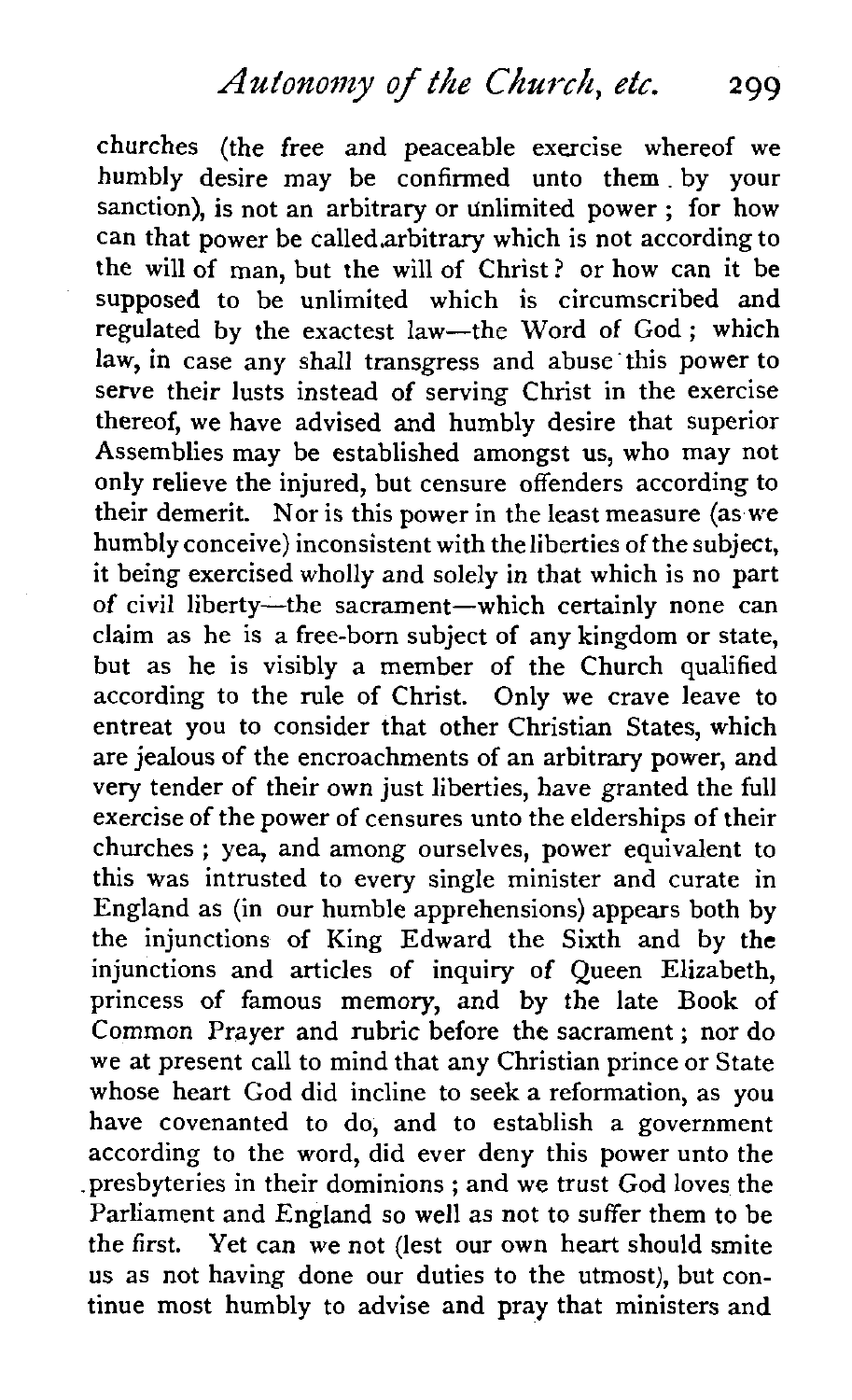other elders may be sufficiently enabled to keep not only some but all such as are justly and notoriously scandalous from the sacrament of the Lord's Supper ; for should things be so ordered (which God forbid) that any wicked and scandalous persons might without control thrust themselves upon this sacrament, we do evidently foresee that not only we, but many of our godly brethren, must be put upon this hard choice, either to forsake our stations in the ministry, which would be to us one of the greatest afflictions, or else to partake in other men's sins, and thereby incur the danger of their plagues ; and *if* we must choose one, we areresolved, and we trust our God will help us, to choose affliction rather than iniquity.'

No more memorable petition was presented even to that memorable Parliament than that we have given above, so faithful, yet respectful, so cogent in argument, yet calm in tone, so importunate, yet truly dignified. It was altogether worthy of the occasion, worthy of the venerated divines whose official signatures it bore, and worthy of the great Assembly which all but unanimously indorsed it. If aught would yet have availed to make the Erastian lawyers and over-zealous sticklers for the rights of the laity pause in their course, this petition ought to have done so. But so wedded were they to their own views, and so careless of consequences, that it availed not even to defer the issue. On 19th August they passed and published Directions for the choice of Ruling Elders, and on 20th October Rules and Directions concerning suspension from the Lord's Supper in cases of ignorance and scandal, but with such haste that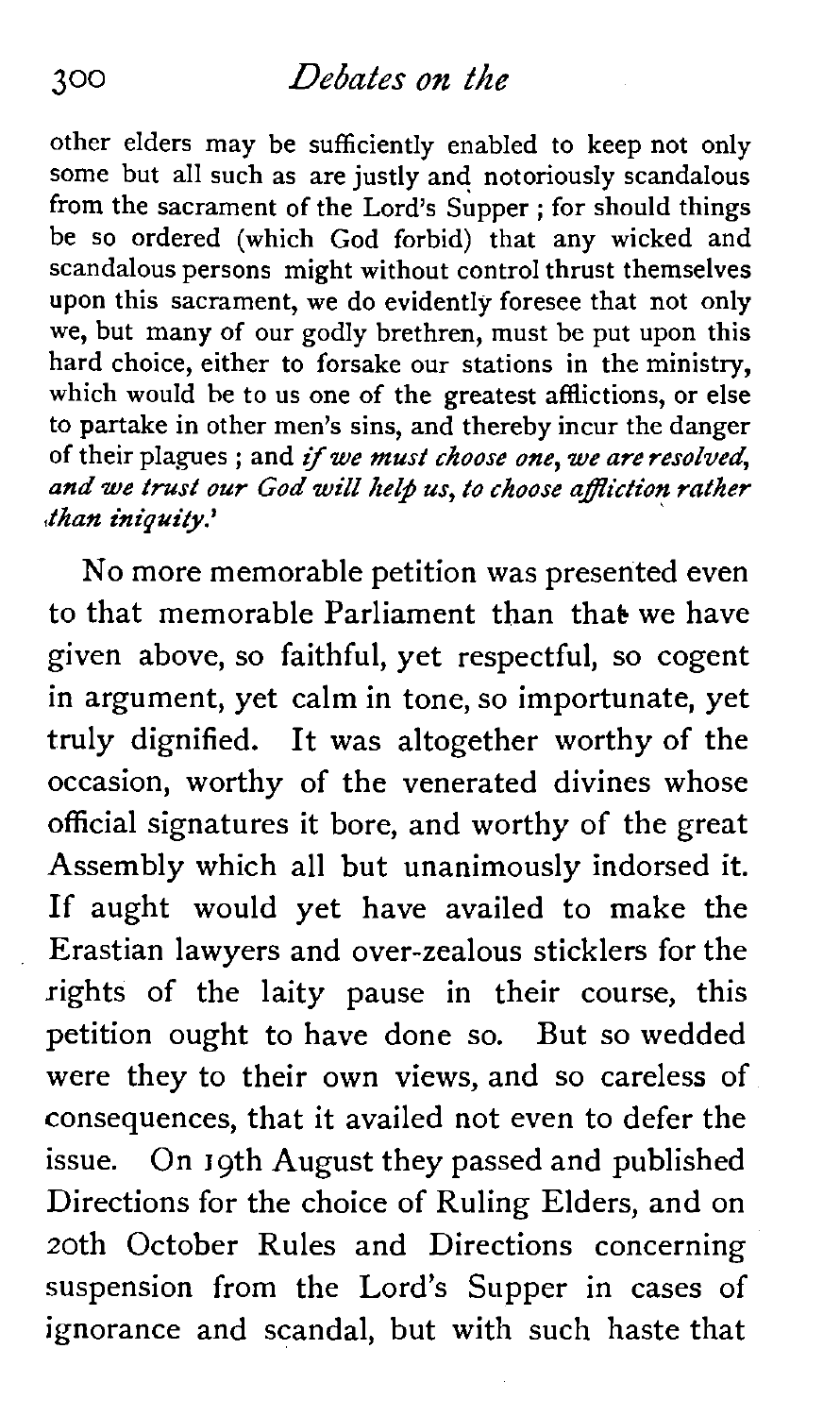Autonomy of the Church, etc. 301

on the 22d they had to order the copies which had been printed to be called in and suppressed as being erroneously printed. The deficiencies of the first as well as of the second were forcibly set forth in one of the petitions from the City ministers, transmitted through the Lord Mayor to the Houses on 20th November. These did not altogether 'play nipshot,' as Baillie has it. For on 20th February 1645-6 four resolutions, and on 26th two more supplementing the Directions of the 19th August were issued by the Houses, and on 14th March an additional ordinance for the suspension of the scandalous, not only, as it professes, correcting errors of the press and supplying defects in the former one, but changing some of its most important and what ought to have been its most carefully considered provisions-those, namely, by which it set itself in opposition to the Assembly and to many of the most devoted of its own lay friends, and substituted, instead of that court of Ecclesiastical Commission which it had abolished, commissioners of its own number to give directions to the elderships in cases not enumerated, and to receive and determine appeals from them. The ordinance of the 20th October had appointed only one body of commissioners, and these the members of both Houses that then were members of the Assembly, and apparently rather with the view that they should prepare matters for the Parlia-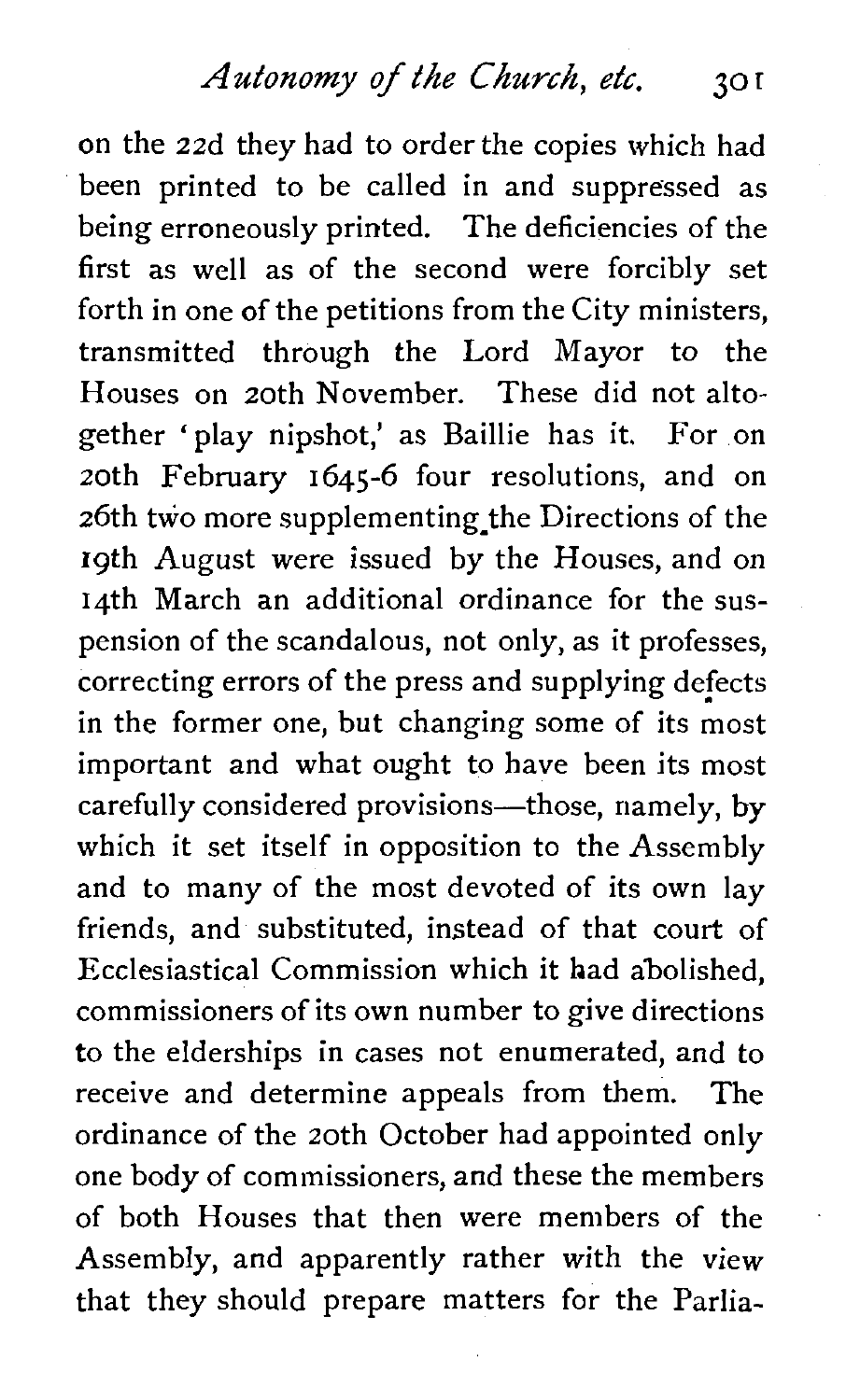ment than themselves decide them. The ordinance of 14th March, besides correcting a number of the defects in the former one pointed out in the London petition above referred to, substituted for the single body of commissioners formerly named, a body of commissioners in every province to be appointed by Parliament, who apparently were, in cases of discipline, virtually to supersede the synod of the province. It had been attempted in the first ordinance to give a sort of *quasi* ecclesiastical character to the commissioners, by confining them to the members of the Houses who were members of the Assembly. In the second the same end was sought to be attained by requiring in them all the qualifications required of ruling elders, viz., that they 'be men of good understanding in matters of religion, sound in the faith, prudent, discreet, grave, and of unblamable conversation, and such as do usually receive the sacrament of the Lord's Supper as members of a presbyterial congregation.' This was the last drop of wormwood in Baillie's cup. ' They have passed an ordinance,' he mournfully writes to Dickson in Scotland, 'not only for appeals from the General Assembly to the Parliament, for two ruling elders to one minister in every church meeting, for no censure except in such particular offences as they have enumerated ; but also, which vexes us most, and against which we have been labouring this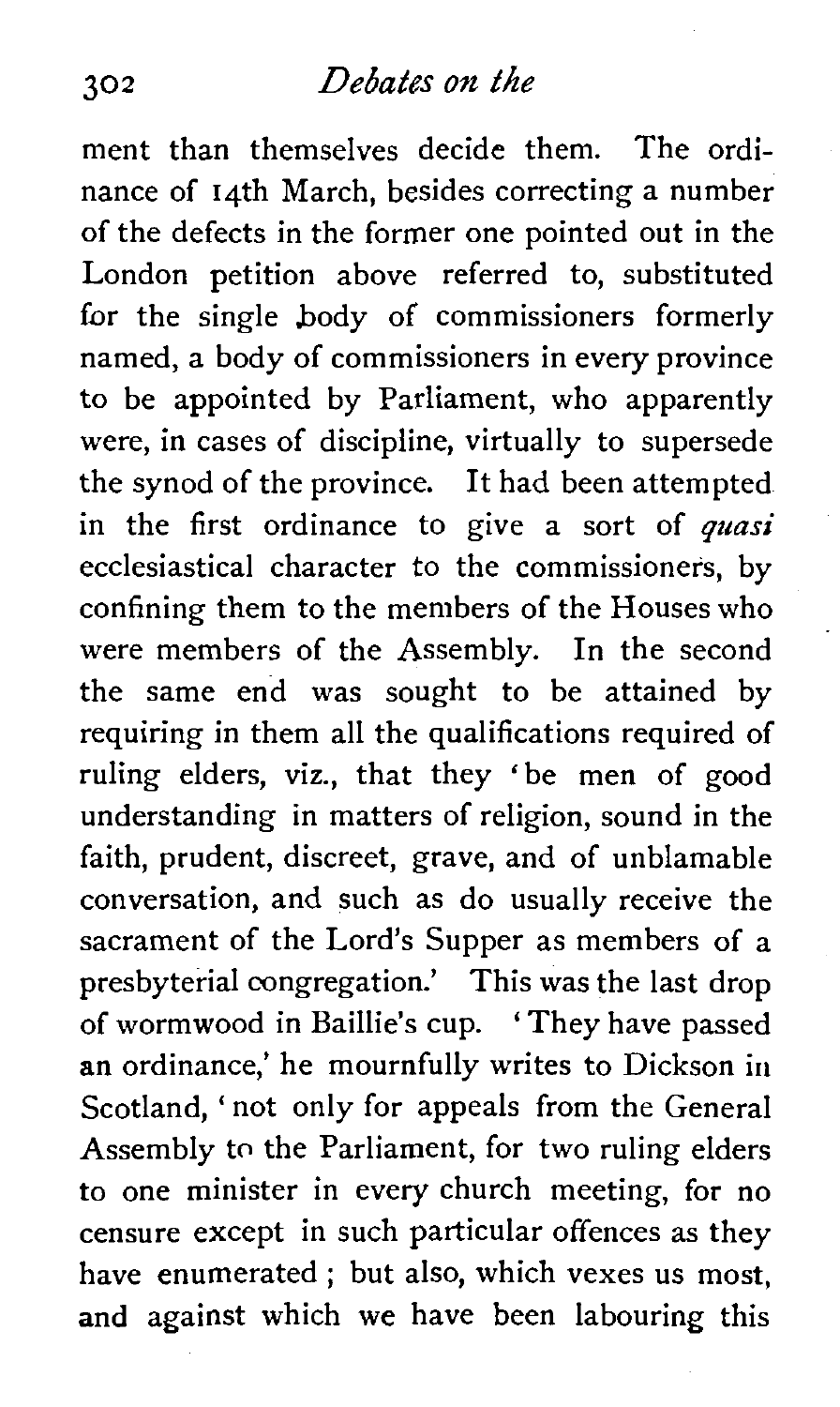*Autonomy* **of** *the Church, etc.* 303

month bygone, a court of civil commissioners in every county, to whom the congregational elderships must bring all cases not enumerated, to be reported by them with their judgment to the Parliament or their committee.' Hard- had the good man laboured, wire pulling and letter writing, if haply the House of Lords might be persuaded ' to scrape out all that concerns the commissioners of shires, and put in their room the classical presbyteries to be reporters to the Parliament of all not enumerated cases of scandals.' But though Manchester the speaker resolutely opposed the obnoxious clause, the House by a majority of one decided to pass it. This troubled him and his friends exceedingly, but how to help it they ' could not well tell.' They were perplexed, yet not in despair. The Sectaries, the lawyers, and the Erastians had combined against them. They, the Assembly and the City, would make yet one more united effort to preserve their darling presbytery from the threatened discredit. The Assembly seems to have led the way, and their petition and remonstrance alone has found a place in the Journals of the Houses. On 20th March Mr. Marshal1 directed the attention of the Assembly to the recent ordinance which the Houses had passed after long and serious debate, and which they who had had the honour of tendering their advice would be expected to go before others in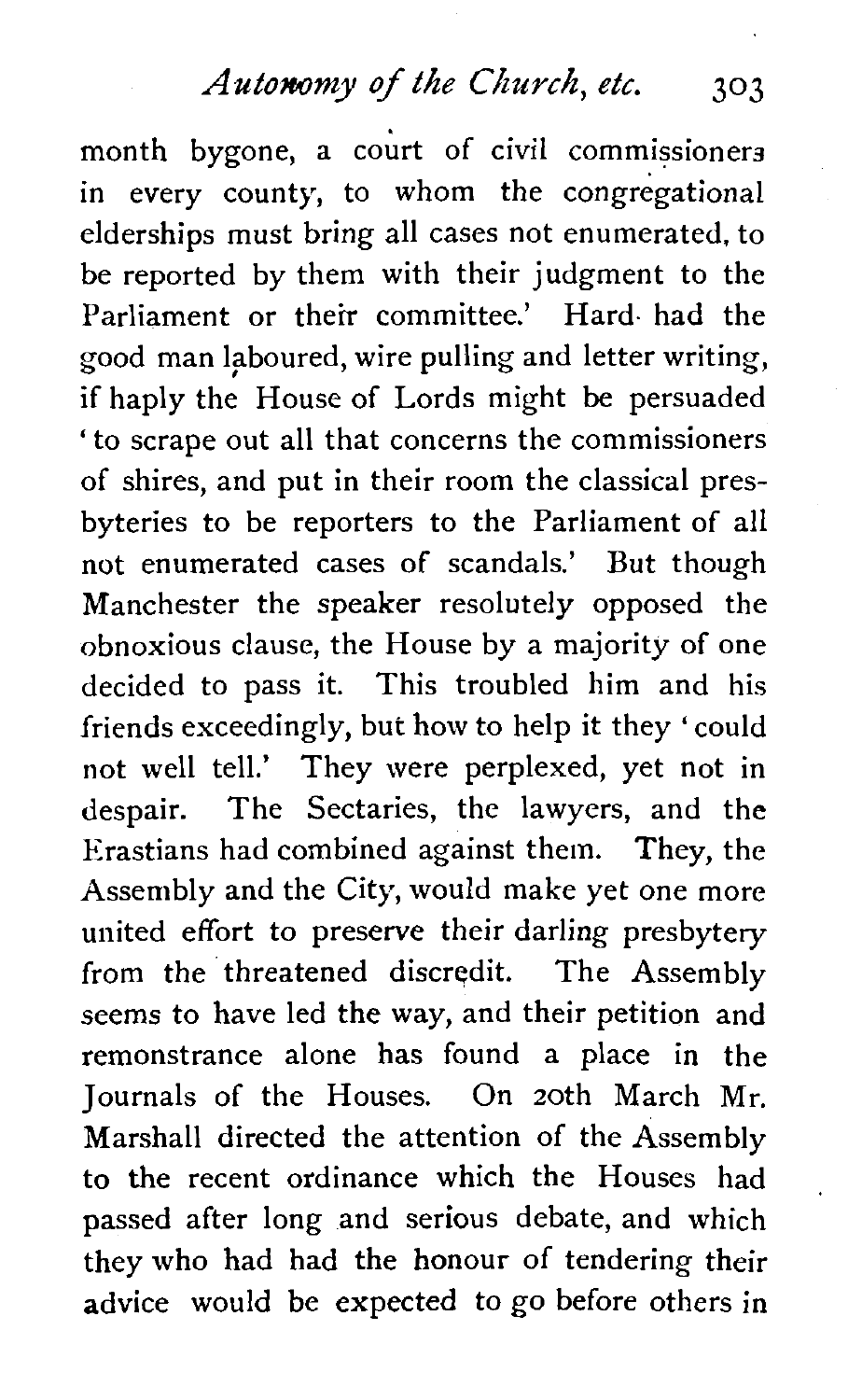helping to put in practice. While he blessed God for the zeal shown by the Houses in endeavouring to settle the government of the Church, yet he felt there were some things in the ordinance which lay heavily on his ownconscience and theconsciences of many of his brethren, and he urged the Assembly seriously to consider whether anything further could be done to set them right. After Mr. Vines and Mr. Seaman had briefly expressed their concurrence in his views, he and they and Mr. Newcomen, the convener of the former committee, were appointed to consider what in point of conscience might warrant their making once more their humble address to the Houses. The same day their report was presented, and with a few alterations approved of. The petition is a brief but pithy recapitulation of their former arguments and remonstrances. While thanking God for the many blessings he had made this Parliament his instruments to convey unto these poor kingdoms, and professing themselves thereby the more obliged to show all readiness to carry out their wishes so far as conscience permitted, yet, out of a sense of their duty to God, to the Parliament, and to the souls of the rest of their brethren, they felt constrained to represent in all humility and faithfulness that "there was still a great defect in the enumeration of scandalous sins, and that the provision of commissioners to judge of scandals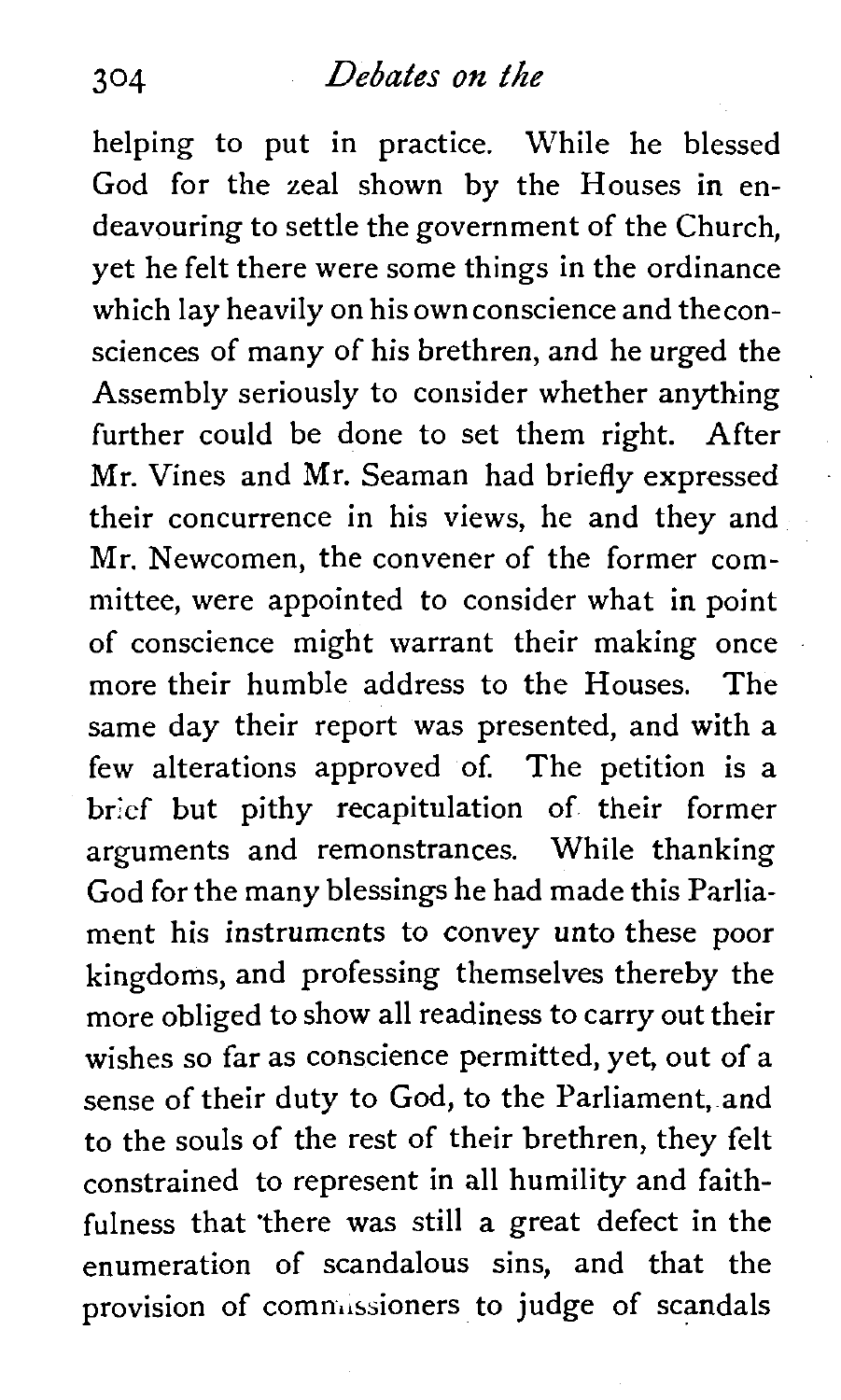Autonomy of the Church, etc. 305

not enumerated appeared to them so contrary to the way of government which Christ had appointed in His Church, that they dared not practise according to that provision, nor, considering the trust reposed in them, altogether hold their peace at this time. Therefore they humbly pray that the several elderships may ' be sufficiently enabled to keep back all such as are notoriously scandalous from the sacrament of the Lord's Supper,' affirming that it expressly belonged to them by divine right and by the will and appointment of Jesus Christ, and that by the help of superior Assemblies all inconveniences feared from maladministration may be prevented, and the magistrate ' to whom,' they say, 'we profess the Church to be accountable for their proceedings in all their elderships and church assemblies, and punishable by him with civil censures for their miscarriages, may be so abundantly satisfied of the equity thereof,' that they trust his heart will be moved by God to strengthen the hands of church officers in their duties, and even to command them to act zealously and faithfully in them. On Monday morning the Assembly in a body carried up the petition, which was presented by Mr. Marshall.<sup>1</sup> The

**The petition is reprinted in full in** *Minutes* **of** *Westminster Assembly,* **pp. 209, 210, 211. The remonstrances of the Scotch to the same effect and the surreptitious publication of their papers added greatly to the irritation of the Commons.**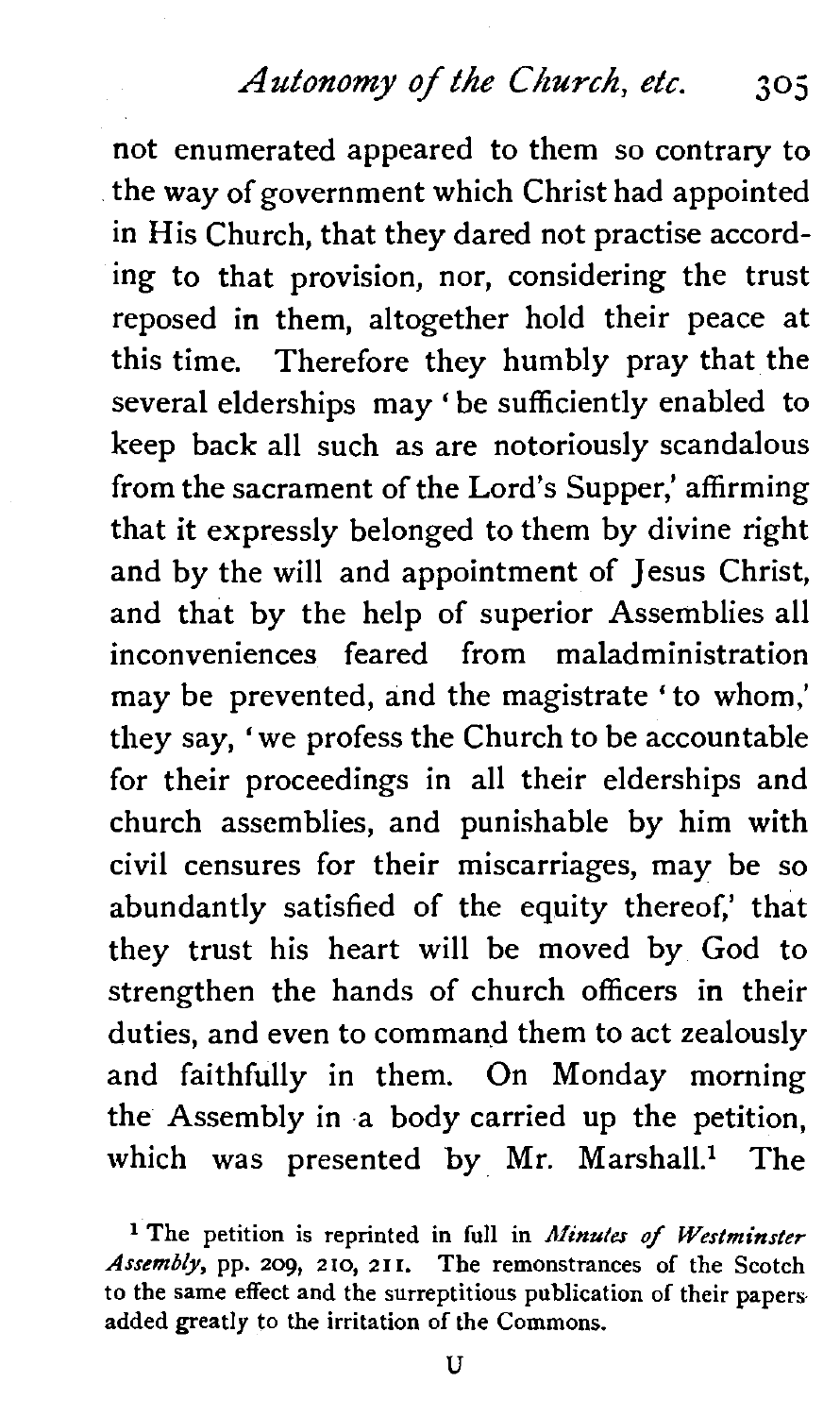House of Commons did not take it in good part, and after it had in various sessions been discussed in grand committee and in the House, it was on 11th April resolved by 88 to 76 that the petition presented by the Assembly of Divines was a breach of the privilege of Parliament. A committee, of which Selden was a member, was appointed to state the particulars of the breach of privilege, and to draw up certain queries to be put to the Divines regarding the *jus divinum* of churchgovernment. The statement was approved by the House on the 21st, and the queries on the 22d April, and a small committee was appointed to communicate 'in a fair manner' to the Assembly the vote of the House as to the breach of privilege, to enlarge on the several heads of the statement above mentioned, and to deliver the queries.

Seldom has the House of Commons put itself into a less dignified position than it did on this occasion. Willing to wound, yet afraid to strike, deliberately ignoring the other House of Parliament, and the large minority of its own members who were averse to its policy, it rushed into a conflict in which success could bring it no glory, and failure must bring certain discredit or dishonour. The sympathies of religious people-of all but the most splenetic of those who usually opposed them - could not fail to be drawn forth towards the men who under constraint of conscience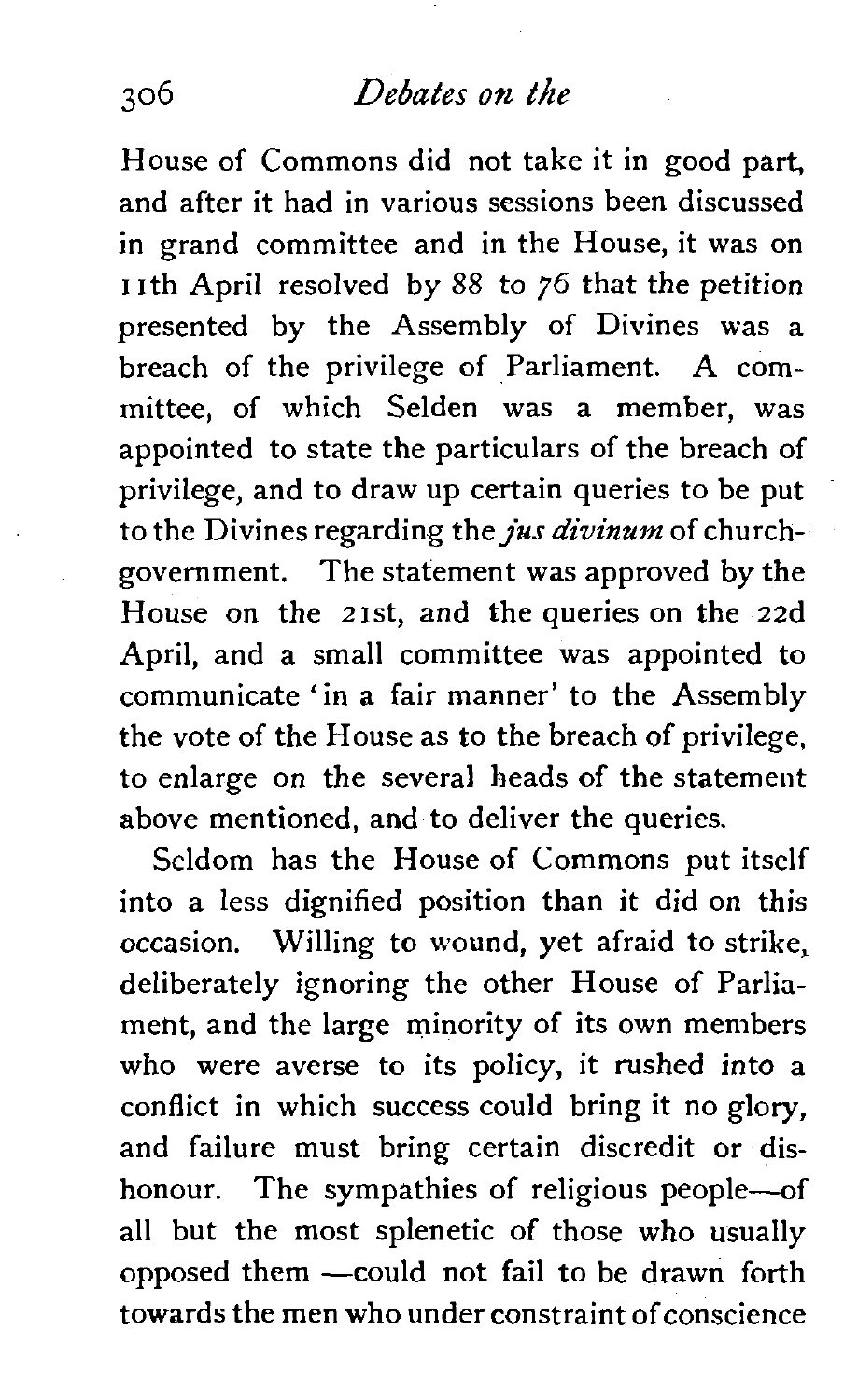# *Autonomy* **of** *t/ie Chz~rcA, etc.* **<sup>307</sup>**

had stated in so calm and respectful terms their inability to act on the conditions which by a narrow majority had been fixed, and their determination to suffer rather than to be instrumental in carrying out what they believed to be wrong. If the thing itself was a mistake, the manner in which it was performed was far more decidedly so. It was not worthy of an English House of Commons in such a case to send delegates to say by word of mouth what themselves had not ventured to put on record. If their own isolated position and the general respect for the Assembly restrained them from dealing with the alleged offence as breach of privilege should have been dealt with, it should have restrained their deputies from representing it as even of a graver character than the House in its statement had ventured to assert, and as having made them liable to the penalty of a *pramunire*.

It was not till the 30th April that the deputies of the House of Commons appeared in the Assembly to fulfil their mission, and if one may judge of the tenor of their addresses from the fragmentary notes of their speeches jotted down by the scribe of the Assembly, and from the references made to them in the memorable speech delivered by Johnston of Warriston on the following day, he can hardly avoid coming to the conclusion that they displayed more annoyance and irritation than became so grave an occasion, and the whole action less fore-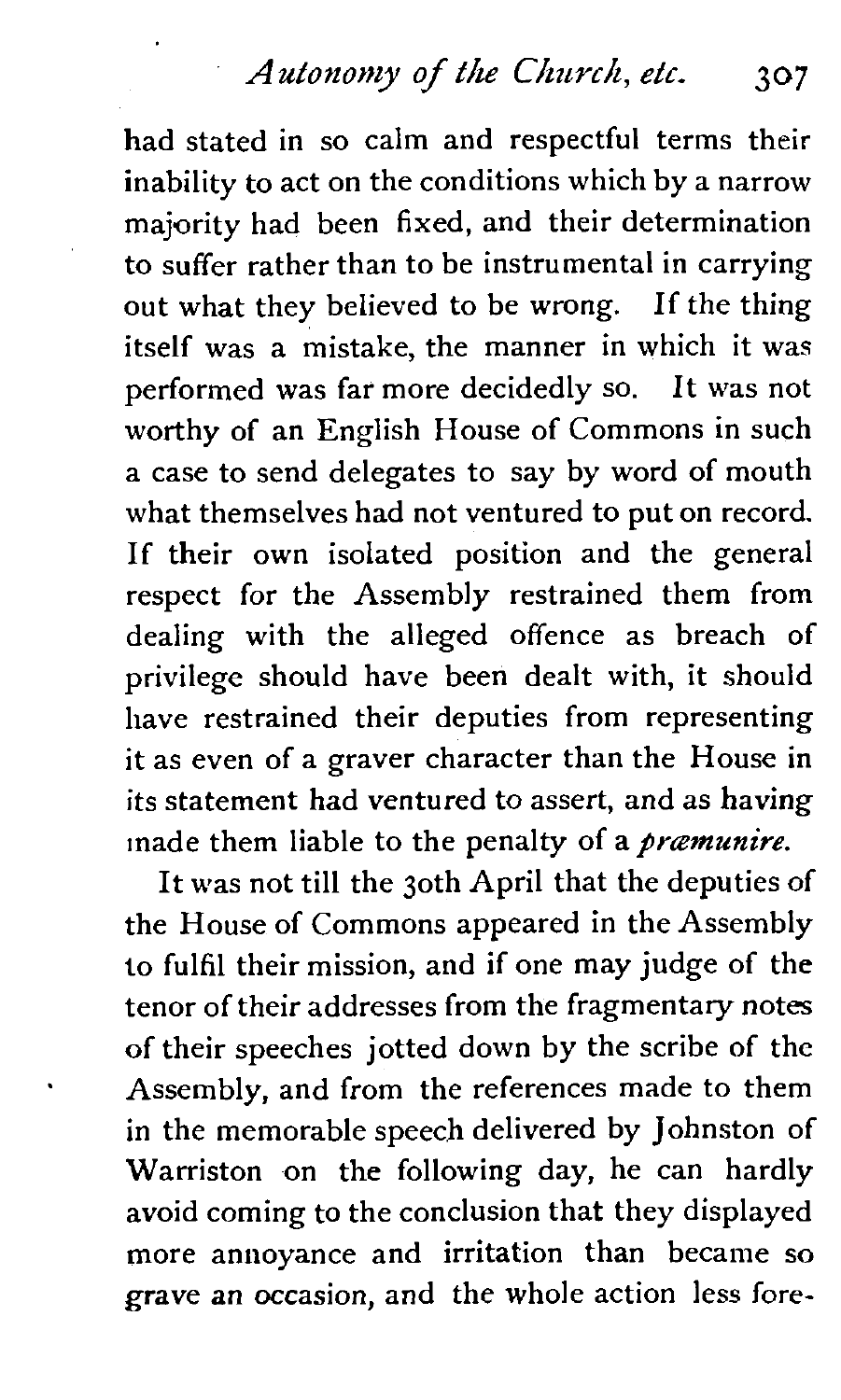thought and cautionthan might have been expected from men so well versed in the management of affairs. Sir John Evelyn spoke first, and apparently with most temper. After enlarging on the offence which the contents of their petition had given, and stating how it might warrantably have been dealt with had it come from any other quarter, he passed on to speak of the queries which he hints they had heard it said were sent to retard the settlement of church-government. That, he assured them, was not their object in sending them. The matters to which they related were worthy of serious consideration, and the opinions of the Assembly would be received by the House with due respect. But in coming to a decision they must be allowed the freedom of their reason, and liberty of judgment. ' The House of Commons,' he continued, 'is very sensible of the faithful and useful endeavours of yourselves, and though they had not been so often reminded of it they would not have forgotten it.' In conclusion he seems to have expressed a hope that these services were not now to be discontinued, or a breach made between them, and warned them that if there should, they would give occasion to all the world to say that as they had been willing to serve the Parliament for a while, so they wished the Parliament to serve them for ever after. The Parliament were not unwilling to submit their necks to the yoke of Christ,

 $308$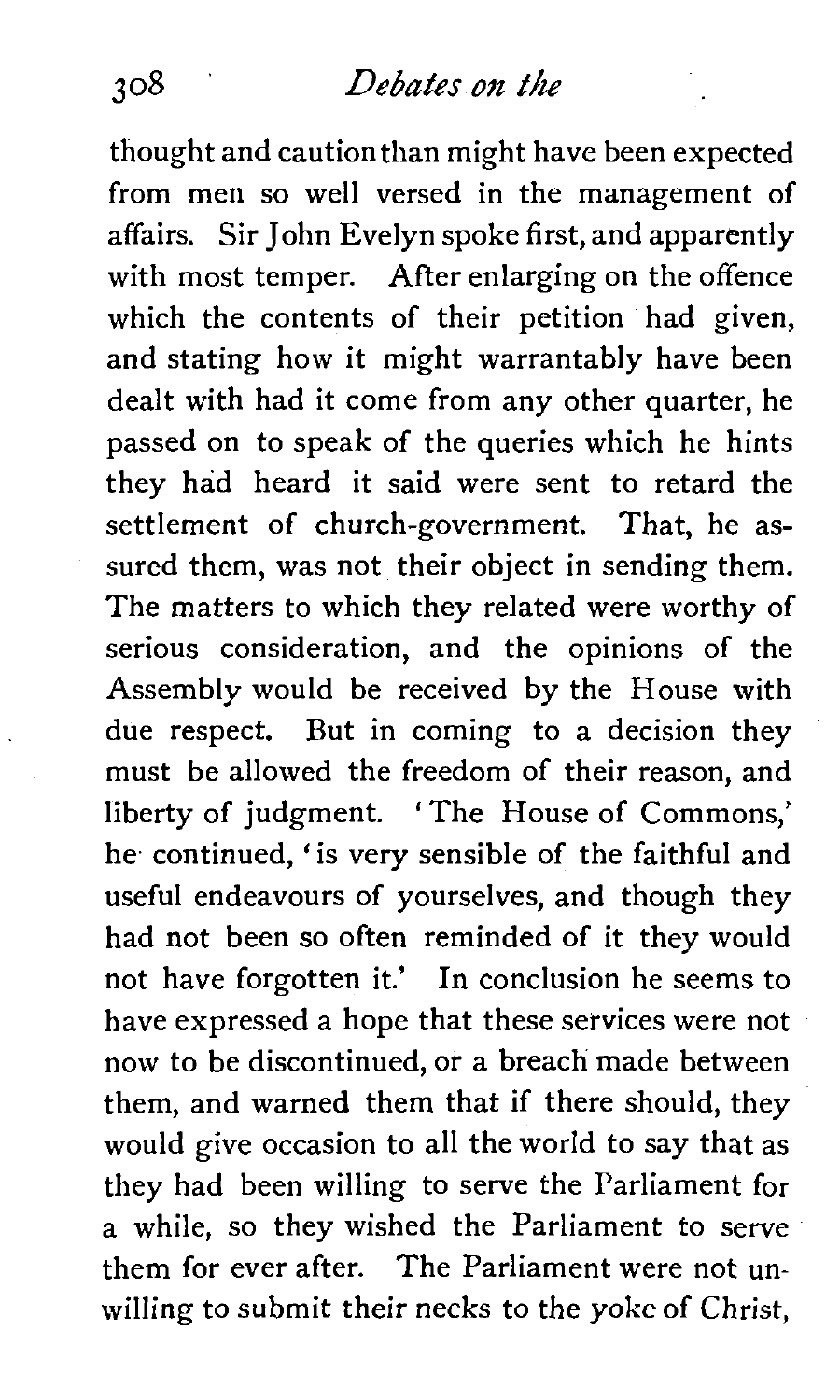*Az~tonomy* of *the* Church, *etc.* **<sup>309</sup>**

for that was an easy yoke, and what proved to be a galling yoke was none of His. Mr. Fiennes, who made the next and what was probably intended to be the principal speech, showed more tact, while he expressed himself with no less decision. This address has been more fully recorded by the scribe, and I can find room for only a single extract. ' If an Assembly,' he says, 'so soon as a law is made, set a brand upon it as contrary to the will of God and mind of Jesus Christ and our Covenant, what can more stifle it in the birth, and make it of none effect? Can any man call that to be an advice, and not rather a controlling and contradiction of what was already done? Did the Houses of Parliament give any colour of power to this Assembly to give any interpretation of the national Covenant especially in relation to the making of laws? Not a particular member may speak against a vote without leave, and shall [you claim] not only to debate, but to arraign and condemn it, nay, to pass the highest doom upon it, that it is contrary to the will of God and the national Covenant . . . For any without authority to interpose their advice is to encroach upon that which is proper to the great council of the kingdom. How much more to set up judgment against judgment, *altare contra altare,* tie them up to a particular sense, and that under pain of breaking God's law and incurring the censure of breach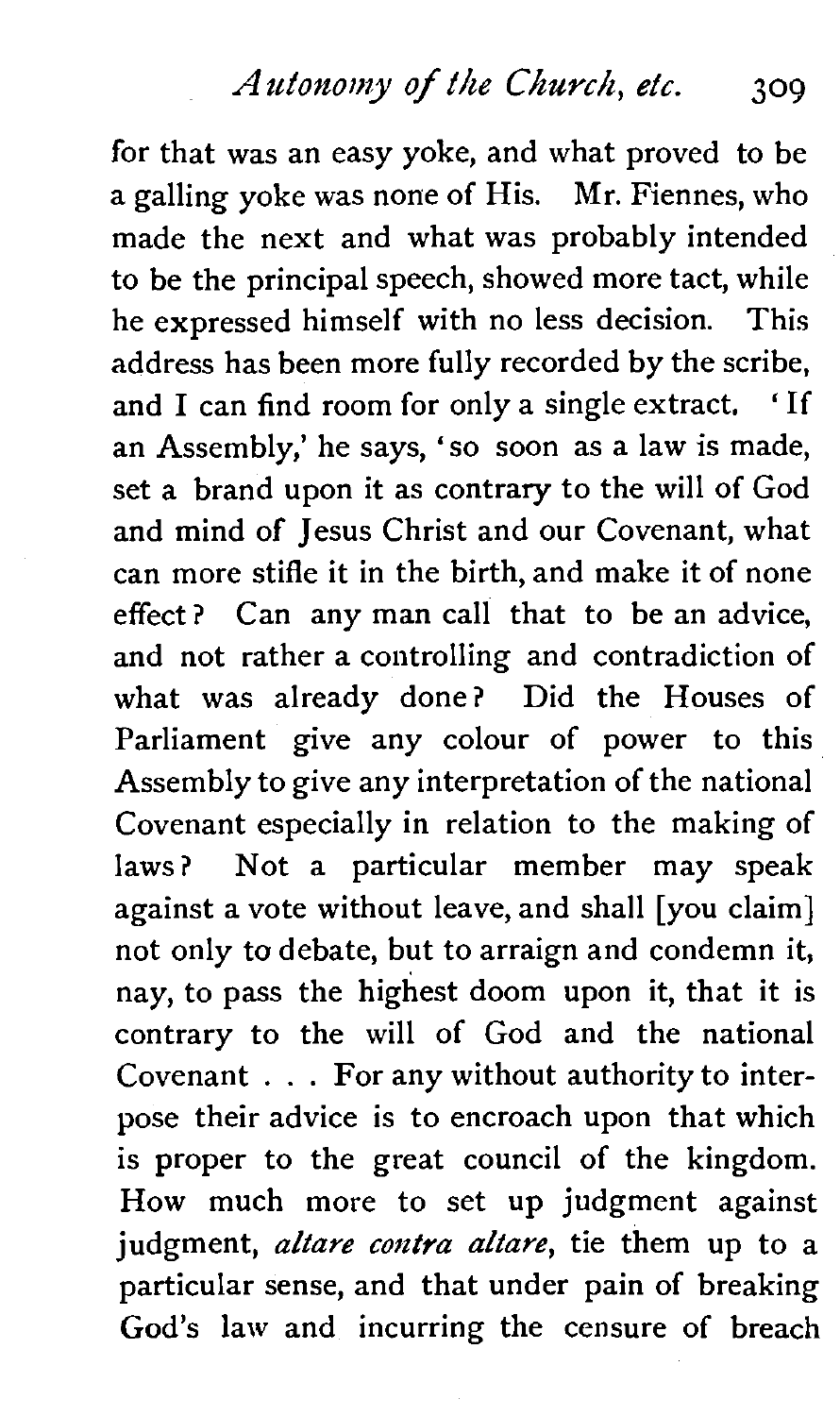of Covenant.' Then, forgetting that what the Assembly had done was known only to themselves and the Houses, he proceeds : ' To arm the hands of the subjects against the authority and power of the Parliament every one knoweth what it is, and to arm the hearts and consciences against it is the next of kin to it, and the one but the high road to the other.' 'These things,' he says in conclusion, 'are not the ways of Englishmen, Christians, and ministers of Christ ' (and here probably may have dropped out that reference to those of another nation to which we shall find Johnston alluding). 'We come to speak plainly to you and plain English. It is not in the thoughts of the House to disgrace or discourage you in your ministry.' Mr. Browne, who spoke next, enlarged on legal precedents as to such offences, and the penalty of *prcemunire* which the House had not explicitly mentioned, and reminded them not only how the Pope had abused spiritual power, but how they had smarted from the abuse of it by others, forgetting apparently that all the worst acts of these others were done by them as Ecclesiastical Commissioners acting under the sanction of those statutes which gave ecclesiastical authority to the Head of the State. Sir Benjamin Rudyard spoke briefly upon the queries regarding the jus *divinum* of churchgovernment, and the mode in which the House expected them to be answered, ' not by far-fetched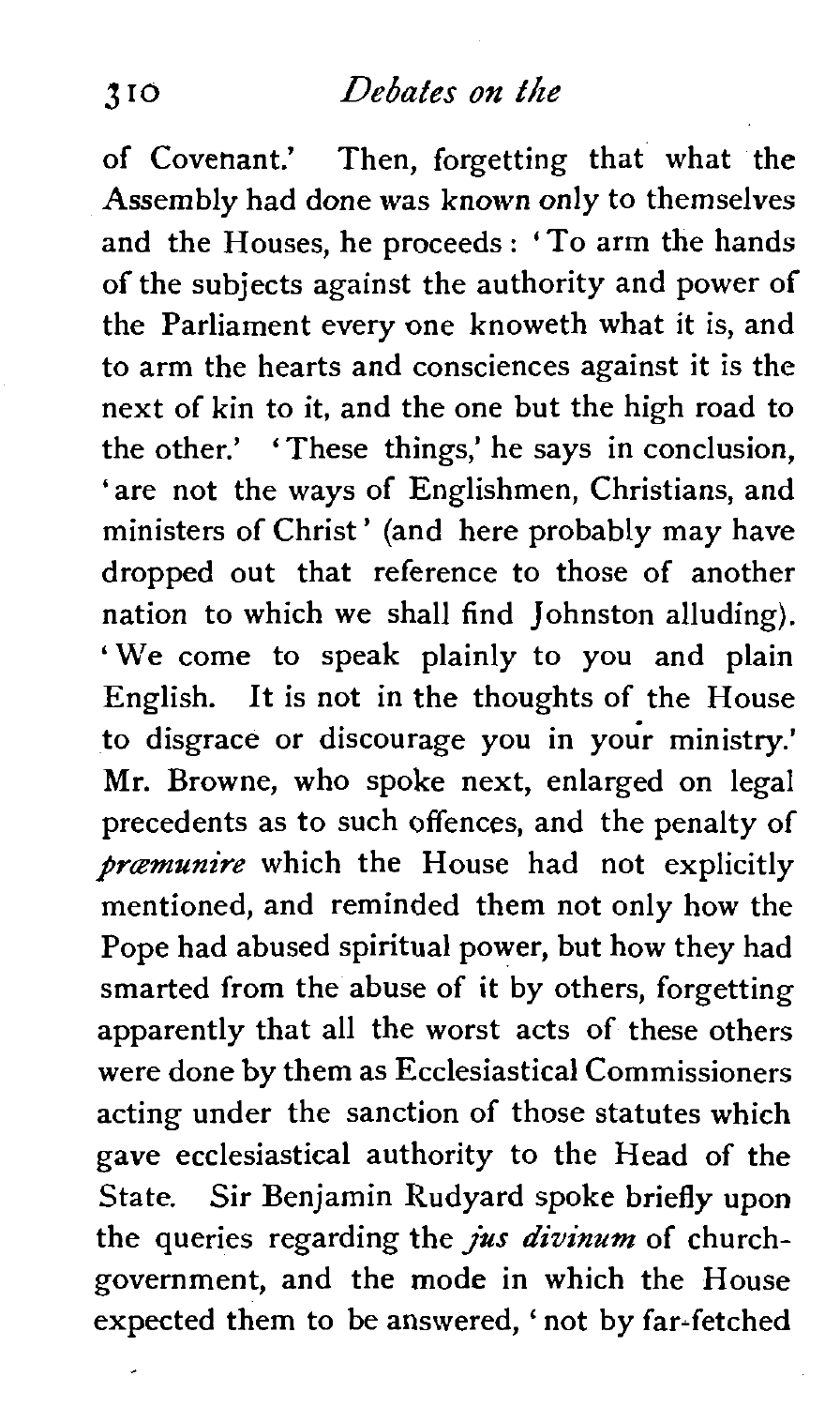arguments which are commonly cold before you come *to* the matter,' but in plain and express terms. He had heard much spoken of ' the pattern in the mount,' but could never for his part find it in the New Testament.

They had been threatened with a *pramunire* by the king before they began their work. They were now told by the deputies of that House whom they had risked so much to serve that they had incurred that penalty. They must have listened with pain to the speeches, but they listened in silence. No angry word escaped them. No course of action was hastily resolved on. They read the paper which the deputies had left, and quietly adjourned for the day. Friends as well as opponents of the policy of the House of Commons have asserted that the queries were proposed *animo*  tentandi non *ædificandi*. But the deputies protested the contrary. The Assembly took them at their word, and next day calmly proceeded to make arrangements for the work devolved on them? It

<sup>1</sup> The queries left by the deputies, and the order of the House of Commons regarding them, are to be found at pp. 225 and 226 of the printed volume of the Minutes of the Assembly, the formal statement of their case against the Assembly at pp. 456, 457, and the speeches at pp. **448-456.** The queries are subjoined.

'Whereas it is resolved by the House of Commons, that all persons guilty of notorious and scandalous offences shall be suspended fron the sacrament of the Lord's Supper : The House of Commons desires to be satisfied by the Assembly of Divines in these Questions following :

'I. Whether the Parochial and Congregational Elderships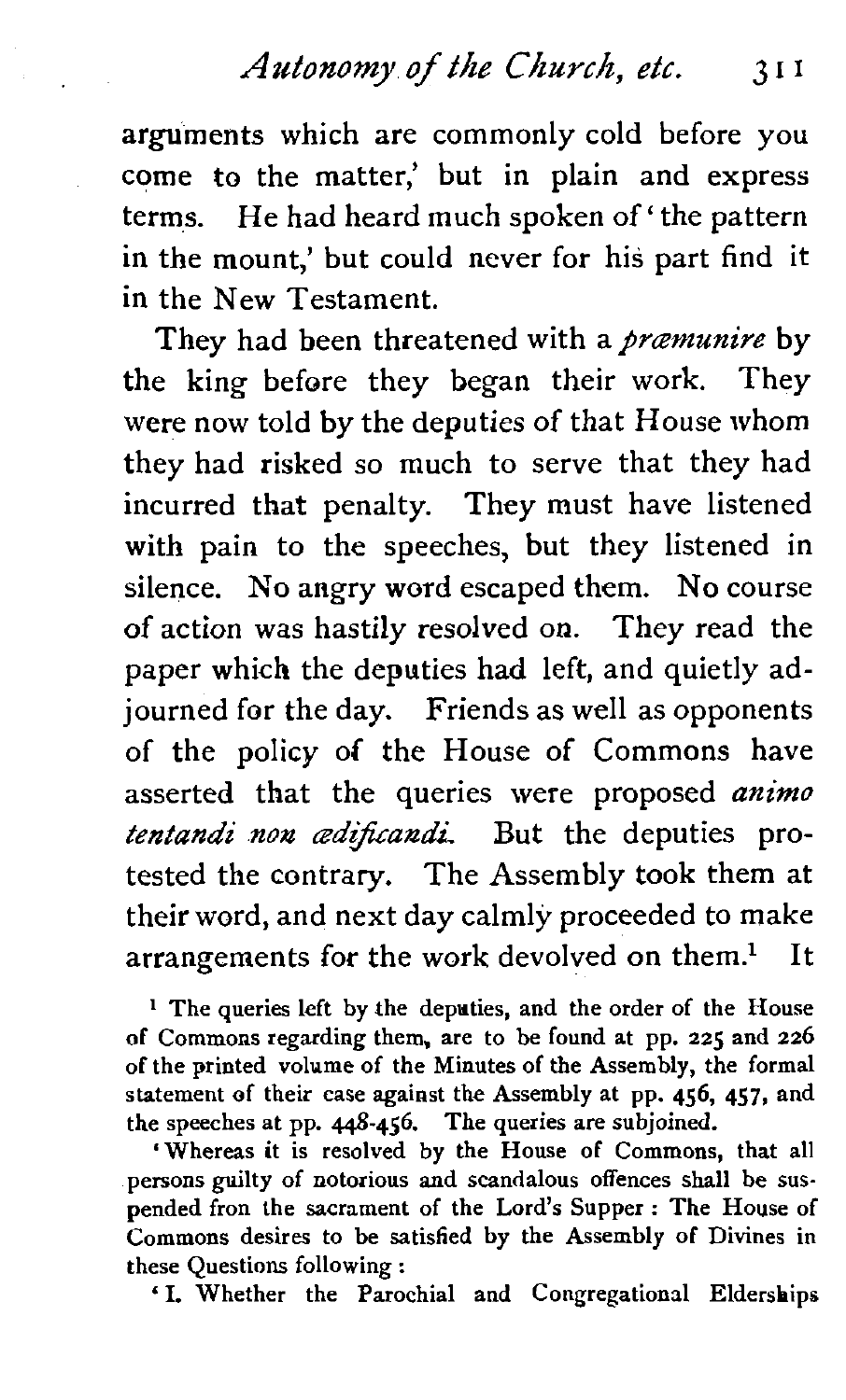was proposed that as the cause was God's they should begin by seeking His guidance with fasting and prayer. The suggestion was agreed to, and Wednesday in the following week was appointed to be observed as a day of humiliation, Messrs. Palmer, Whitaker, and Case being named to lead their devotions, and Messrs. Cawdry and Arrowsmith to preach. As I am not to make further appointed by Ordinance of Parliament, or any other Congregational or Presbyterial Elderships, are *jure divino* and by the will and appointment of Jesus Christ, and whether any particular church-government be *jure divino*; and what that government is?

**'11.** Whether all the members of the said Elderships, as members thereof, or which of them, are *jure divino* and by the will and appointment of Jesus Christ?

' **111.** Whether the superior Assemblies or Elderships, viz., the Classical, Provincial, and National, whether all or any of them are *jure divino* and by the will and appointment of Jesus Christ ?

' **IV.** Whether appeals from Congregational Elderships to the Classical, Provincial, and National Assemblies, or to any of them, and to which of them, are *jure divino* and by the will and appointment of Jesus Christ ; and are their powers upon such appeals *jure divimo* and by the will and appointment of Jesus Christ?

'V. Whether (Ecumenical Assemblies are jure *divino;* and whether there be appeals from any of the former Assemblies to the said (Ecumenical *jure divino* and by the will and appointment of Jesus Christ ?

**'VI.** Whether by the Word of God the power of judging and declaring what are such notorious and scandalous offences for which persons guilty thereof are to be kept from the sacrament of the Lord's Supper, and of conventing before them, trying, and actually suspending from the sacrament of the Lord's Supper such offenders accordingly, is either in the Congregational Eldership or Presbytery, or in any other Eldership, Congregation, or Persons; and whether such powers are in them only, or in any of them, and in which of them, *jure divino* and by the will and appointment of Jesus Christ ?

'VII. Whether there be any certain and particular rules ex-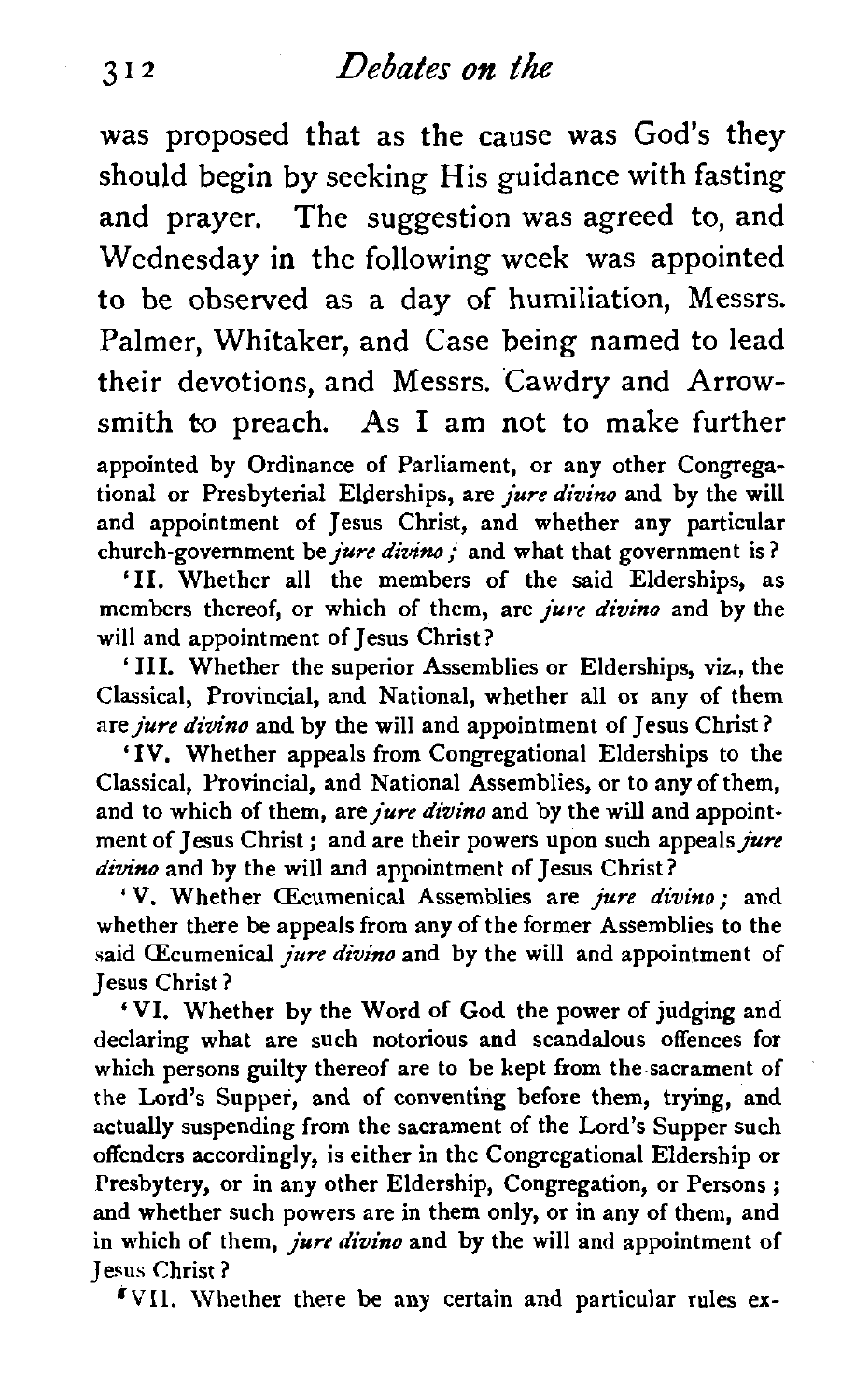# *Autonomy of the Church, etc.* 3 **I 3**

reference to the work of that day I must not omit to mention here that the notes taken by the scribe of Arrowsmith's sermon show it especially to have been worthy of the occasion and of his reputation as a preacher and a devoted Christian. It had probably been intended that this proposal should be made by Lord Warriston to give the bold Scottish lawyer an opportunity of replying to the speeches of the previous day, but coming in late and finding it already made, he seems to have

pressed in the Word of God to direct the Elderships or Presbyteries, Congregations or Persons, or any of them, in the exercise and execution of the powers aforesaid ; and what are those rules?

'VIII. Is there anything contained in the Word of God, that the supreme Magistracy in a Christian State may not judge and determine what are the aforesaid notorious and scandalous offences, and the manner of suspension for the same: and in what particulars concerning the premises is the said supreme Magistracy by the Word of God excluded?

'IX. Whether the provision of Commissioners to judge of scandals not enumerated (as they are authorised by the Ordinance of Parliament) be contrary to that way of government which Christ hath appointed in His Church, and wherein are they so contrary?

'In answer to these particulars, the House of Commons desires of the Assembly of Divines their proofs from Scripture; and to set down the several texts of Scripture in the express words of the same. It is Ordered that every particular minister of the Assembly of Divines, that is or shall be at the debate of any of these Questions, do, upon every Resolution which shall be presented to this House concerning the same, subscribe his respective name, either with the affirmative or negative, as he gives his vote : And that those that do dissent from the major part shall set down their positive opinions, with the express texts of Scripture upon which their opinions are grounded.'- *Journals of House of Commons*, vol. iv. pp. **519,** 520.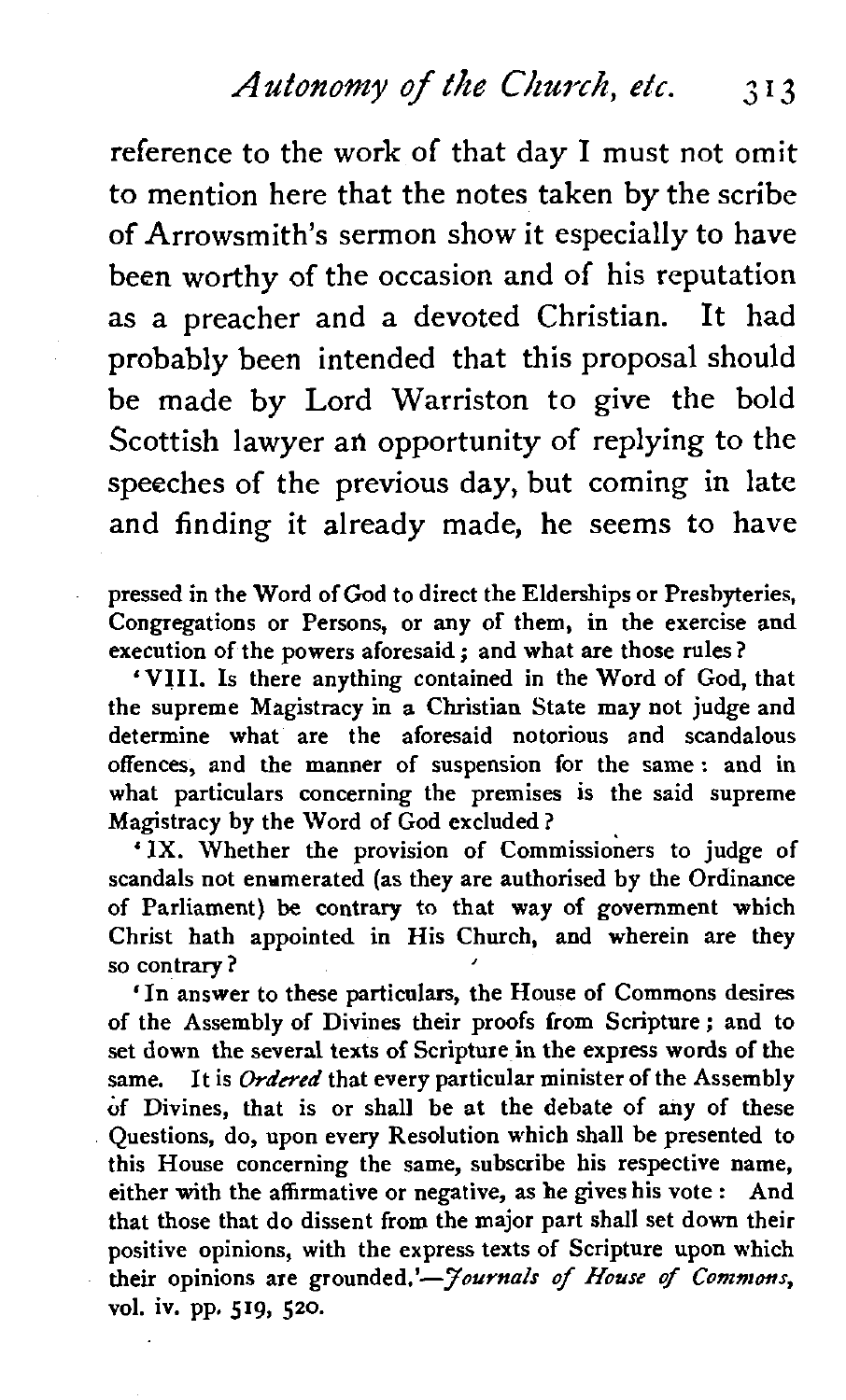delivered as two speeches what he had written out and afterwards sent down to the Commissioners of the Assembly as one. This has been inserted in the records of the Commission of the Scotch Assembly, but has never been published save among the reports given in to the General Assembly of the Church of Scotland in 1879, and as it gives a much clearer view of his argument than the desultory jottings of the scribe of the Assembly I subjoin it in a slightly abridged form :-

 $'MR$ . PROLOCUTOR, $'-I$  am a stranger. I will not meddle with Parliament priviledges of another nation nor the breach thereof; but as a Christian under one common Lord, a ruling elder in another Church, and a Parliament man in another kingdome, having a commission both from that Church and State, and at the desire of this kingdome, assisting to your debates, I entreat for your favour and patience (seeing at all tymes I cannot attend this reverend meeting according to my desire) to express my thoughts of what is before you. In my judgment that is before you **wch** concerns Christ and these kingdoms most, and above all, and **wch** will be the chiefest mean to end or continew these troubles. . . . <sup>I</sup>**can** never be persuaded they were raised or will be calmed upon the settling of civil rights and priviledges either of King or Parliaments, whatsoever may seeme to be our present successe. But I am convinced they have a higher rise from above, for the highest end-the settling the crown of Christ in this island to be propagat[ed] from island to continent. Until1 King Jesus be set down on his throne with his sceptre in his hand I do not expect God's peace, and so no solid peace from men in these kingdomes ;

<sup>&</sup>lt;sup>1</sup> It is entitled in the records of the Commission 'Lord Warristoun's Speech to the Assembly of Divines in England in Answer to Sir John Evelyn and Nath[aniel] Fiennes, concerning the Breach of Priviledge,'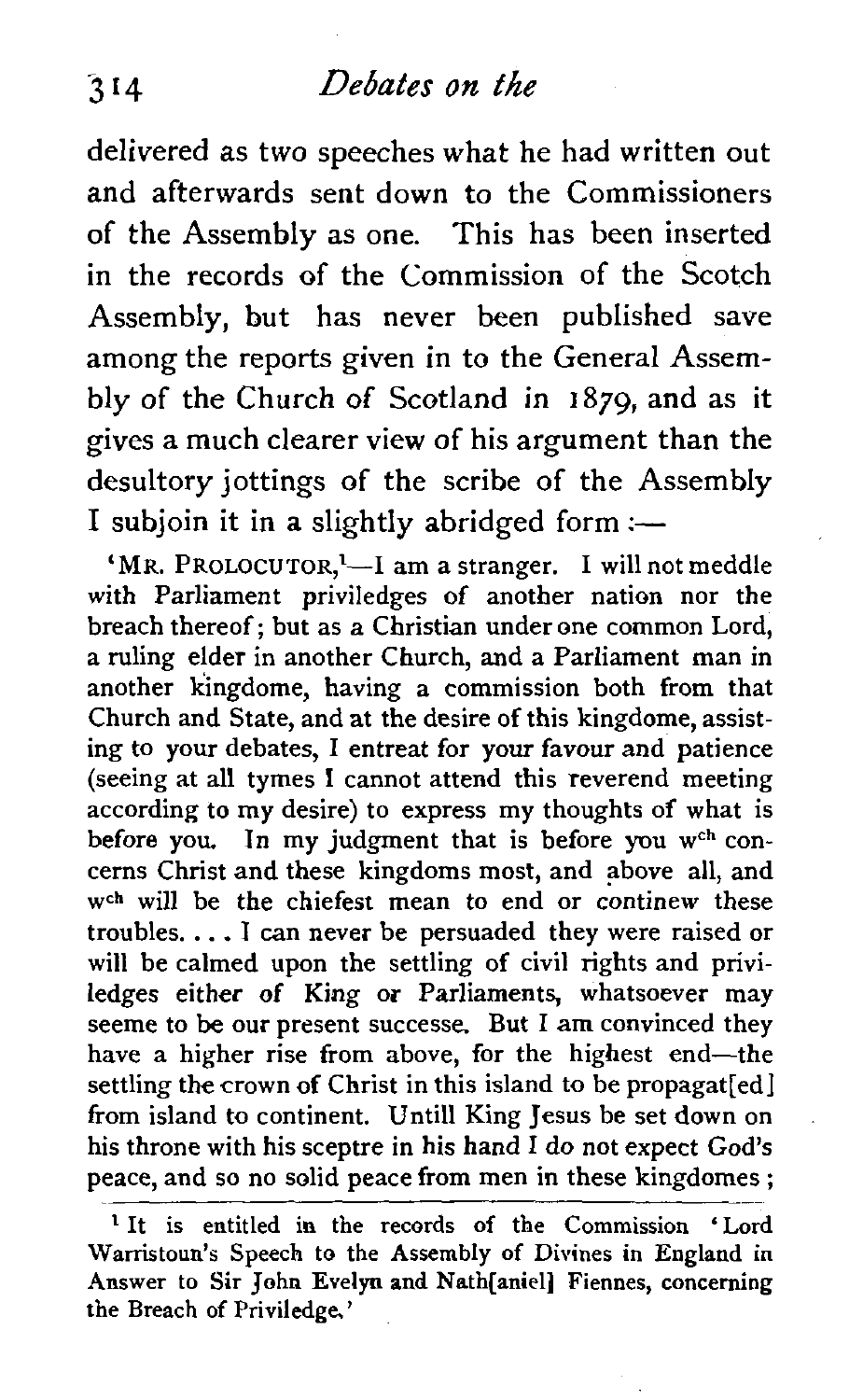but that soveraigne truth being established a durable peace will be found to follow v'upon.'

'I was glade to hear the Parliament professe their willingnesse to receive and observe whatsoever shall be shewne from the Word of God to be Christ or his Church their right and due ; albeit I wes sorrie to see any in the delyverie of  $[$ their message] to intermix any of  $y<sup>r</sup>$  own personall asperity, any aspersion upon this assembly or reflection upon another nation ; so I believe in this day of law for Christ in which justice is offered, if ye get not right it will be counted your fault, in not shewing His patent from His Father and His Church's patent from him. [Now they have laid it on your shoulders, it lies at your door.]

'Sir, all Christians are bound to give a testimony to everie truth when they ar called to it ; but ye ar the immediat servants of the Most High-Christ's *precones* and heralds, whose propper function is to proclaim his name, preserve his offices, and assert his rights. Christ has had many testimonies given to his prophetical and priestly office by the pleading and suffering of his saincts ; and in thir latter dayes he seems to require the samyne unto his kingly office. A king loves a testimony to his crowne best of any, as that w<sup>ch</sup> is tenderest to him ; and confessors or martyres for Christ's crowne ar the most royal and most stately of any state martyrs ; for although Christ's kingdome be not of this world, and his servants did not fight therefor when he wes to suffer; yet it is in this world, and for this end was he born. And to this end that we may give a testimony to this truth amongst others were wee born ; nor should we be ashamed of it or deny it but confesse and avouche it by pleading, doing and suffering for it, even in this generation, w<sup>ch</sup> seems most to oppose it and yrby require a seasonable testimony. But in a peculiar way it lyeth upon you, sir, who hes both your calling from Christ for it and at this time a particular calling from man. It is that w<sup>th</sup> the hon<sup>ble</sup> houses requires and expects from you especially at such a time when the settlement of religion depends yrupon, and when it is the verie controversie of the tyme  $\tau\delta$  *kpivopievov*. And the civil magistrates not only call you before them to averre the truth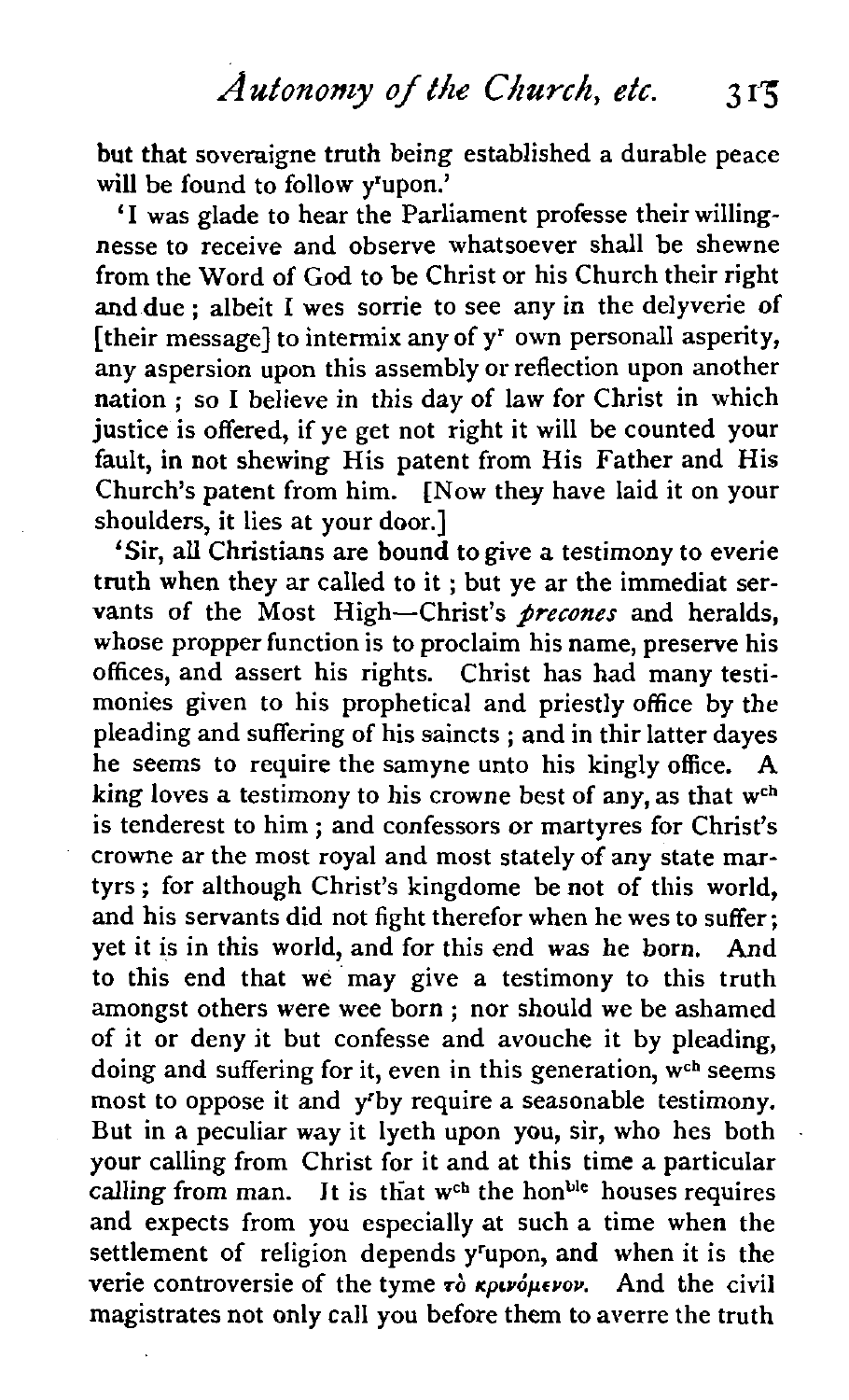therein, but also to give you good examples, comes befor yow out of the tendernes of v<sup>r</sup> civil trust and dutie to maintain the priviledge of Parliament by the covenant, and for respect to yow to give a testimony asserting of y<sup>r</sup> civil ryghts and priviledge, and to forewarn you least yee break the samen and incurre civil *premoniries*. Sir, this should teach us to be as tender, zealous, and carefull to assert Christ and his Church their priviledge and right, and to forewarn all least they endanger  $v^r$  souls by incrotching  $v^r$ upon, ... that Christ lives and reigns alone over and in his Church, and will have all done therein according to his word and will. and that he hes given no supreme headship over his Church to any pope, king, or parliament whatsoever.

'Sir, ye are often desired to remember the bounds of your commission from man and not to exceed the samen ; I am confident you will make as much conscience not to be deficient in the discharge of your commission from Christ. But now, Sir, ye have a commission from God and man (for the  $w<sup>ch</sup>$  ve have reason to thank God and the Parliament) to discuss the truth that Christ is a king and hes a kingdome in the externall government of his church, and that he hes set doun the lawes and offices and other substantialls y'of. Wee must not now before men mince, hold up, conceal, prudentially waive anything necessary for this testimony,  $\dots$ nor quit a hoofe, or edge away an hemme of Christ's robe royal. These would seem effects of desertions, tokens of being ashamed, affrayed, or politikly diverted, yea gradus denegationis Christi, and all these and everie degree of them, sir, I am confident, will be verie farre from the thoughts of everie one heir, who already by their votes and petitions, according to yr protestation at yr entry, have shewn themselves so zealous and forward to give their testimony, albeit they did easily foresee it would not be verie acceptable to powers on the earth. . . .

ceptable to powers on the earth.  $\cdot$  .  $\cdot$  .  $\cdot$  . 'Truely, sir, I am confident ye will never be so in love with a peaceable and external possession of anything that may be granted to the Church as to concede, disclaime, or intervert your Master's right. That were to lose the substance for the circumstance, to disserve and dethrone Christ to serve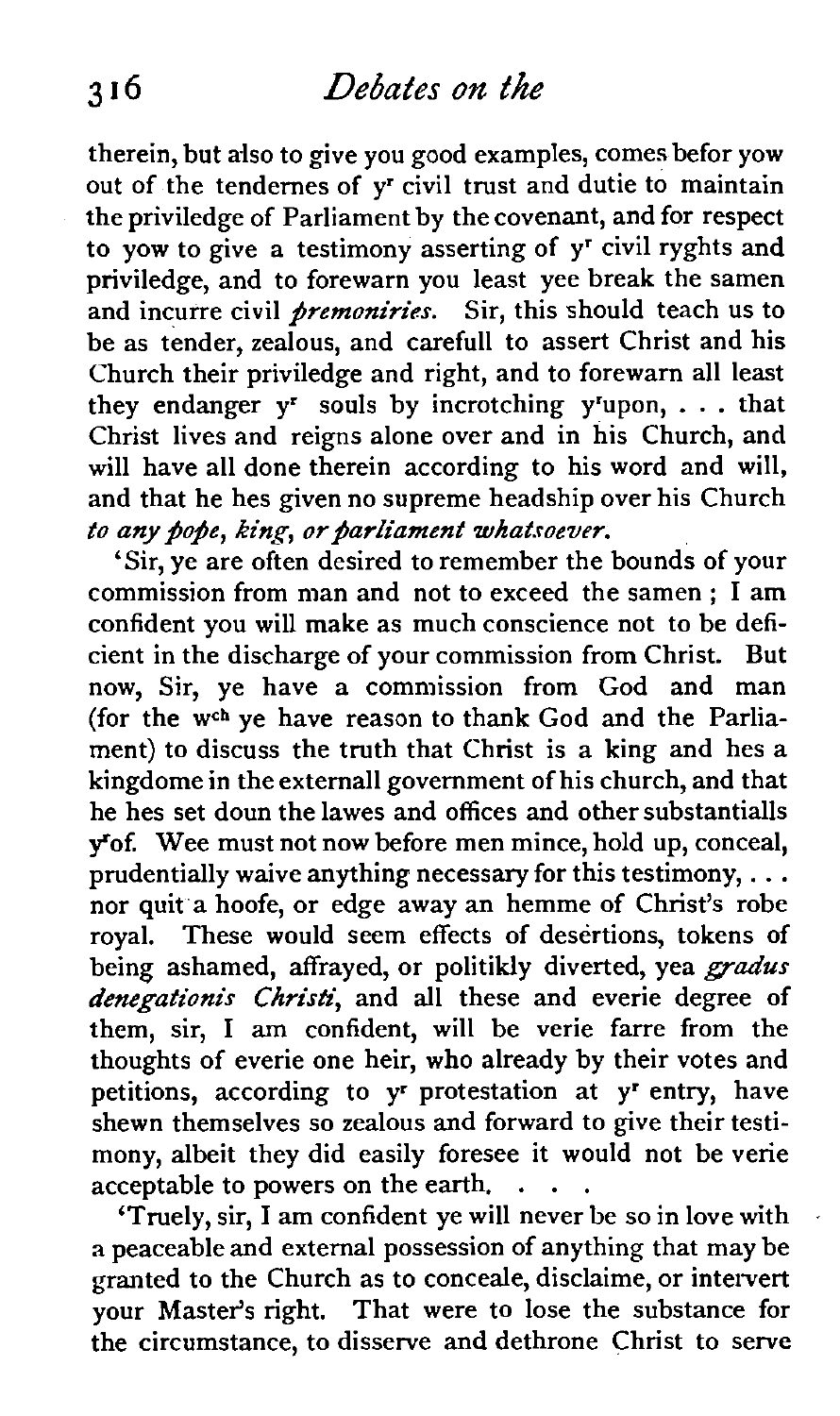yourselves and enthrone others in his place. **A** tennent doing so to his overlord forfaults all. Who speaks for civil liberties would never so undo them ; ye ar commandit to be faithful in little ; but now ye ar commandit to be faithful in much. For albeit the salvation of soules be called  $\alpha$ ra  $\alpha$ *curarum*, the wellfare and happiness of the Church made up of these is farre more. But the kingdome of Christ est **quid**   $\phi$ timum maximum, and to have it now under your debate, as it is the greatest honour God can bestow upon an assembly, so is it the greatest danger, for, according now as God shall assist you or desert you, ye may and will be the instruments of the greatest good or evil on earth.

' Sir, some may think ye have had a designe in abstaining so long to assert the divine right of church-government, and now to come in with it. Truely, Sir, I look on this check as from ane good providence for your great sparingnes and absteinensies in that poynt, and must beare witness to many passages of God's good hand in not suffering us to make a stand of our desires concerning religion, either in Scotland or heir, albeit we have oft set downe measure to ourselves. But he hes as often moved us step for step to trace back our defections, and made the last innovation a besom to sweepe out the former, and the king's refusall to be a mean to engage us in covenant with himself and others.. . . By this good hand of God and for this end I hope these queries ar brought to you at this time.

'Sir, your serving the Parliament a while, I am confident hes bene and will be still, not that they may serve yow who hes ministerium, a quo absit dominatus, sed cui adsit authoritas, as over us in the Lord, but to serve the Lord Jesus Christ ; and that Parliament will glorie more in vr subordination and subservience to him nor in their empire or command over the world.

'Sir, we may heare much of breache of priviledge and covenant in relation to civile rights. Let us remember in the covenant the three ends in the title and preface, three maine duties in the body, and the thrie effects in the close. The covenant begins with the advancement and ends with the enlargement of the kingdome of Christ as the sub-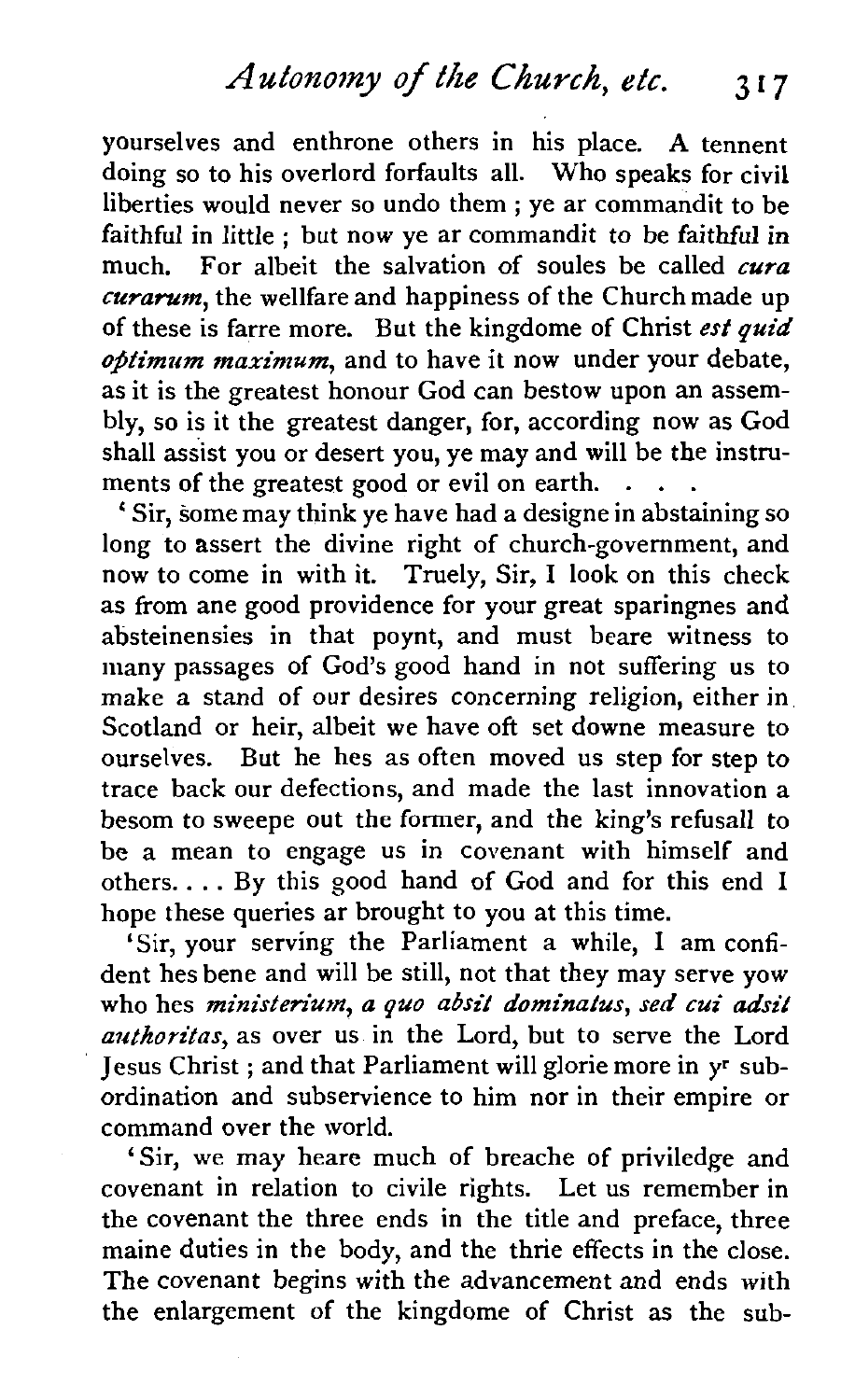stantiall and overword of the whole. The first article of the sevin is Christ's article, lyke dies dominica in the week, all the rest ar in Domino, and subordinat y'unto, and subordinata non pugnant. And certainlie so judicious and happy, so protesting, covenanting, declaring, so doing and suffering a Parliament, for reformation will never chime anything as a civile priviledge or right w<sup>ch</sup> ye will demonstrat to be proper to Christ's kingdome as distinct from the kingdomes of the earth. Christ's throne is highest, and his priviledge supreme as only head and king of his Church, albeit kings and magistrates may be members in it. There is no authority to be ballanced with his, nor post to be set up against his post, nor the altar of Damascus against his altar, nor strange fire against his fire, nor Corahs to be allowed against his Aarons, nor Uzziahs against his Azariahs. Is it so small a thing to have the sworde that they must have the keyes also? *Quæ Deus sejunxit homo ne jungat*. 'And truely, sir, I am confident that parliament, citty, country, both nations will acknowledge themselves engaged under and to this authority, and as they would not be drawn from it, so ye will never endeavour to draw us to any other authority; and whatsoever reflection to the contrary wes insinuat by the delyverer of the message, I cannot but imput it to personall passion, w<sup>ch</sup> long ago is knowne to the world. But we will never beleeve the hon<sup>ble</sup> house would allow therof, as farre beneath their wisdome and contrare to your merite.

'And now, sir, seeing the quæries ar before you, I am confident that whatsoever diversity of opinions may be amongst you in any particular, yee will all look to and hold out the maine, Christ's kingdome distinct from the kingdomes of this earth, and that he hes and might appoint the govemment of his own house and should rule the samen ; and that none of this Assembly, even for the gaining their desires in all the poynts of difference, would by  $y^r$  silence, concealment. and connivance weaken, communicat, or sell any part of this fundamental] truth, this sovereign interest of Christ, and that ye will all concurre to demonstrate the samen by clear passages of Scripture, necessarie consequences y'fra, w<sup>ch</sup> can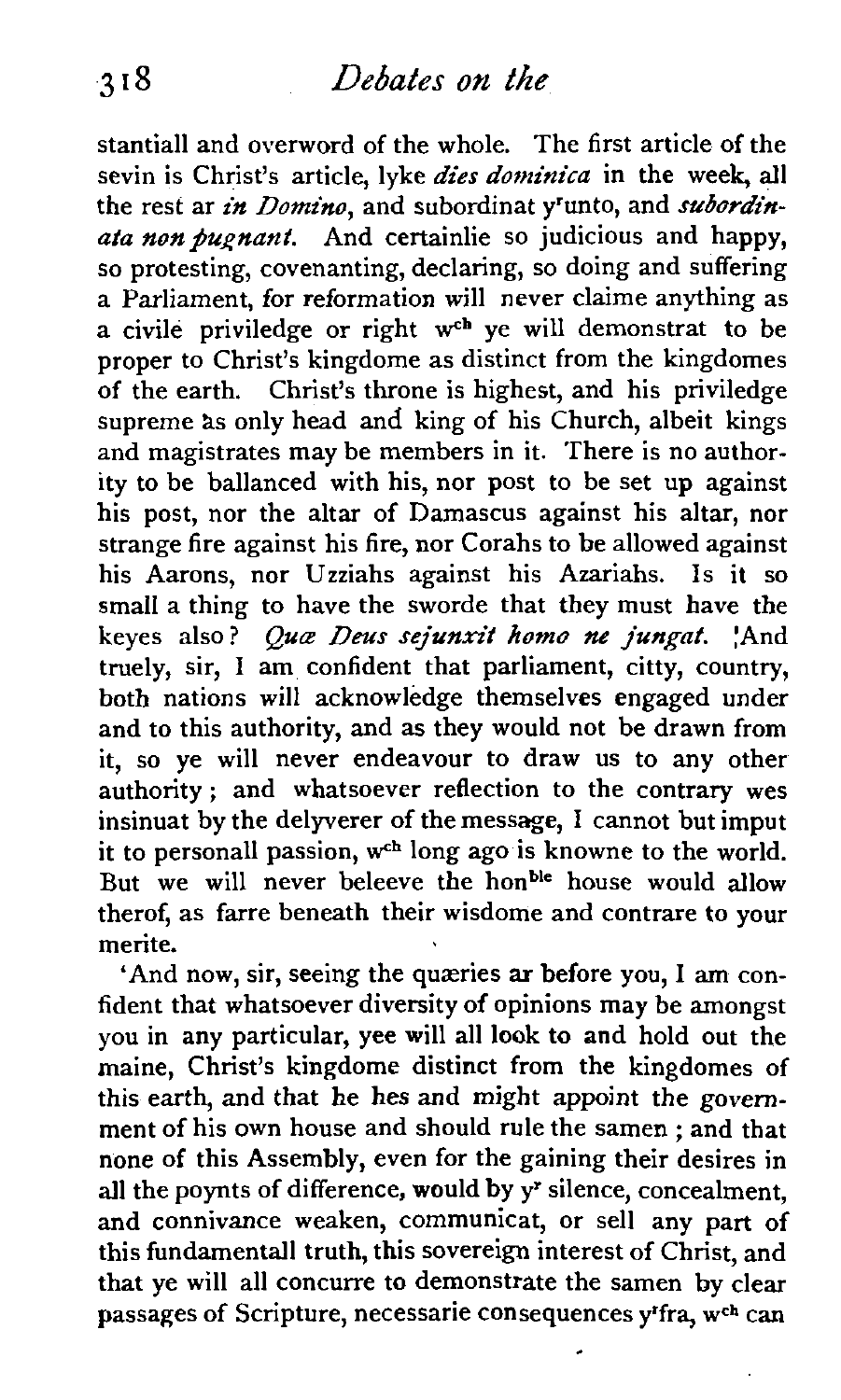no more be denyed or esteemed cold nor the letter itself, and by the universall constant practice of the Apostles,  $w<sup>ch</sup>$  ar as cleare rules unto us as any human lawes, inferences, and practises ar or can be brought for any civile priviledges.

'Sir, I will only close this by reminding yow of two passages of your letter, sent by order of the House of Commons to the Generall Assembly of the Church of Scotland, that ye will sett out such a discipline as to the utmost of your power ye may exalt Christ, the only Lord over the Church his own house, in all his offices, and present this church as a chast virgine to Christ. And for this end that ye **were** not restrained by the Houses in your votes and resolutions, nor bound up to the sense of others, nor to carry on privat designes in ane servile way; but by your oath new formed against all fettering of your judgments, and engaged yrby according to the Houses' desire, to use all freedome becoming the integrity of your conscience, weight of the cause, and the gravity and honour of such an Assembly!

Heartened and cheered by the speech of Lord Warriston, and feeling they had a noble cause to maintain, the Assembly resolutely set themselves to their Herculean task, and for eight weeks they laboured at it zealously and uncomplainingly. Most of the replies had passed through the committees, and a considerable **part** through the Assembly, but, as had been anticipated by many, it proved to be a very tedious business and threatened to divert them too long from more pressing work. So when, through the mediation of the City, a better understanding had been restored between the House of Commons on the one side and the Assembly and the Scottish Commissioners on the other, and a third ordinance had been passed by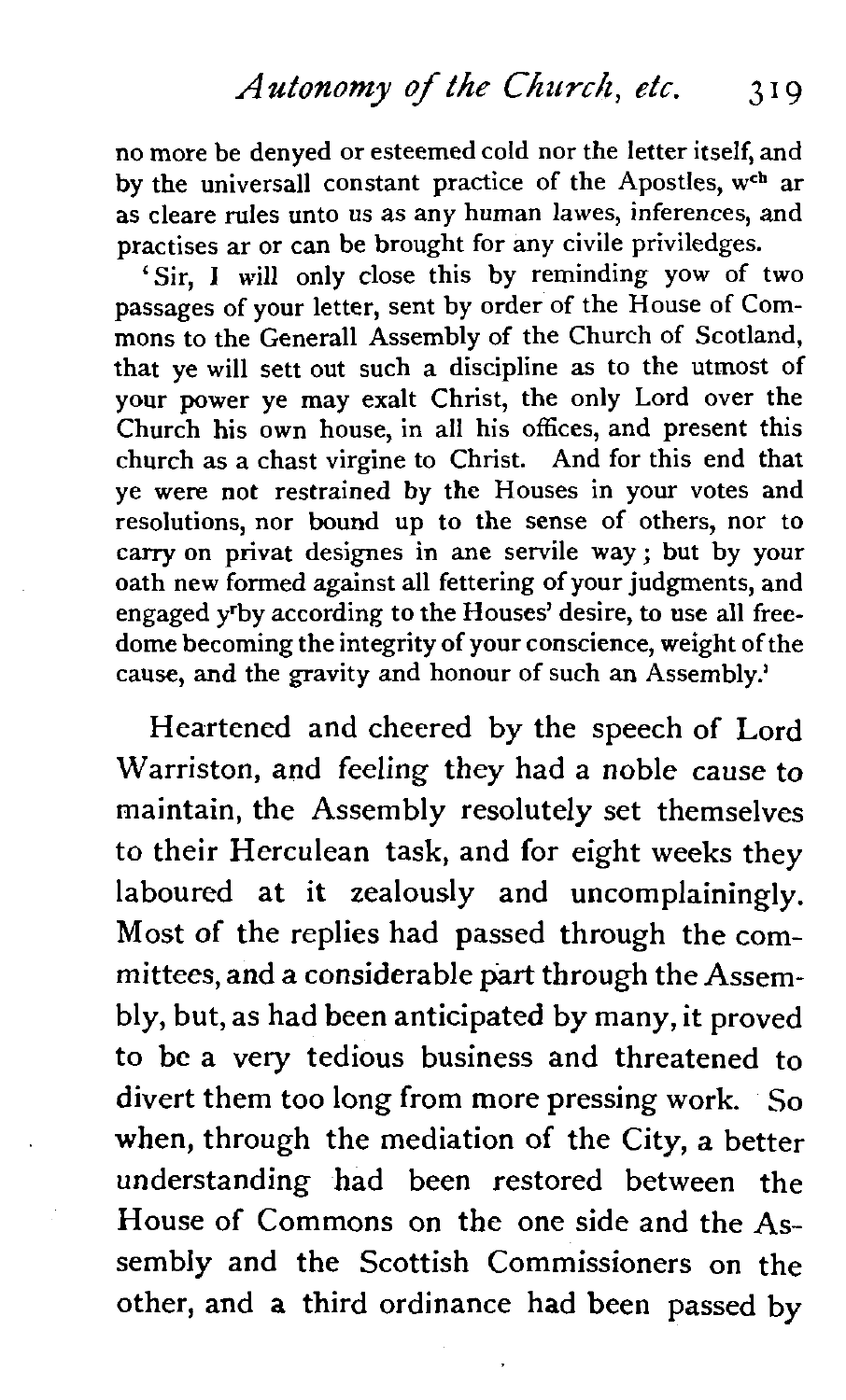#### **3 20** *DebaLes* **on** the

Parliament withdrawing the obnoxious Provincial Commissioners, and substituting in their room the Parliament itself or a grand committee of the two Houses, the London ministers, though not fully satisfied, consented to act under the Ordinance, and the Scotch Commissioners, while urging yet further concessions, agreed to refrain from insisting on them as a condition of continued amity. The House of Commons, whose members had all along protested that they were not opposed to godly discipline, but only wished it to be 'rightly jointed with the laws of the kingdom,' issued an order for hastening the Confession and Catechism, which was regarded as a warrant for postponing the other work. This work, however, there is reason to believe, was not lost, but supplemented and expanded by some of the London ministers, it made its appearance before the close of the year<sup>1</sup> in certain parts of the *jus Divinum Regiminis Ecclesiastic!,* much to the indignation of several members of the House of Commons. The answers to the queries were, with consent of the House, resumed by the Assembly in **1648** after it had finished its Confession and Catechisms, and had no other special work to do. But the minutes after that date are so brief that only a few entries are made on the subject, and we do not know if the work was ever formally completed. The final Ordinance of Parliament on

' **Answers to the queries had appeared in June 1646.**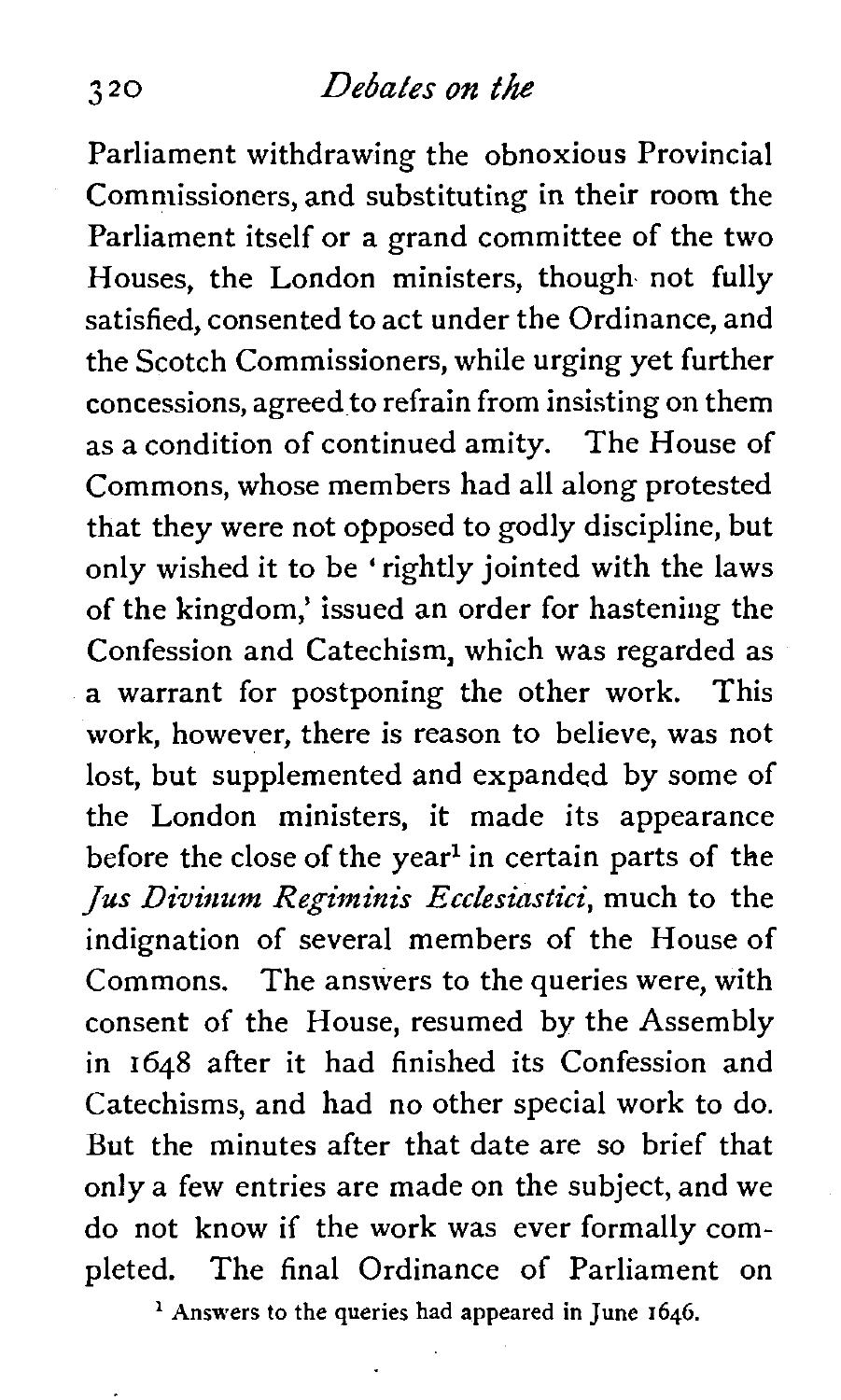*Autonomy of the Chwch, etc.* **3 2** I

church-government, embodying and supplementing or making permanent the former ones, still contained the clause authorising appeals from the Church courts to Parliament, but I have found no evidence that any such appeal was ever made. The London ministers in fact, in agreeing to organise under the Ordinances of 6th June 1646, had published their resolution 'to practise in all things according to the rule of the Word, and according to these Ordinances so far as they conceive them to correspond to it, and in so doing they trust they shall not grieve the spirit of the truly godly, nor give any just occasion to them that are contrary minded to blame' their proceedings.<sup>1</sup>

It was during these anxious months in the spring and early summer of 1646 that those farfamed debates on the independent government of the Church took place which are recorded at considerable length in the Minutes of the Assembly.<sup>2</sup> The proposition 'That Jesus Christ as King and Head of His Church, hath appointed an ecclesiastical government in His Church distinct from the civil government,' was first tabled for discussion on Friday 6th March 1645-6, while the Ordinance for Provincial Commissioners was being elaborated in the Houses. It does not seem to have formed

<sup>1</sup> Considerations and Cautions from Zion College, 19 June 1646.

 $*$  See *Minutes of the Assembly*, pp. **193-203, 424-432.**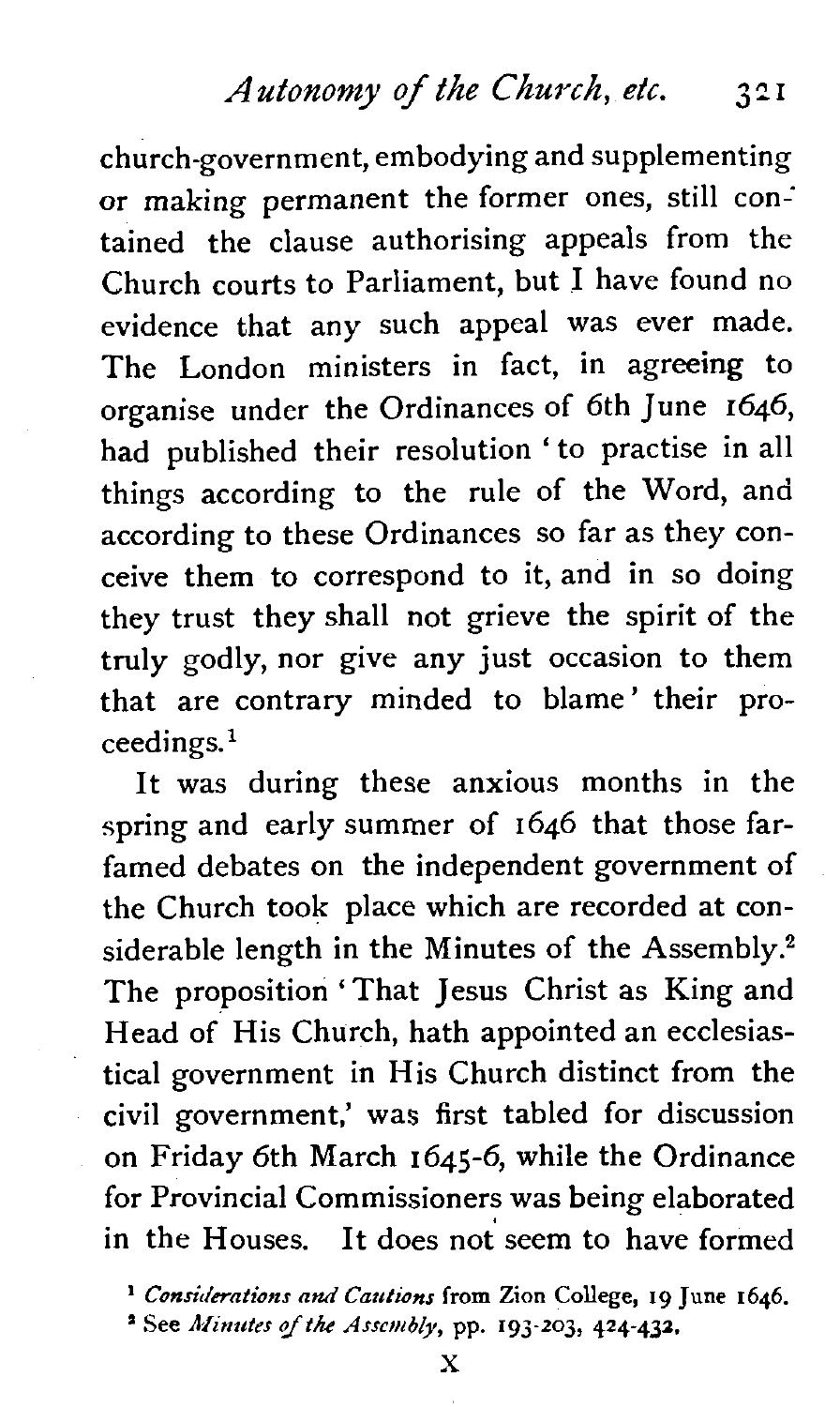### 3 **2 2** *Debates* **on** *the*

part of the original report on the Church, as it had been brought up on Thursday, and Coleman, before opening the discussion on the following Monday, ' moved to pass the proposition brought in by the Committee which would pass without any question,' and once again in the course of the debate he renewed his proposal. But it was not agreed to by the Assembly. So with all the zest of a keen and practised debater he set himself to the discussion of the proofs adduced in support of the proposition, and for several days bore the brunt of the battle almost single-handed. The arguments were based chiefly on Matt. xviii. and I Cor. v., and were proposed in syllogistic form, and long and tough were the encounters between him on the one side and Rutherfurd and Gillespie on the other. Others spoke occasionally and briefly, but these were the combatants in chief, and on them all eyes were fixed. At length, on the  $18th$ , when the Assembly called to the order of the day, Mr. Coleman was not present to continue the debate, but some members of the House of Commons, who were desirous to elicit further explanations from the Divines, continued it for a time, and it was again adjourned. Next day it was reported that Mr. Coleman was ill, and two of the members were deputed to visit him. The following day one of these reported that he had fulfilled his commission, and found that Mr. Coleman was very ill, but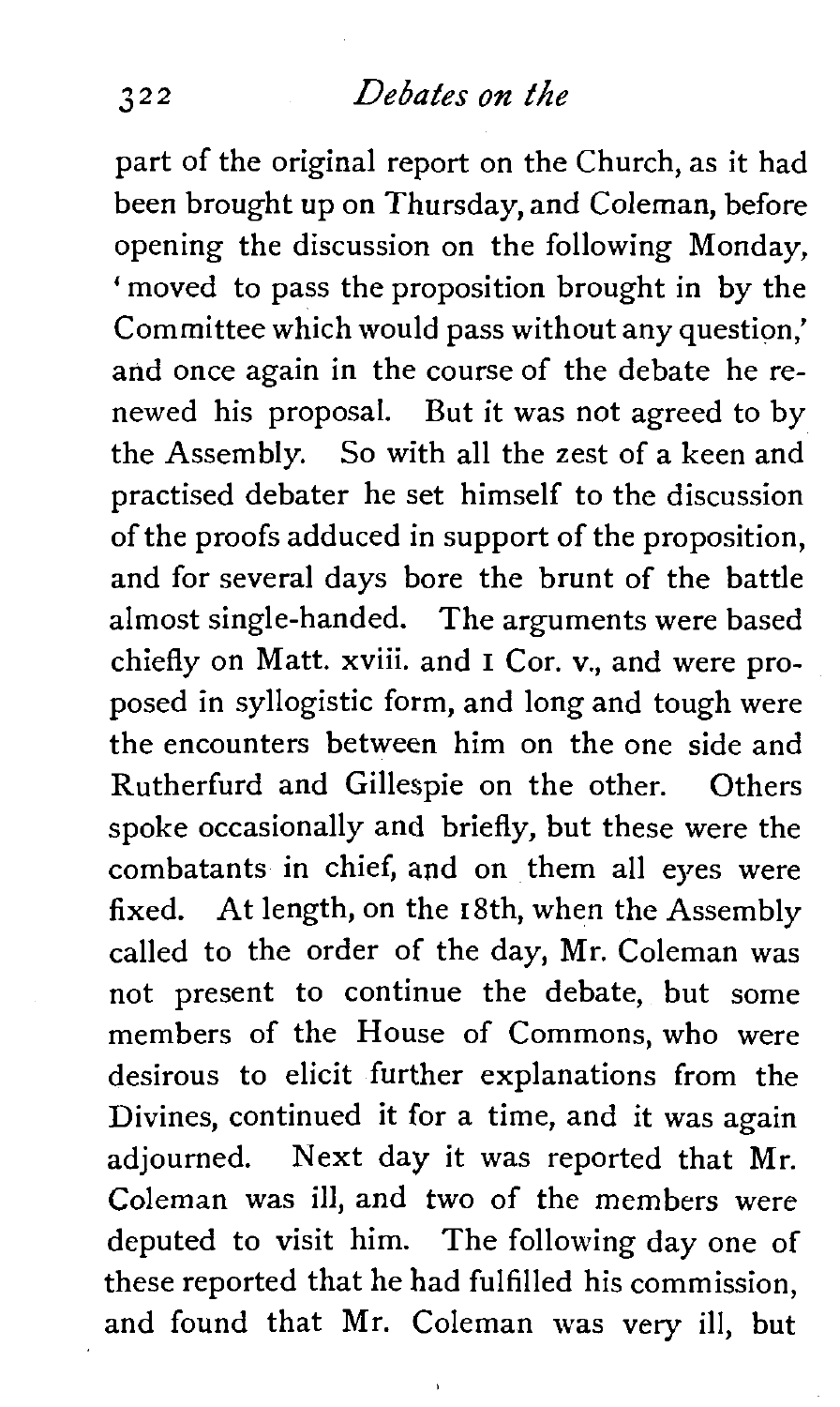returned his thanks to the Assembly for their kind inquiries, and expressed his desire to be further heard in the argument, and to have the debate adjourned till he was able to return. They complied so far with the request of their dying brother, and it was not till, on 30th of March, they had followed his body to the grave that they resumed the debate. It was carried on more languidly by Lightfoot and some members of the House of Commons throughout the month of April, and then was merged in the wider debate raised by the queries of the Commons. After further discussion, the proposition was on 7th July passed as part of the answer to the first query, fifty-two voting for it, and Lightfoot alone against it. On 26th September it was with some slight verbal changes passed as the first section of chapter xxx. of their Confession. That chapter was not passed by the House of Commons, nor does it have a place in the Independent or the Baptist recension of the Confession. But it is retained by all the Presbyterian churches which receive the Confession as it came from the Assembly, and is held in honour by them.

Thus, through calm and storm, in sunshine and in shade, the Divines held on the even tenor of their way, and whatever may have been intended by some ' who were not overloving of any, least of all of these clergymen,' they were not in point of fact brought into disgrace or discredit at the time,